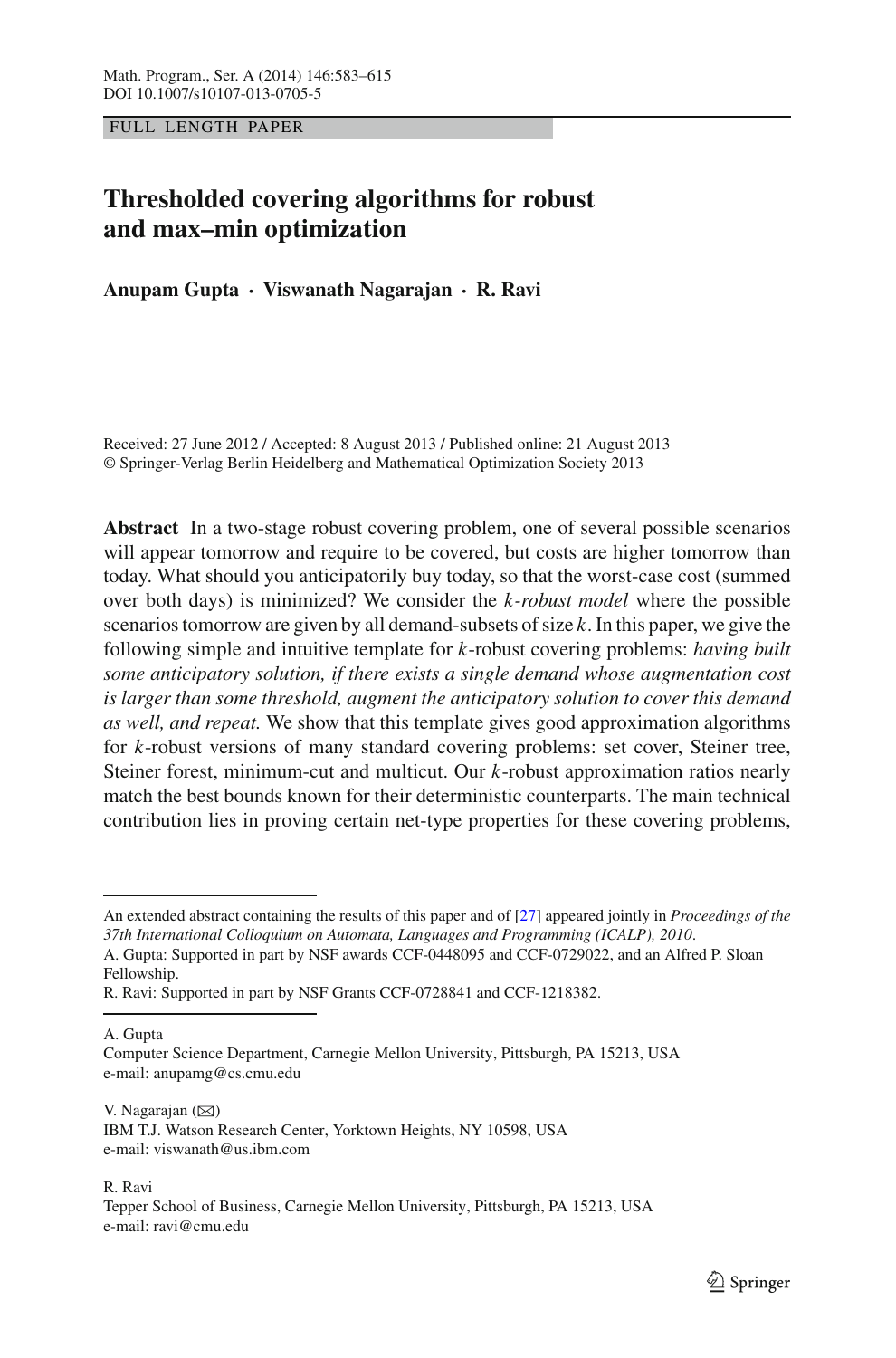which are based on dual-rounding and primal–dual ideas; these properties might be of some independent interest. As a by-product of our techniques, we also get algorithms for max–min problems of the form: "*given a covering problem instance, which k of the elements are costliest to cover?*" For the problems mentioned above, we show that their *k*-max–min versions have performance guarantees similar to those for the *k*-robust problems.

## **Mathematics Subject Classification** 05C85 · 68W25 · 90C27

### **1 Introduction**

This paper studies *k-robust* covering problems: given a covering problem instance with potential demands *U*, some set of *k* demands  $S \subseteq U$  will want to be covered tomorrow; however, today we do not know what this set will be. One strategy is to wait until tomorrow and then cover the realized set *S*. However, sets are cheaper today: they will cost  $\lambda$  times as much tomorrow as they cost today. Hence, it may make sense to buy some anticipatory partial solution today (i.e. in the first-stage), and then complete it tomorrow (i.e. second-stage) once we know the actual members of the set *S*. When there is no further information about the demand *S* (or we are risk-averse), we want to plan for the worst-case, and minimize:

(cost of anticipatory solution) +  $\lambda \cdot \max_{S:|S| \leq k}$  (additional cost to cover *S*).

This *k*-robust model was introduced by Feige et al. [\[18\]](#page-32-1). Earlier approximation results for robust covering problems [\[15](#page-31-0),[24](#page-32-2)] had assumed that the collection of possible demands *S* (i.e. the "uncertainty set") is *explicitly* given. Listing the uncertainty set explicitly seems somewhat restrictive, and so [\[18](#page-32-1)] proposed the *k*-robust model as an *implicit* representation of uncertainty: any of the  $\binom{n}{k}$  $\binom{n}{k}$  subsets *S* of size *k* could appear as demand. Thus this model tries to bridge the gap between explicit-scenario robust optimization and the setting of stochastic optimization, where exponential-sized uncertainty sets can be modeled more easily, but since the goal there is to minimize the expected cost (instead of the worse-case cost), one has to obtain good estimates of the underlying probability distributions. And indeed, when such knowledge of the demand distribution is unknown to the algorithm, one can fall back on the *k*-robust model to obtain worst-case guarantees, since the only required information is an upper bound *k* on the size of the demand set. We emphasize that although the size of the  $k$ -robust uncertainty set is exponential in  $k$ , the goal is to obtain approximation ratios that do not depend polynomially on *k*.

The *k*-robust model can be viewed as a discrete analogue of the study of robust optimization for continuous problems  $[6,9]$  $[6,9]$  $[6,9]$ . The main results in that area involve studying robust counterparts of continuous optimization problems, where the constraint matrix is drawn from an uncertainty set (such as an ellipsoid) and the problem is to find a solution that is optimal over the worst-case choice of constraints from the uncertainty set. The key results above show that the computational tractability of the underlying problems carry over to their robust counterparts for several interesting uncertainty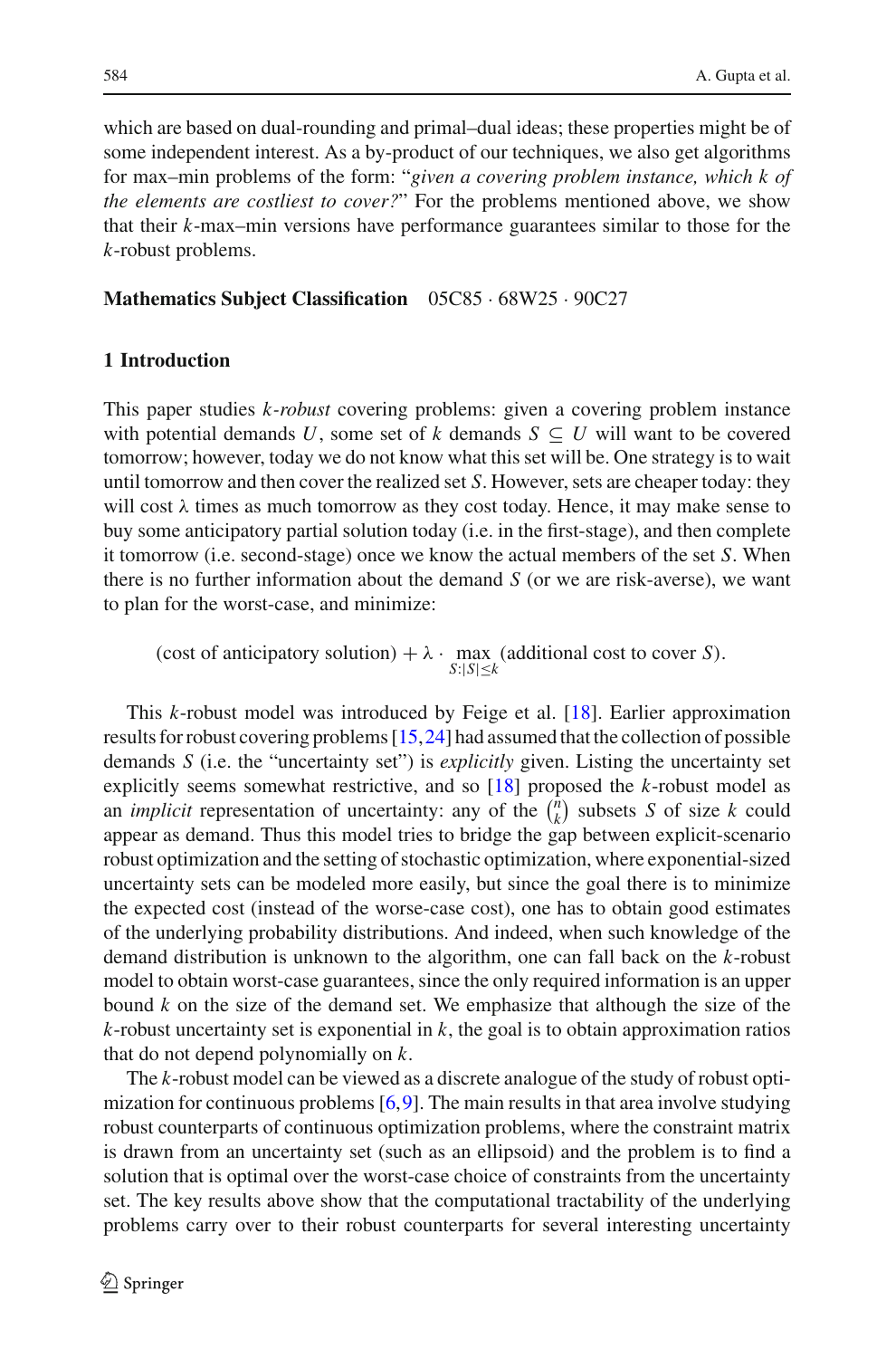sets. The *k*-robust model is a specification of discrete uncertainty requirements, and the goal in our study is to preserve the approximation complexity of the underlying NP-hard discrete optimization problems, when augmented with such uncertainty sets.

Closely related to the *k*-robust model are *k-max–min* problems, where given a covering problem instance, the goal is to determine the *k*-set of demands that are costliest to cover. The *k*-max–min objective is also useful as a measure of fault tolerance: it corresponds to the worst-case recovery cost in a fault model where any set of *k* demands may lose coverage. If the underlying covering problem defines a submodular objective then the *k*-max–min problem can be solved via constrained submodular optimization, e.g. [\[11,](#page-31-3)[34\]](#page-32-3). However, most natural covering problems do not yield submodular functions, and so these results cannot be applied directly.

The *k*-robust and *k*-max–min *set cover* problems were studied in [\[18\]](#page-32-1). The authors used an online set cover algorithm to obtain an  $O(\log m \log n)$ -approximation algorithm for *k*-max–min set cover. Then they used the *k*-max–min algorithm within an LP-rounding-based algorithm (à la [\[39\]](#page-32-4)) to obtain the same approximation ratio for *k*-robust set cover. They also showed *k*-robust set cover to be  $\Omega\left(\frac{\log m}{\log\log m} + \log n\right)$ hard—which left a logarithmic gap between the upper and lower bounds. However, an online algorithm based approach is unlikely to close this gap, since the online algorithm for set cover is necessarily a log-factor worse that its offline counterparts [\[5](#page-31-4)].

Apart from improving these results in context of set cover, one may want to develop algorithms for other *k*-robust and *k*-max–min problems. E.g., for the *k-robust mincut* problem, some set *S* of *k* sources will want to be separated from the sink vertex tomorrow, and we want to find the best way to cut edges to minimize the total cost incurred (over the two days) for the worst-case *k*-set *S*. Similarly, in the *k-max–min Steiner forest*, we are given a metric space with a collection of source–sink pairs, and seek *k* source–sink pairs that incur the maximum (Steiner forest) connection cost. Although the online-based-framework [\[18](#page-32-1)] can be extended to give algorithms for other *k*-max–min problems, it does not yield approximation guarantees better than the (deterministic) online competitive ratios. Moreover, for *k*-robust problems other than set cover, the LP-rounding framework in [\[18\]](#page-32-1) does not extend directly; this obstacle was also observed by Khandekar et al. [\[32\]](#page-32-5) who gave combinatorial constant-factor approximation algorithms for *k*-robust Steiner tree and facility location.

#### 1.1 Main results and techniques

In this paper, we present a general template to design algorithms for *k*-robust and *k*-max–min problems. We go beyond the online-based approach and obtain tighter approximation ratios that nearly match the respective offline guarantees; see the table below. We improve on previous results, by obtaining an  $O(\log m + \log n)$  factor for *k*-robust set cover, and improving the constant in the approximation factor for Steiner tree. We also give the first algorithms for some other standard covering problems, getting constant-factor approximation algorithms for both *k*-robust Steiner forest—which was left open by [\[32](#page-32-5)]—and for *k*-robust min-cut, and an  $O\left(\frac{\log^2 n}{\log \log n}\right)$ -approximation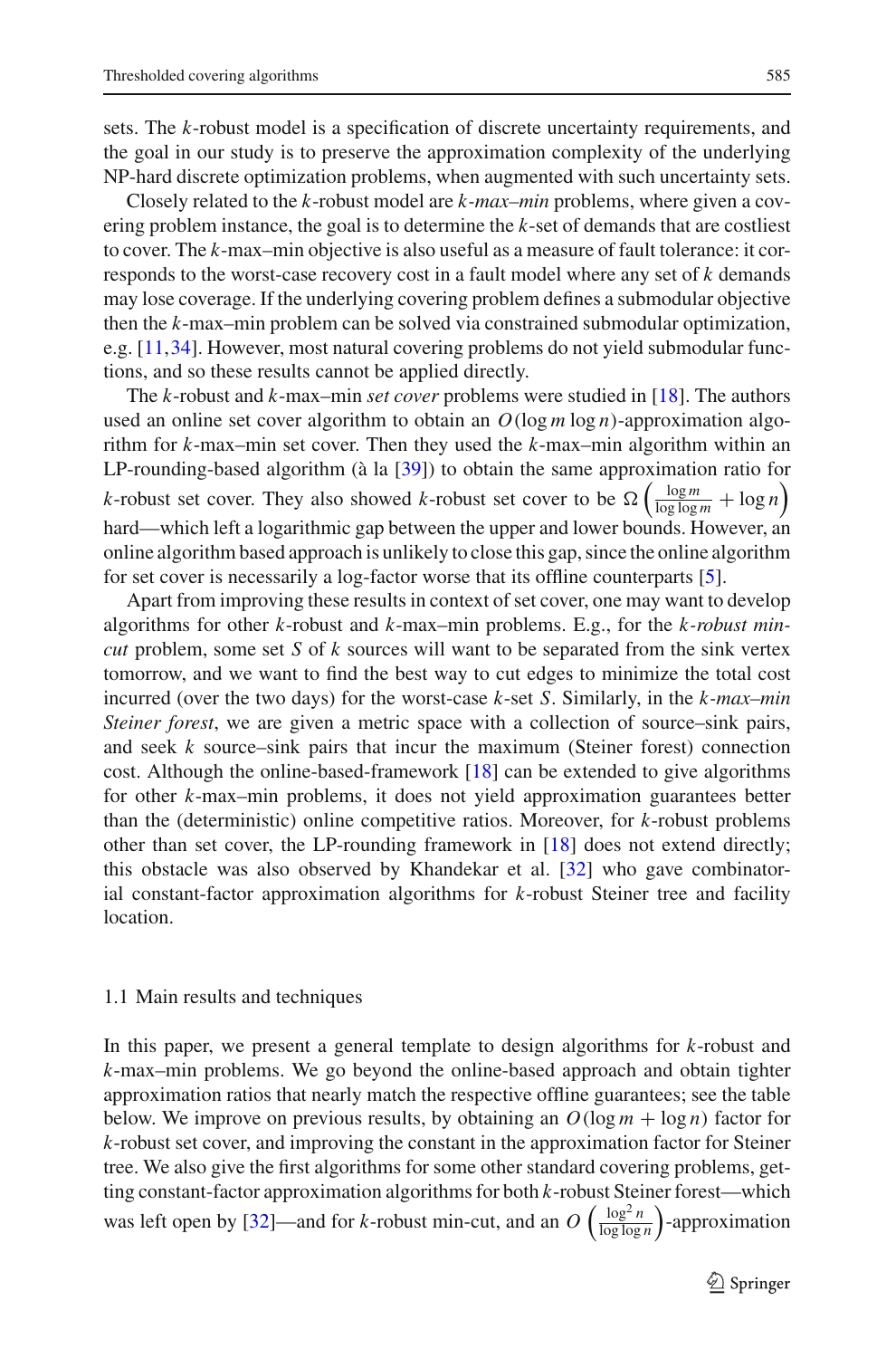algorithm for *k*-robust multicut. Our algorithms do not use a max–min subroutine directly: however, our approach ends up giving us approximation algorithms for *k*-max–min versions of set cover, Steiner forest, min-cut and multicut; all but the one for multicut are best possible under standard assumptions.

An important contribution of our work is the simplicity of the algorithms, and the ideas in their analysis. The following is our actual algorithm for *k*-robust set cover.

Suppose we "guess" that the maximum second-stage cost in the optimal solution is *T*. Let  $A \subseteq U$  be the set of all elements *e* for which the cheapest set covering *e* costs more than  $\beta \cdot T/k$ , where  $\beta = O(\log m + \log n)$ . We build a set cover on *A* as our first stage. (Say this cover costs  $C_T$ .)

To remove the guessing, we try all values of *T* and choose the solution that incurs the least total cost  $C_T + \lambda \beta T$ . Clearly, by design, no matter which *k* elements arrive tomorrow, it will not cost us more than  $\lambda \cdot k \cdot \beta T / k = \lambda \beta T$  to cover them, which is within  $\beta$  of what the optimal solution pays. This guess-and-verify framework is formalized in Sects. [2.1](#page-6-0) and [2.2.](#page-8-0)

The key step of our analysis is to argue why  $C_T$  is close to optimum. We briefly describe the intuition; details appear in Sect. [4.](#page-12-0) Suppose for a contradiction that  $C_T \gg$  $\beta$ Opt: then the fractional solution to the LP for set cover for *A* would cost  $\gg \frac{\beta}{\ln n}$ Opt  $\geq$ Opt, and so would its dual. Our key technical contribution is to show how to *"round" this dual LP* to find a "witness"  $A' \subseteq A$  with only *k* elements, and also a corresponding feasible dual of value  $\gg$  Opt—i.e., the dual value does not decrease much in the rounding. This step uses the fact that each element in *A* is expensive to cover individually. Using duality again, this proves that the optimal LP value, and hence the optimal set cover for these *k* elements *A* , would cost much more than Opt—a contradiction!

In fact, our algorithms for the other *k*-robust problems are almost identical to this one; indeed, the only slightly involved algorithm is that for *k*-robust Steiner forest. Of course, the proofs to bound the cost  $C_T$  need different ideas in each case. These involve establishing certain *net-type properties* for the respective covering problems (which imply the existence of such a witness  $A' \subseteq A$  of size k), and represent our main technical contribution. The proofs for set cover, min-cut and multicut are based on *dual-rounding*.

For the cut-problems, one has to deal with additional issues because Opt consists of two stages that have to be charged to separately, and we handle this using a careful Gomory-Hu-tree-based argument. Moreover, we have to show the following property: if the cut for a set of sources  $\hat{A}$  is large (costs  $\gg$  Opt) and each source in *A* has a high individual cut ( $\gg$  Opt/*k*) then there is a witness  $A' \subseteq A$  of at most *k* sources for which the cut is also large  $(\gg$  Opt). To this end, we prove new flow-aggregation lemmas for single-sink flows using Steiner-tree-packing results, and for multiflows using oblivious routing [\[35](#page-32-6)]; both proofs are possibly of independent interest.

In the case of *k*-robust Steiner forest, directly rounding the dual to obtain the nettype property does not work, and instead we give a *primal–dual* argument.

The table below summarizes the best-known approximation ratios for various covering problems in the offline, *k*-robust and online models (results denoted ∗ are in the present paper).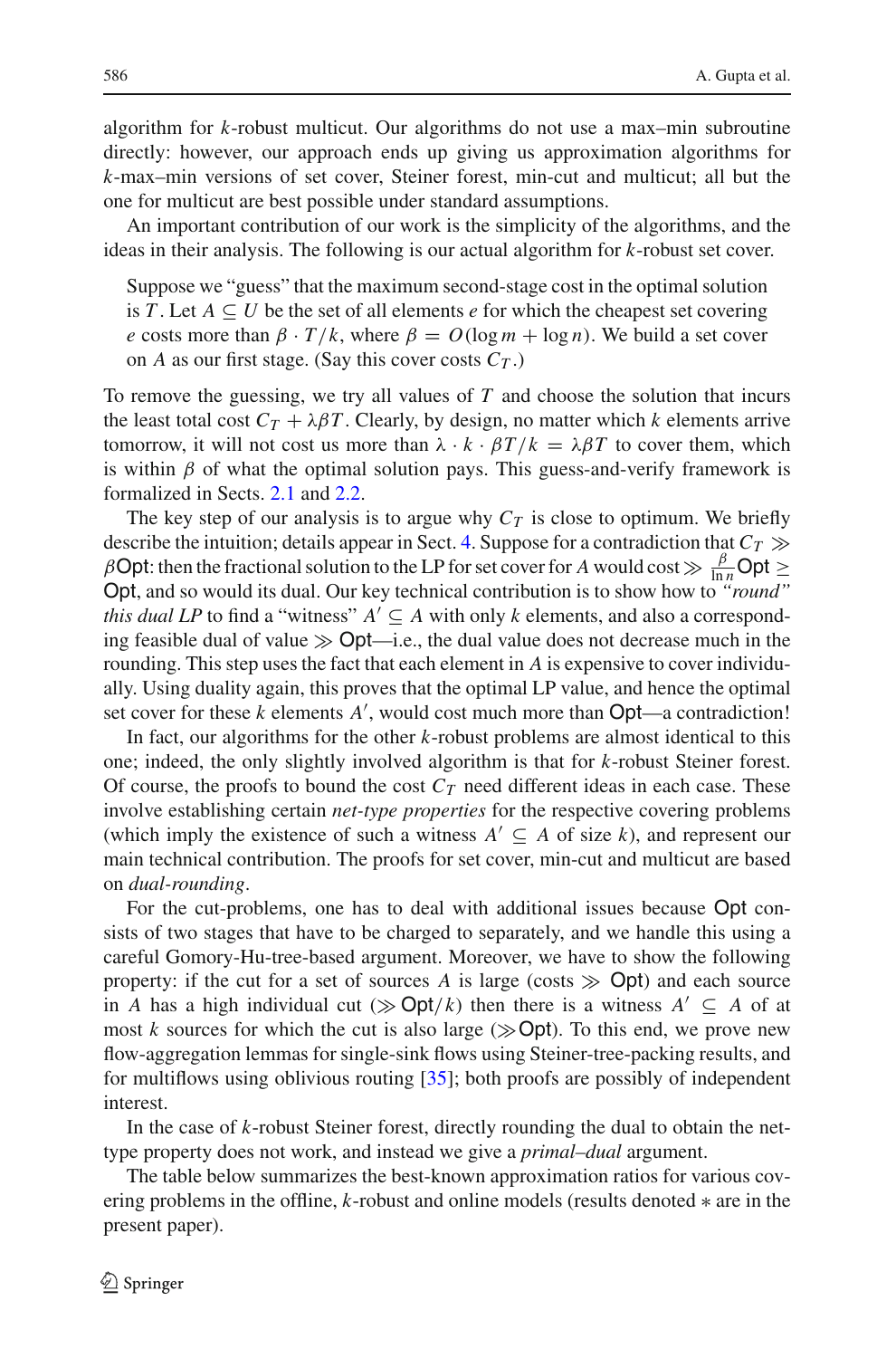Thresholded covering algorithms 587

| Problem        | Offline                                | $k$ -robust                                                                                     | Deterministic online                                                                                    |
|----------------|----------------------------------------|-------------------------------------------------------------------------------------------------|---------------------------------------------------------------------------------------------------------|
| Set cover      | $\ln n$                                | $O(\log m \cdot \log n)$ [18]<br>$O(\log m + \log n)$ (*)                                       | $O(\log m \cdot \log n)$ [5]                                                                            |
| Steiner tree   | $(1 - o(1)) \ln n$ [17]<br>$1.39$ [10] | $\Omega\left(\log n + \frac{\log m}{\log\log m}\right)$ [18]<br>5.33 [32], 4.35 (*)             | $\Omega\left(\frac{\log m \cdot \log n}{\log \log m + \log \log n}\right)$ [5]<br>$\Theta(\log n)$ [30] |
| Steiner forest | $2$ [2,23]                             | $10 \quad (*)$                                                                                  | $\Theta(\log n)$ [7]                                                                                    |
| Minimum cut    |                                        | $(*)$<br>17                                                                                     | $O(\log^3 n \cdot \log \log n)$ [4,29]                                                                  |
| Multicut       | $O(\log n)$ [22]                       | $O\left(\frac{\log^2 n}{\log \log n}\right)$<br>$O(\log^3 n \cdot \log \log n)$ [4,29]<br>$(*)$ |                                                                                                         |

*Paper outline* In Sect. [2](#page-5-0) we present the formal framework for *k*-robust and *k*-max– min problems, and abstract out the properties that we would like from our algorithms. Based on these definitions, the results for the various covering problems can be read independently of each other. Sect. [3](#page-9-0) contains the algorithm for *k*-robust Steiner tree: while this result is simple and does not require rounding the dual, it is a nice example of our framework in action. Then Sect. [4](#page-12-0) contains the algorithm for *k*-robust set cover, which introduces the dual-rounding analysis. The algorithms for *k*-robust Min-cut, multicut and Steiner forest appear in Sects. [5,](#page-17-0) [6](#page-21-0) and [8,](#page-27-0) respectively.

#### 1.2 Related work

Robust optimization is well-studied in the operations research literature, see e.g. the surveys  $[1,8]$  $[1,8]$  $[1,8]$  $[1,8]$ . Approximation algorithms for robust optimization was initiated by Dhamdhere et al. [\[15\]](#page-31-0): they studied the case when the scenarios were explicitly listed, and gave constant-factor approximation algorithms for Steiner tree and facility location, and logarithmic approximation algorithms for mincut and multicut. The algorithms in [\[15](#page-31-0)] were based on linear programming. Golovin et al. [\[24\]](#page-32-2) improved the mincut result to a constant approximation ratio, and also gave an  $O(1)$ -approximation algorithm for robust shortest-paths. The algorithms in [\[24\]](#page-32-2) were also "thresholded algorithms" and the algorithms in this paper can be seen as extensions of that idea to more complex uncertainty sets (the uncertainty set in [\[24](#page-32-2)] only contained singleton demands) and to a larger class of problems. The algorithms in these papers [\[15,](#page-31-0)[24\]](#page-32-2) handled inflation parameters that were scenario-dependent (but uniform across elements in each scenario). However, since the *k*-robust model has an exponential number of scenarios, we assume uniform inflation  $\lambda$  across scenarios.

The *k*-robust model was introduced in Feige et al. [\[18\]](#page-32-1), where they gave an *O*(log *m* log *n*)-approximation algorithm for *k*-robust set cover; here *m* and *n* are the number of sets and elements in the set system. To get such an algorithm [\[18\]](#page-32-1) first gave an *O*(log *m* log *n*)-approximation algorithm for *k*-max–min set-cover problem using the online algorithm for set cover [\[5](#page-31-4)]. They then used the *k*-max–min problem as a separation oracle in an LP-rounding-based algorithm (à la [\[39\]](#page-32-4)) to get the same approximation guarantee for the *k*-robust problem. They also showed an  $\Omega\left(\frac{\log m}{\log \log m}\right)$ hardness of approximation for *k*-max–min and *k*-robust set cover. Khandekar et al. [\[32\]](#page-32-5)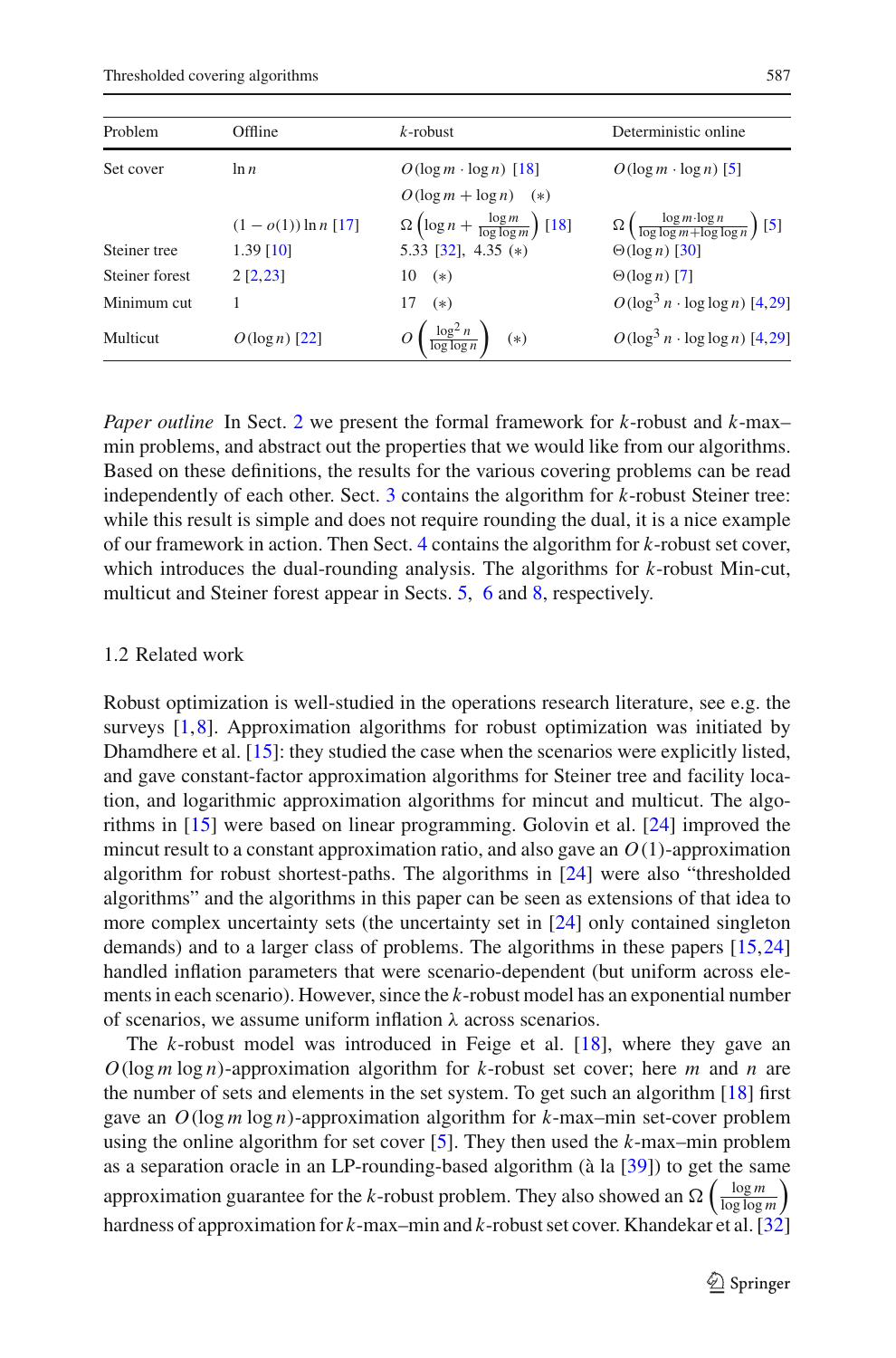noted that the LP-based techniques of [\[18](#page-32-1)] did not give good results for Steiner tree, and developed new combinatorial constant-factor approximation algorithms for *k*-robust versions of Steiner tree, Steiner forest on trees and facility location. Using our framework, the algorithm we get for Steiner tree can be viewed as a rephrasing of their algorithm—our proof is arguably more transparent and results in a better bound. Our approach can also be used to get a slightly better ratio than [\[32\]](#page-32-5) for the Steiner forest problem on trees.

Constrained submodular maximization problems [\[11](#page-31-3)[,19](#page-32-11),[34](#page-32-3),[41\]](#page-32-12) appear very relevant at first sight: e.g., the *k*-max–min version of min-cut ("find the *k* sources whose separation from the sink costs the most") is precisely submodular maximization under a cardinality constraint, and hence is approximable to within a factor  $(1 - 1/e)$ . But apart from min-cut, the other problems do not give us submodular functions to maximize, and massaging the functions to make them submodular seems to lose at least a logarithmic factor. E.g., one can use tree embeddings [\[16](#page-31-12)] to reduce Steiner tree to a problem on trees and make it submodular. In other cases, one can use online algorithms to get submodular-like properties and obtain approximation algorithms for the *k*-max–min problems (as in [\[18](#page-32-1)]). Though the LP-based framework [\[18](#page-32-1)] for *k*-robust problems does not seem to extend to problems other than set cover, in the companion paper [\[27](#page-32-0)] we give a general algorithm for robust covering using offline and online algorithms. However, since our goal in this paper is to obtain approximation factors better than the online competitive ratios, it is unclear how to use any of these results.

Considering the *average* instead of the worst-case performance gives rise to the well-studied model of two-stage stochastic optimization [\[31](#page-32-13)[,37\]](#page-32-14). Here the algorithm assumes access to a probability distribution of the demand, and seeks to minimize the expected covering cost. There are two general techniques known for approximating covering problems in the two-stage stochastic model: LP-based algorithms [\[39](#page-32-4)], and combinatorial algorithms using certain cost-sharing properties [\[28\]](#page-32-15). Recently, some common generalizations of the robust and stochastic models have also been considered: see, e.g., Swamy [\[42\]](#page-32-16) and Agrawal et al. [\[3](#page-31-13)].

To the best of our knowledge, none of the *k*-max–min problems other than mincut and set cover [\[18\]](#page-32-1) have been studied earlier. The *k-min–min* versions of covering problems (i.e. "which *k* demands are the *cheapest* to cover?") have been extensively studied for set cover [\[20](#page-32-17)[,40](#page-32-18)], Steiner tree [\[21\]](#page-32-19), Steiner forest [\[26\]](#page-32-20), min-cut and multicut [\[25](#page-32-21),[35](#page-32-6)]. However these problems seem to be related to the *k*-max–min versions only in spirit.

## <span id="page-5-0"></span>**2 Notation and definitions**

Throughout, for any integer  $\ell$ , we denote by  $[\ell]$  the set  $\{1, 2, \ldots, \ell\}.$ 

*Deterministic covering problems* A covering problem  $\Pi$  has a ground-set  $E$  of elements with costs  $c: E \to \mathbb{R}_+$ , and *n* covering requirements (often called demands or clients), where the solutions to the *i*-th requirement is specified—possibly implicitly by a family  $\mathcal{R}_i \subset 2^E$  which is upwards closed (since this is a covering problem). Requirement *i* is *satisfied* by solution  $S \subseteq E$  iff  $S \in \mathcal{R}_i$ . The covering problem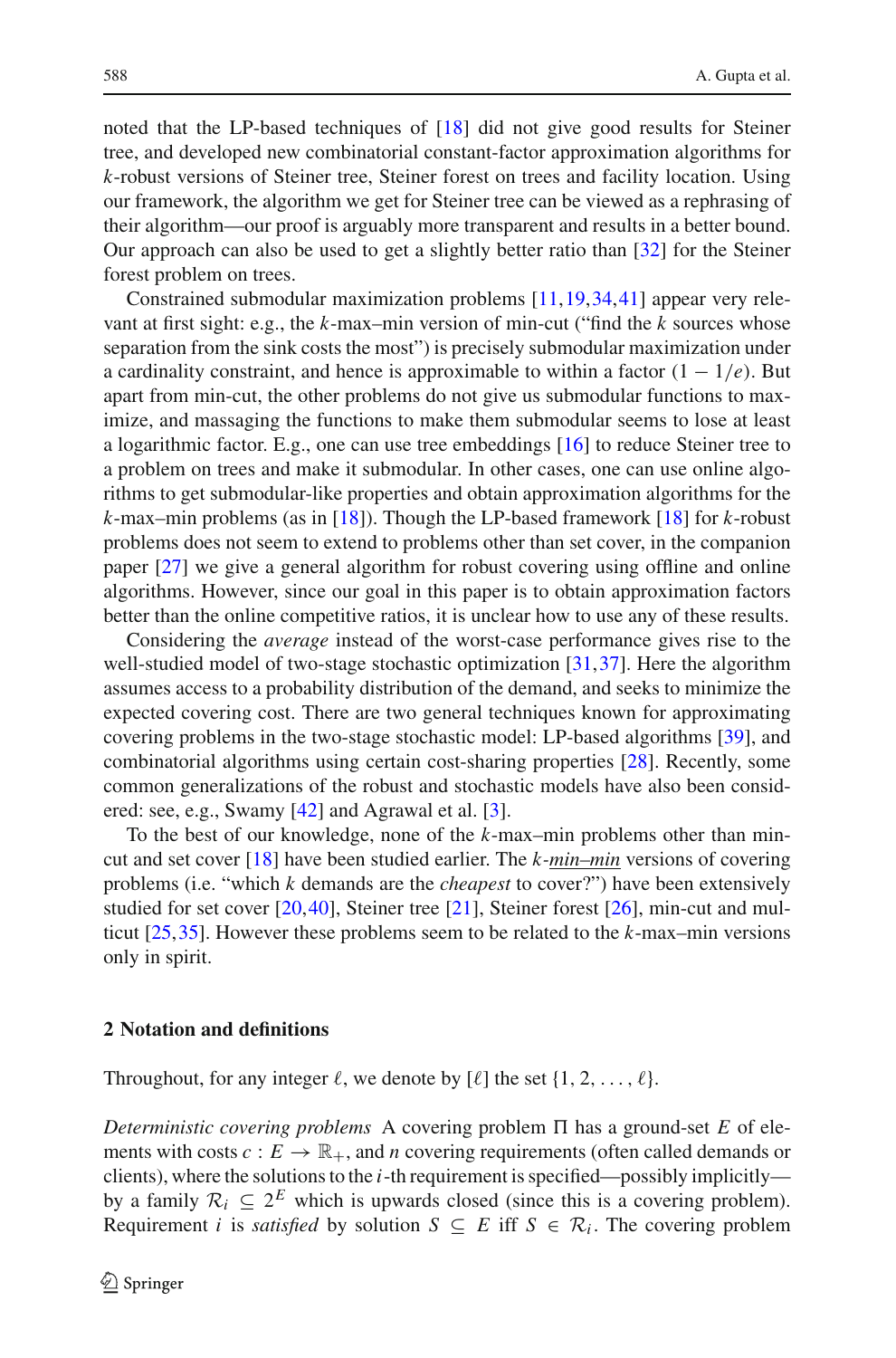$\Pi = \langle E, c, \{R_i\}_{i=1}^n \rangle$  involves computing a solution  $S \subseteq E$  satisfying all *n* requirements and having minimum cost ∑<sub>e∈S</sub> *c*<sub>e</sub>. E.g., in set cover, "requirements" are items to be covered, and "elements" are sets to cover them with. In Steiner tree, requirements are terminals to connect to the root and elements are the edges. In multicut, requirements are terminal pairs to be separated, and elements are edges to be cut.

*Robust covering problems* This problem, denoted  $Robust(\Pi)$ , is a *two-stage optimization* problem, where elements are bought in either the first stage (at the given cost) or the second stage (at cost  $\lambda$  times higher). In the second stage, some subset ω ⊆ [*n*] of requirements (also called a *scenario*) materializes, and the elements bought in both stages combined must satisfy each requirement in  $\omega$ . Formally, the input to problem Robust( $\Pi$ ) consists of (a) the covering problem  $\Pi = \langle E, c, \{ \mathcal{R}_i \}_{i=1}^n \rangle$  as above, (b) a set  $\Omega \subseteq 2^{[n]}$  of scenarios (possibly implicitly given), and (c) an inflation parameter  $\lambda \geq 1$ . A feasible solution to **Robust**( $\Pi$ ) is a set of *first stage elements*  $E_0 \subseteq E$  (bought without knowledge of the scenario), along with an *augmentation algorithm* that given any  $\omega \in \Omega$  outputs  $E_{\omega} \subseteq E$  such that  $E_0 \cup E_{\omega}$  satisfies all requirements in ω. The objective function is to minimize:  $c(E_0) + \lambda \cdot \max_{\omega \in \Omega} c(E_\omega)$ . Given such a solution,  $c(E_0)$  is called the first-stage cost and max<sub> $\omega \in \Omega$ </sub>  $c(E_\omega)$  is the second-stage cost.

*k-robust problems*In this paper, we deal with robust covering problems under *k-robust* uncertainty sets: i.e.,  $\Omega := \binom{[n]}{k}$  $\binom{n}{k} = \{S \subseteq [n] \mid |S| = k\}.$  We denote this problem by  $Robust_k(\Pi)$ .

*Max–min problems* Given a covering problem  $\Pi$  and a set  $\Omega$  of scenarios, the *max– min* problem involves finding a scenario  $\omega \in \Omega$  for which the minimum cost of a solution covering  $\omega$  is maximized. Note that by setting  $\lambda = 1$  in any robust covering problem, the optimal value of the robust problem equals that of its corresponding max–min problem. In a *k***-max–min problem** we have  $\Omega = \binom{[n]}{k}$  $\binom{n}{k}$ .

For all problems considered in this paper, we assume that the costs are polynomially bounded integers: this can be ensured by standard scaling arguments, while only increasing the approximation ratio by  $o(1)$ .

<span id="page-6-0"></span>2.1 Desirable properties for *k*-robust approximation algorithms

<span id="page-6-1"></span>Our algorithms for robust and max–min versions of covering problems are based on the following guarantee.

**Definition 2.1** An algorithm is  $(\alpha_1, \alpha_2, \beta)$ *-discriminating* if given as input any instance of  $\text{Robust}_k(\Pi)$  and a threshold *T*, the algorithm outputs in polynomial time, (i) a set  $\Phi_T \subseteq E$ , and (ii) the description of an algorithm that for any input  $D \in \binom{[n]}{k}$  $\binom{n}{k}$ produces  $\text{Aug}(D \mid \Phi_T) \subseteq E$ , such that:

#### A. For every scenario  $D \in \binom{[n]}{k}$ *k* ,

- (i) the elements in  $\Phi_T \cup \text{Aug}(D | \Phi_T)$  satisfy all requirements in *D*, and
- (ii) the resulting augmentation cost  $c (\text{Aug}(D \mid \Phi_T)) \leq \beta \cdot T$ .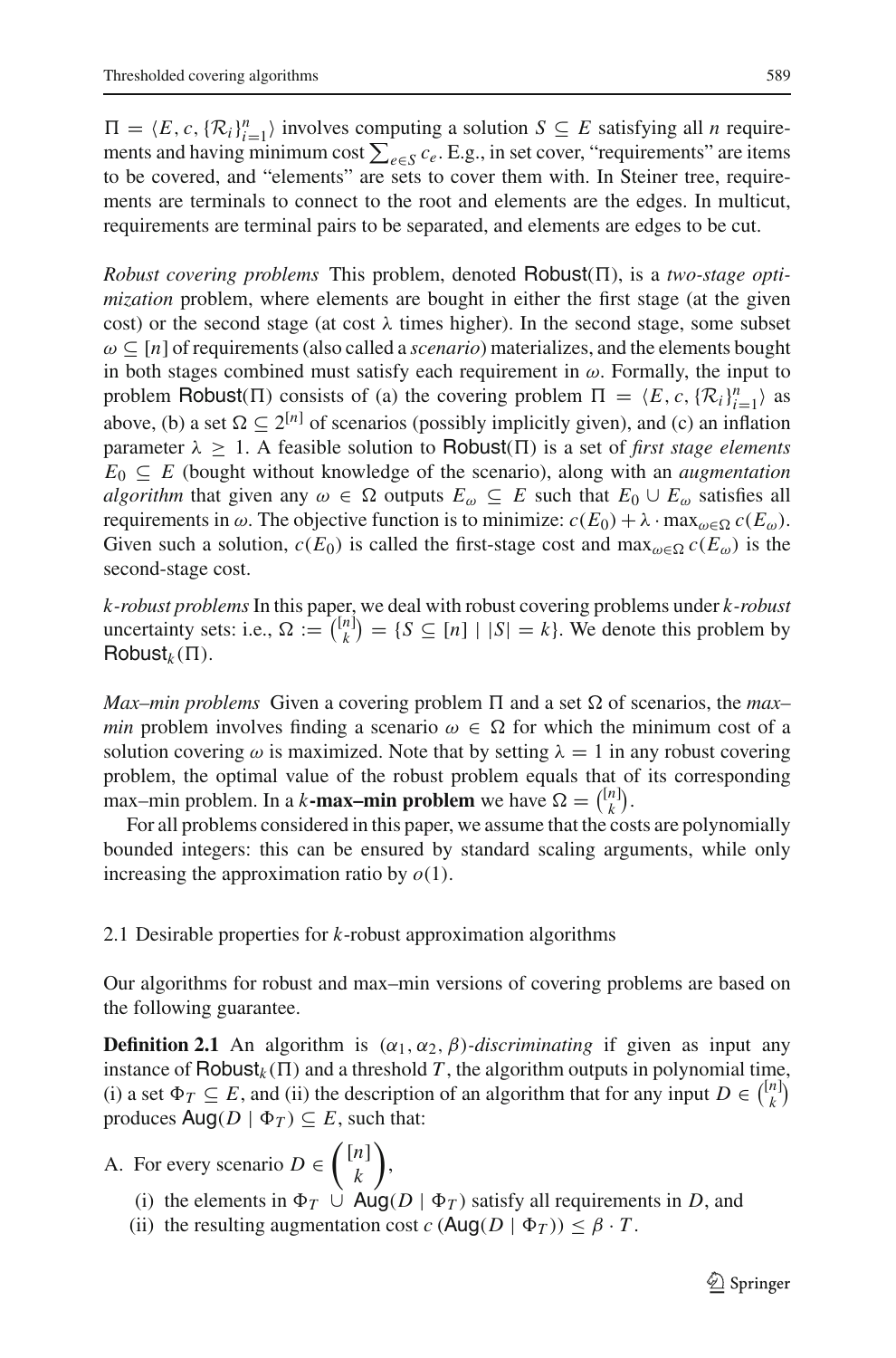B. Let  $F^*$  and  $T^*$  (respectively) denote the first-stage and second-stage cost of an optimal solution to the Robust<sub>k</sub>( $\Pi$ ) instance. If the threshold  $T \geq T^*$  then the first stage cost  $c(\Phi_T) \leq \alpha_1 \cdot F^* + \alpha_2 \cdot T^*$ .

It is clear that a solution to  $\text{Robust}_k(\Pi)$  need only specify the first stage solution  $\Phi \subseteq E$ : the natural augmentation algorithm will simply run an approximation algorithm for the deterministic covering problem on the residual instance. However, since we use a "guess and verify" approach, we will need to compare the objective values under different first-stage solutions (in order to verify our algorithm's guess *T* of the optimal second-stage cost). For an arbitrary first-stage solution  $\Phi$ , computing its objective value is just as hard as solving a *k*-max–min instance. To get around this issue, Definition [2.1](#page-6-1) requires solutions  $\Phi_T$  that also come with an upper bound (namely  $\beta \cdot T$ ) of their second-stage cost. Thus, we can easily compute an upper bound  $c(\Phi_T) + \beta T$  on the objective value, which can be used to compare different solutions in the following analysis.

The next lemma shows why having a discriminating algorithm is sufficient to solve the robust problem. The issue to address is that having guessed  $T$  for the optimal second stage cost, we have no direct way of verifying the correctness of that guess hence we choose the best among all possible values of *T*. For  $T \approx T^*$  the guarantees in Definition [2.1](#page-6-1) ensure that we pay  $\approx F^* + T^*$  in the first stage and  $\approx \lambda T^*$  in the second stage; for guesses  $T \ll T^*$ , the first-stage cost in guarantee (B) is likely to be large compared to Opt.

<span id="page-7-0"></span>**Lemma 2.2** *If there is an*  $(\alpha_1, \alpha_2, \beta)$ *-discriminating algorithm for a robust covering problem*  $\text{Robust}_k(\Pi)$ , then there is a max  $\{\alpha_1, \beta + \frac{\alpha_2}{\lambda}\}\text{-approximation algorithm for}$  $Robust_k(\Pi)$ .

*Proof* Let *A* denote an algorithm for **Robust**<sub>k</sub>( $\Pi$ ) such that it is  $(\alpha_1, \alpha_2, \beta)$ discriminating. Let ground-set  $E = [m]$ ,  $c_{max} := max_{e \in [m]} c_e$  and  $N := m \cdot c_{max}$ . Since all costs are polynomially bounded integers, so is *N*.

The approximation algorithm for  $\text{Robust}_k(\Pi)$  runs the ( $\alpha_1, \alpha_2, \beta$ )-discriminating algorithm *A* for every choice of  $T \in \{0, 1, ..., N\}$ , and returns the solution corresponding to:

$$
\widetilde{T} := \arg\min \big\{ c(\Phi_T) + \lambda \cdot \beta \, T \mid 0 \le T \le N \big\}.
$$

Recall that  $T^*$  denotes the optimal second-stage cost, clearly  $T^* \leq m \cdot c_{max} = N$ . The objective value of the solution from *A* for threshold *T* can be bounded as follows.

$$
c(\Phi_{\widetilde{T}}) + \lambda \cdot \max_{\omega \in \Omega} c(\text{Aug}(\omega \mid \Phi_{\widetilde{T}})) \leq c(\Phi_{\widetilde{T}}) + \lambda \cdot \beta \widetilde{T}
$$
  
\n
$$
\leq c(\Phi_{T^*}) + \lambda \cdot \beta \, T^*
$$
  
\n
$$
\leq (\alpha_1 \cdot F^* + \alpha_2 \cdot T^*) + \beta \lambda \cdot T^*
$$
  
\n
$$
= \alpha_1 \cdot F^* + (\beta + \frac{\alpha_2}{\lambda}) \cdot \lambda T^*.
$$

The first inequality follows from Property A(ii) in Definition [2.1;](#page-6-1) the second by the choice of  $\tilde{T}$ ; the third by Property B (applied with threshold  $T^*$ ) in Definition [2.1.](#page-6-1)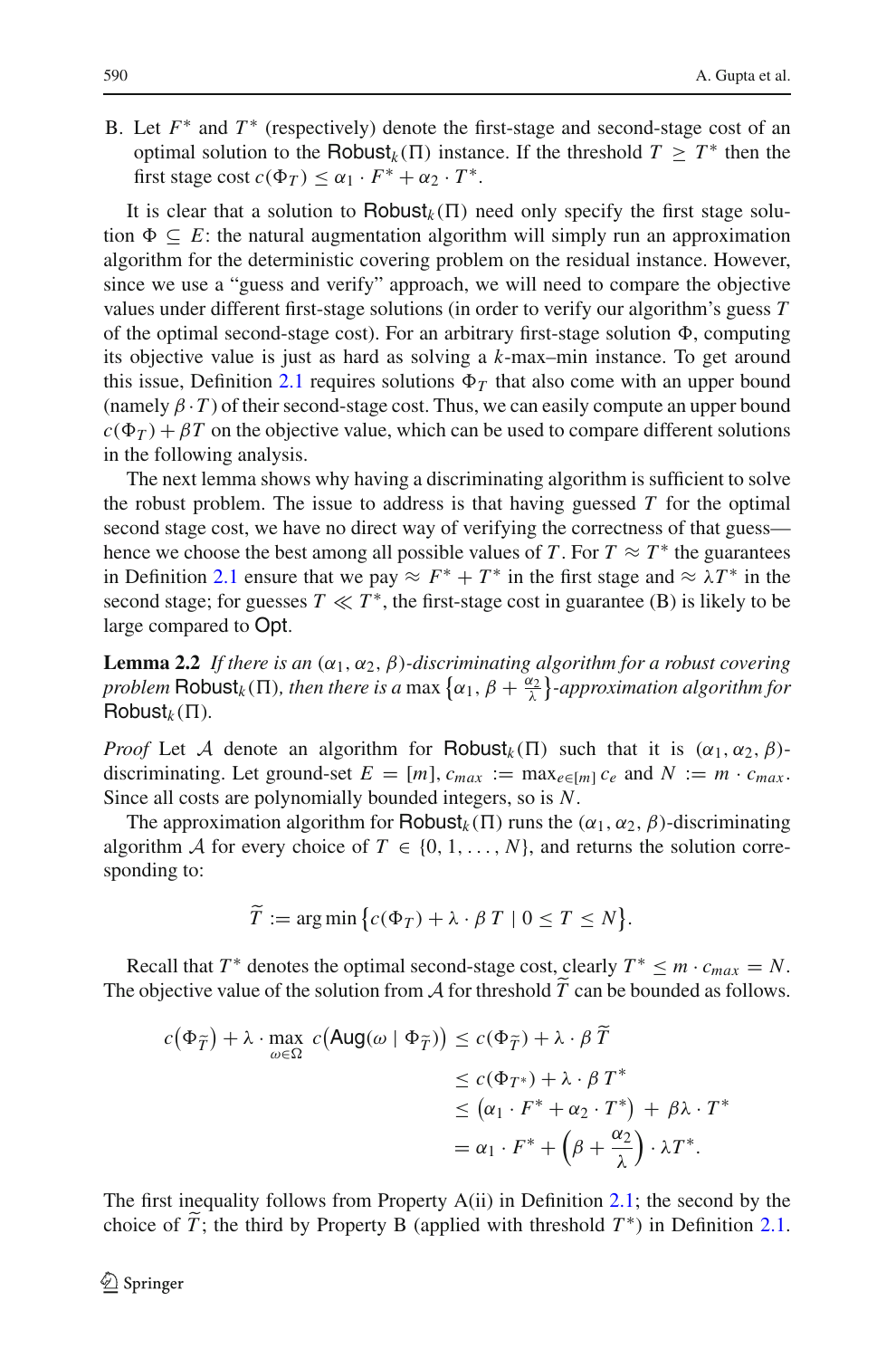Thus this algorithm for  $\text{Robust}_k(\Pi)$  outputs a solution that is a max  $\{\alpha_1, \beta + \frac{\alpha_2}{\lambda}\}$ approximation.

In the rest of the paper, we focus on providing discriminating algorithms for suitable values of  $\alpha_1, \alpha_2, \beta$ .

#### <span id="page-8-0"></span>2.2 Additional property for *k*-max–min approximation algorithms

As we noted above, a *k*-max–min problem is a *k*-robust problem where the inflation  $\lambda = 1$ , which implies that in an optimal solution  $F^* = 0$ , and  $T^*$  is the *k*-max–min value. Hence a discriminating algorithm immediately gives an approximation to the *value*: for any  $D \in \binom{[n]}{k}$  $\mathcal{F}_k^{n_1}$ ,  $\Phi_T \cup \text{Aug}(D \mid \Phi_T)$  satisfies all demands in *D*, and for the right guess of  $T \approx T^*$ , the cost max $_{D:|D|=k} c$  ( $\Phi_T \cup \text{Aug}(D | \Phi_T)$ )  $\leq c(\Phi_T)+\beta \cdot T \leq$  $(\alpha_2 + \beta)T^*$ . It remains to output a high-cost *k*-set as well, and hence the following definition is useful.

<span id="page-8-1"></span>**Definition 2.3** An algorithm for Robust<sub>k</sub>( $\Pi$ ) is ( $\alpha_1, \alpha_2, \beta$ )-*strongly discriminating* if it satisfies the properties in Definition [2.1,](#page-6-1) and when the inflation parameter is  $\lambda = 1$  (and hence  $F^* = 0$ ), the algorithm also outputs a set  $Q_T \in \binom{[n]}{k}$  $\binom{n}{k}$  such that if  $c(\Phi_T) > \alpha_2 T$  then the cost of optimally covering the set  $Q_T$  is greater than *T*.

Recall that for a covering problem  $\Pi$ , the cost of optimally covering the set of requirements  $Q \in \binom{[n]}{k}$  $\binom{n}{k}$  is  $\text{Opt}(Q) := \min\{c(E_Q) \mid E_Q \subseteq E \text{ and } E_Q \in \mathcal{R}_i \ \forall i \in Q\}.$ 

<span id="page-8-2"></span>**Lemma 2.4** *If there is an*  $(\alpha_1, \alpha_2, \beta)$ -strongly-discriminating algorithm for a robust *covering problem* Robust<sub>k</sub>( $\Pi$ ), then there is an algorithm that outputs a  $(\alpha_2 + \beta)$ *approximate solution to k-max–min*( $\Pi$ ).

*Proof* The approximation algorithm for  $MaxMin(\Pi)$  is similar to that in Lemma [2.2.](#page-7-0) Let *A* denote an algorithm for the robust problem that is  $(\alpha_1, \alpha_2, \beta)$  *strongly discriminating*. Recall that the *k*-max–min instance corresponds to the  $\text{Robust}_k(\Pi)$  instance with  $\lambda = 1$ , and hence we will run algorithm A on this robust instance. Also from Def-inition [2.1,](#page-6-1)  $T^*$  denotes the optimal second-stage cost of Robust<sub>k</sub>( $\Pi$ ), and its optimal first-stage cost  $F^* = 0$  (since  $\lambda = 1$ ). Note that the optimal value of the *k*-max–min instance also equals *T* <sup>∗</sup>.

As in Lemma [2.2,](#page-7-0) let ground-set  $E = [m]$ ,  $c_{max} := \max_{e \in [m]} c_e$  and  $N := m \cdot c_{max}$ . Since all costs are polynomially bounded integers, so is *N*.

The approximation algorithm for  $MaxMin(\Pi)$  runs the strongly discriminating algorithm *A* for every choice of  $T \in \{0, 1, ..., N\}$ , and let  $T \in \{1, \dots, N\}$  be the smallest index such that  $c(\Phi_{\tilde{T}}) \leq \alpha_2 \cdot T$ . Observe that there must exist such an index<br>since for all  $T \leq T^*$  we have  $c(\Phi_{\tilde{T}}) \leq \alpha_1 T^* \leq \alpha_2 T$  (property B in Definition 2.1) since for all  $T \geq T^*$ , we have  $c(\Phi_T) \leq \alpha_2 T^* \leq \alpha_2 T$  (property B in Definition [2.1,](#page-6-1) using  $F^* = 0$ ), and clearly  $T^* \le m \cdot c_{max} = N$ . The algorithm then outputs  $Q_{\tilde{T}-1}$  as the max–min scenario. Below we prove that it achieves the claimed approximation. We have for all  $T \geq 0$  that:

$$
T^* = \max \left\{ \text{Opt}(D) : D \in \binom{[n]}{k} \right\} \le \max \left\{ c(\Phi_T) + c(\text{Aug}(D \mid \Phi_T)) : D \in \binom{[n]}{k} \right\}
$$
  
 
$$
\le c(\Phi_T) + \beta \ T.
$$

 $\mathcal{L}$  Springer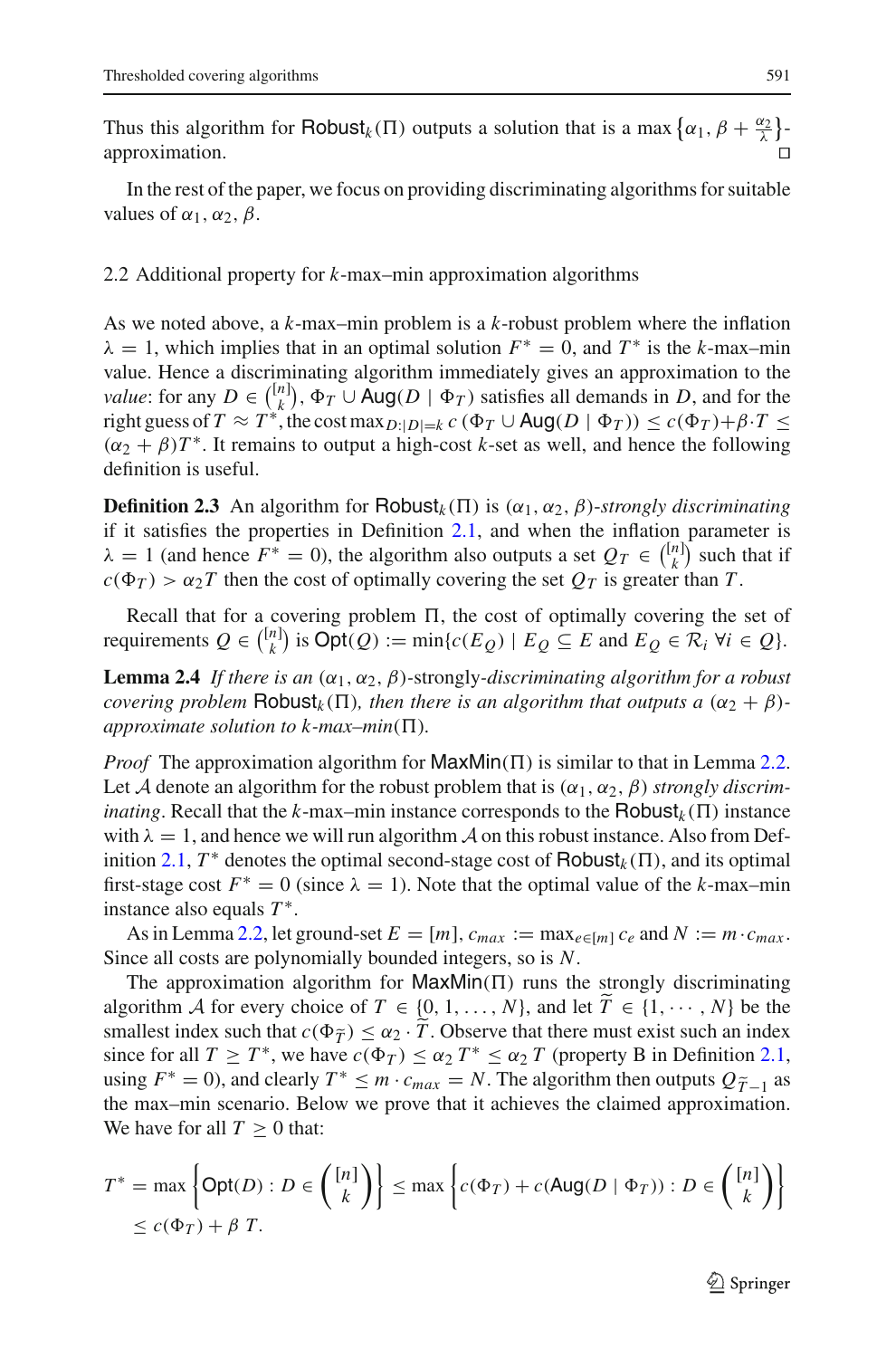Above, the inequalities are by conditions A(i) and A(ii) of Definition [2.1.](#page-6-1) Setting  $T = T$  here, and by choice of  $T$ ,

$$
T^* \leq c(\Phi_{\widetilde{T}}) + \beta \widetilde{T} \leq (\alpha_2 + \beta) \cdot \widetilde{T}.
$$

Hence  $\tilde{T}$  is an  $(\alpha_2 + \beta)$ -approximation to the max–min value  $T^*$ . Now applying the condition of Definition [2.3](#page-8-1) with  $T = T - 1$ , where  $c(\Phi_{T-1}^{\sim}) > \alpha_2 \cdot (T - 1)$  by choice of index *T*, we obtain that the minimum cost to cover requirements  $Q_{\tilde{T}-1}$  is greater than  $T-1$ , i.e. at least  $T$ . This implies the desired approximation guarantee.  $\Box$ 

#### <span id="page-9-0"></span>**3** *k***-robust Steiner tree**

In the *k*-robust Steiner tree problem, we are given an undirected graph  $G = (V, E)$ with edge costs  $c: E \to \mathbb{R}_+$ , a set  $U \subseteq V$  of potential terminals, and a root vertex *r* ∈ *U*. Any set of *k* terminals from *U*—i.e., any set in  $\binom{U}{k}$  $\binom{U}{k}$ —is a valid scenario in the second stage. There is also an inflation factor  $\lambda \geq 1$ , where each edge costs  $\lambda$ times more in the second stage. The goal is to select edges in the first stage (without knowledge of the scenario) and second stage (knowing the realized scenario) so that the realized terminals are connected to *r*, and the worst case cost is minimized. Let  $d: V \times V \to \mathbb{R}_+$  denote the shortest-path distances according to the edge costs *c*. For any vertex  $v \in V$  and subset  $S \subseteq V$ , define the distance  $d(v, S) := \min_{w \in S} d(v, w)$ to be the minimum distance between v and some vertex in *S*.

By the results in Sect. [2.1,](#page-6-0) a discriminating algorithm immediately gives us an algorithm for *k*-robust Steiner tree, and this is how we shall proceed. The algorithm picks a "net"  $S \subseteq U$  at distance separation of  $\beta T/k$ , and builds a minimum spanning tree (MST) on *S* as the first stage solution.

To show that the algorithm is discriminating, we need to show the two properties in Definition [2.1.](#page-6-1) The first property is almost immediate from the construction: since every point in  $U\setminus S$  is close to some point in the net *S*, this automatically ensures that the second stage recourse cost is small. Formally,

| <b>Algorithm 1</b> Algorithm for $k$ -robust Steiner tree                                                                                           |  |  |  |  |
|-----------------------------------------------------------------------------------------------------------------------------------------------------|--|--|--|--|
| 1: <b>input:</b> instance of $k$ -robust Steiner tree and threshold $T$ .                                                                           |  |  |  |  |
| 2: let $\beta \leftarrow \Theta(1)$ , $S \leftarrow \{r\}$ .                                                                                        |  |  |  |  |
| 3: while there exists a terminal $v \in U$ with $d(v, S) > \beta \cdot \frac{T}{k}$ do                                                              |  |  |  |  |
| 4: $S \leftarrow S \cup \{v\}$                                                                                                                      |  |  |  |  |
| 5: end while                                                                                                                                        |  |  |  |  |
| 6: output first-stage solution $\Phi_T$ to be a minimum spanning tree on S.                                                                         |  |  |  |  |
| 7: for each $i \in U$ , define Aug( $\{i\}   \Phi_T$ ) to be the edges in G on a shortest-path from i to S.                                         |  |  |  |  |
| 8: <b>output</b> the second-stage solution where $\text{Aug}(D   \Phi_T) := \bigcup_{i \in D} \text{Aug}(\{i\}   \Phi_T)$ for all $D \subseteq U$ . |  |  |  |  |

<span id="page-9-1"></span>**Claim 3.1** (Property A for Steiner tree) *For all*  $T \ge 0$  *and*  $D \in \binom{U}{k}$  $\binom{U}{k}$ , the edges  $\Phi_T \cup \mathsf{Aug}(D \mid \Phi_T)$  connect the terminals in  $D$  to the root r, and have cost  $c(\mathsf{Aug}(D \mid \Phi_T))$  $\Phi_T$  $)$  $\leq \beta T$ .

*Proof* From the definition of the second-stage solution,  $\text{Aug}(D \mid \Phi_T)$  contains the edges on shortest paths from each *D*-vertex to the set *S*. Moreover,  $\Phi_T$  is a minimum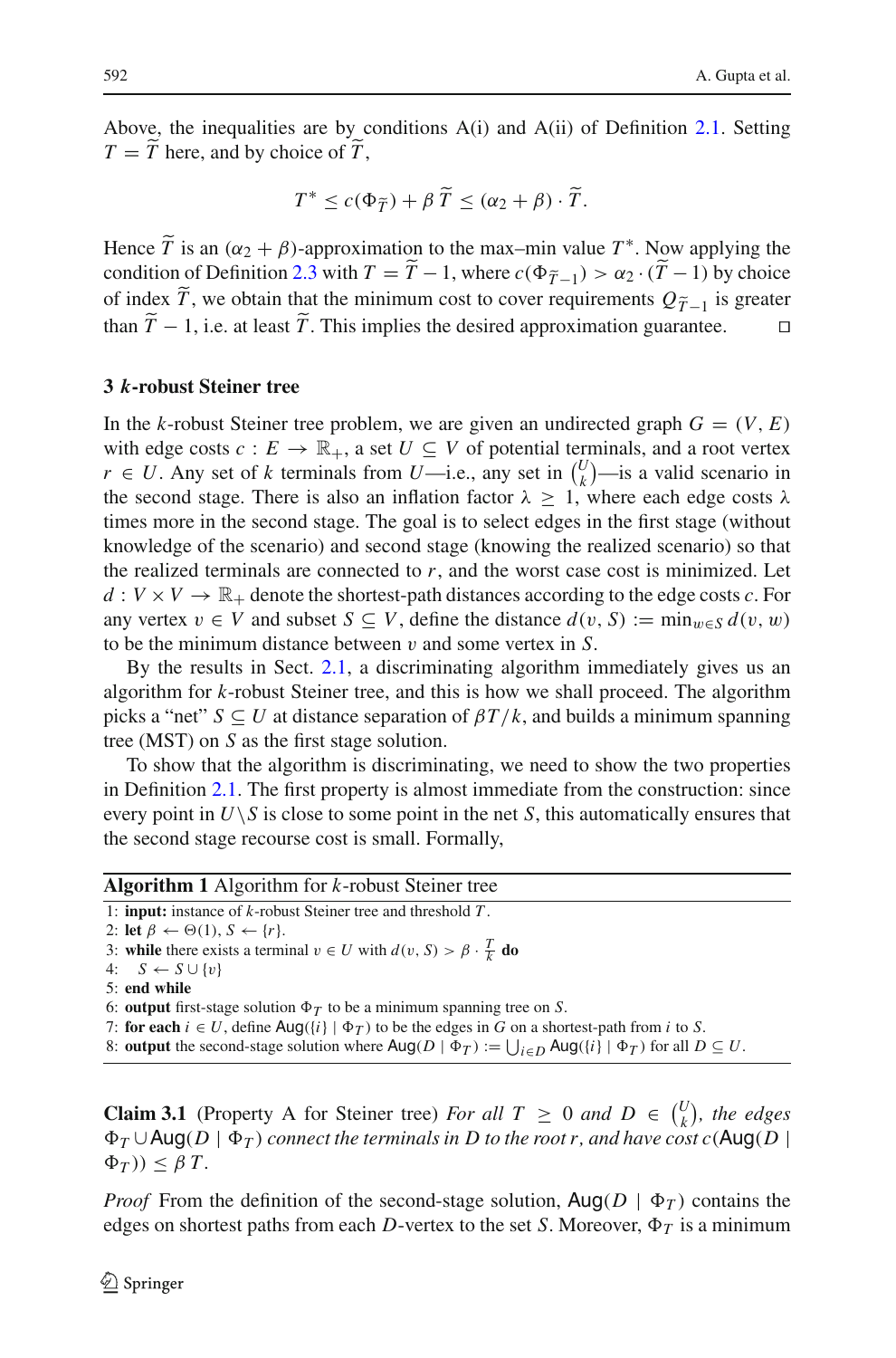spanning tree on *S*, which in turn contains the root *r*. Hence  $\Phi_T \cup \text{Aug}(D \mid \Phi_T)$ connects  $D$  to the root  $r$ . To bound the cost, note that by the termination condition in the **while** loop, every terminal  $i \in U$  satisfies  $d(i, S) \leq \beta \frac{T}{k}$ . Thus,

$$
c(\text{Aug}(D \mid \Phi_T)) \le \sum_{i \in D} c(\text{Aug}(\{i\} \mid \Phi_T)) = \sum_{i \in D} d(i, S) \le \frac{|D|}{k} \cdot \beta \, T = \beta \, T.
$$

This completes the proof that the algorithm above satisfies Property A.  $\Box$ 

It now remains to show that the algorithm satisfies Property B as well. The proof is dual-based and shows that if the cost of the MST on *S* were large, then the optimal first stage solution cost  $F^*$  must have been large as well.

<span id="page-10-0"></span>**Theorem 3.2** (Property B for Steiner tree) *Let F*<sup>∗</sup> *and T* <sup>∗</sup> *denote the optimal first and second stage costs. If*  $\beta \geq 2$  *and*  $T > T^*$  *then*  $c(\Phi_T) \leq \frac{2\beta}{\beta - 2} \cdot F^* + 2 \cdot T^*$ *.* 

*Proof* First suppose  $|S| \leq k$ : then it is clear that there is a Steiner tree on  $\{r\} \cup S$  of cost at most  $F^* + T^*$ . The algorithm finds one of cost at most twice that, since the length of an MST is at most two times that of an optimal Steiner tree. In the following assume that  $|S| > k$ .

Let *L P*(*S*) denote the minimum length of a *fractional* Steiner tree on terminals {*r*} ∪ *S*, i.e. the optimal value of the natural cut-based LP relaxation for Steiner tree. Since vertices of *S* are at least distance  $\beta \cdot \frac{T}{k} \ge \beta \cdot \frac{T^*}{k}$  from each other, we get  $LP(S) \geq \frac{\beta}{2k} \cdot |S| \cdot T^*$ . We now construct a fractional Steiner tree  $x : E \to \mathbb{R}_+$  of small length. Number the terminals in *S* from {0, 1, ..., |*S*|−1} arbitrarily, and for each  $0 \le j \le |S| - 1$  let  $A_j = \{j, j + 1, ..., j + k - 1\}$  (modulo |S|). Let  $\Phi^* \subseteq E$  denote the edges of the optimal first stage solution, and  $\Pi_j \subseteq E$  be the second-stage edges in the optimal solution under scenario *A<sub>j</sub>*. So for all  $0 \le j \le |S|-1$ ,  $\Phi^* \cup \Pi_j$  is a Steiner tree on terminals  $\{r\} \cup A_j$ , and  $c(\Pi_j) \leq T^*$ . Define  $x := \chi(\Phi^*) + \frac{1}{k} \cdot \sum_{j=0}^{|S|-1} \chi(\Pi_j)$ , where  $\chi(P) \in \{0, 1\}^E$  denotes the characteristic vector for any  $P \subseteq E$ . We claim that *x* supports unit flow from *r* to any  $i \text{ ∈ } S$ . Note that there are *k* sets  $A_{i-k+1}, \ldots, A_i$ (indices are modulo |S|) that contain *i*, and for each  $i - k + 1 \le j \le i$ , it is clear that  $\frac{1}{k} \cdot (\chi(\Phi^*) + \chi(\Pi_j))$  supports  $\frac{1}{k}$  flow from *r* to *i*. So  $\chi(\Phi^*) + \frac{1}{k} \cdot \sum_{j=i-k+1}^{i} \chi(\Pi_j)$ , which is dominated by *x*, supports unit flow from *r* to *i*. Thus *x* is a feasible fractional Steiner tree on  $\{r\} \cup S$ , of cost at most  $F^* + \frac{|S|}{k} \cdot T^*$ . Combined with the lower bound on  $LP(S)$ ,

$$
|S| \cdot \frac{\beta}{2} \cdot \frac{T^*}{k} \le LP(S) \le F^* + \frac{|S|}{k} \cdot T^*.
$$
 (3.1)

Thus we have  $LP(S) \leq \frac{\beta}{\beta-2} \cdot F^*$ , which implies the theorem since the minimum spanning tree on  $\{r\} \cup S$  costs at most twice  $LP(S)$ .

From Claim [3.1](#page-9-1) and Theorem [3.2,](#page-10-0) we now get that the algorithm is  $(\frac{2\beta}{\beta-2}, 2, \beta)$ discriminating. Thus, setting  $\beta = 2 - \frac{1}{\lambda} + \sqrt{4 + 1/\lambda^2}$  and applying Lemma [2.2,](#page-7-0) we get the following approximation ratio.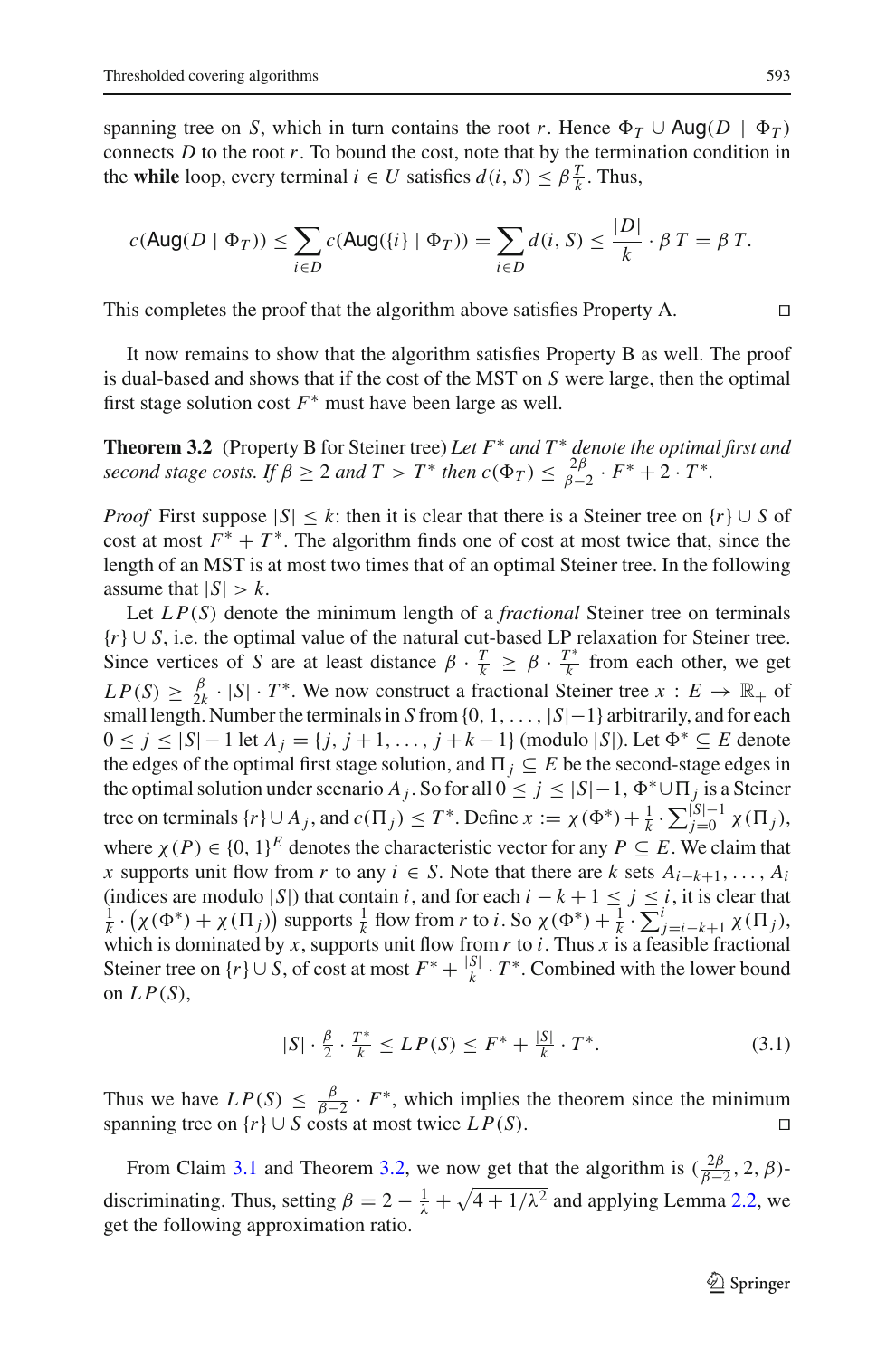$$
\max\left\{\frac{2\beta}{\beta-2},\ \frac{2}{\lambda}+\beta\right\}=2+\frac{1}{\lambda}+\sqrt{4+\frac{1}{\lambda^2}}.
$$

On the other hand, the trivial algorithm which does nothing in the first stage yields a  $1.39 \cdot \lambda$  approximation, using the 1.39-approximation algorithm for deterministic Steiner tree [\[10\]](#page-31-6). Hence the better of these two ratios gives an approximation bound better than 4.35.

*The k-max–min Steiner tree problem*We show that the above algorithm can be extended to be  $\left(\frac{2\beta}{\beta-2}, 2, \beta\right)$  strongly discriminating. As shown above, it is indeed discriminating. To show that Definition [2.3](#page-8-1) holds, consider the proof of Theorem [3.2](#page-10-0) when  $\lambda = 1$  (so  $F^* = 0$ ) and suppose that  $c(\Phi_T) > 2T$ . The algorithm to output the *k*-set *Q* proceeds via two cases.

- 1. If  $|S| \leq k$  then  $Q := S$ . The minimum Steiner tree on  $Q$  is at least half its MST, i.e. at least  $\frac{1}{2}c(\Phi_T) > T$ .
- 2. If  $|S| > k$  then  $Q \subseteq S$  is *any k*-set; by the construction of *S*, we can feasibly pack dual balls of radius  $\beta \frac{T}{2k}$  around each *Q*-vertex, and so  $LP(Q) > \frac{\beta}{2}T \geq T$ . Thus the minimum Steiner tree on *Q* is more than *T* .

## 3.1 Unrooted Steiner tree

Here we show that our algorithm extends to the setting of *k*-robust *unrooted* Steiner tree, which was previously studied in [\[32\]](#page-32-5). In the unrooted version, any subset of *k* terminals appear in the second stage, and the goal is to connect them amongst each other. We will show that setting  $r \in U$  to an arbitrary terminal in Algorithm 1 achieves the same approximation ratio for the unrooted case as well. This algorithm is essentially same as the one used by [\[32\]](#page-32-5), but with different parameters: hence our framework can be viewed as generalizing their algorithm. Our proof is shorter and gives a slightly better approximation ratio.

It is clear that Claim [3.1](#page-9-1) continues to hold in this unrooted case as well: hence Property A of Definition [2.1](#page-6-1) is satisfied. We next bound the first stage cost of the algorithm (i.e. Property B of Definition [2.1\)](#page-6-1).

**Theorem 3.3** (Property B for unrooted Steiner tree) *Let F*<sup>∗</sup> *and T* <sup>∗</sup> *denote the optimal first and second stage costs. If*  $\beta \geq 2$  *and*  $T \geq T^*$  *then*  $c(\Phi_T) \leq \frac{2\beta}{\beta-2} \cdot F^* + 2T^*$ *.* 

*Proof* Firstly suppose  $|S| \le k$ : then it is clear that there is a Steiner tree on *S* of cost at most  $F^* + T^*$ , and the algorithm finds one of cost at most twice that. In the following assume that  $|S| > k$ .

Let *L P*(*S*) denote the minimum length of a *fractional* Steiner tree on terminals *S* (recall, no root here). As in Theorem [3.2,](#page-10-0) we have  $LP(S) \ge \frac{\beta}{2k} \cdot |S| \cdot T^*$ . Again, we will construct a fractional Steiner tree  $x : E \to \mathbb{R}_+$  of small length. Recall the notation from Theorem [3.2:](#page-10-0) terminals in *S* are numbered arbitrarily from  $\{0, 1, \ldots, |S| - 1\}$ ; for each  $0 \le j \le |S| - 1$ ,  $A_j := \{j, j + 1, ..., j + k - 1\}$ ;  $\Phi^* \subseteq E$  are the edges of the optimal first stage solution; and  $\prod_j \subseteq E$  are the optimal second-stage edges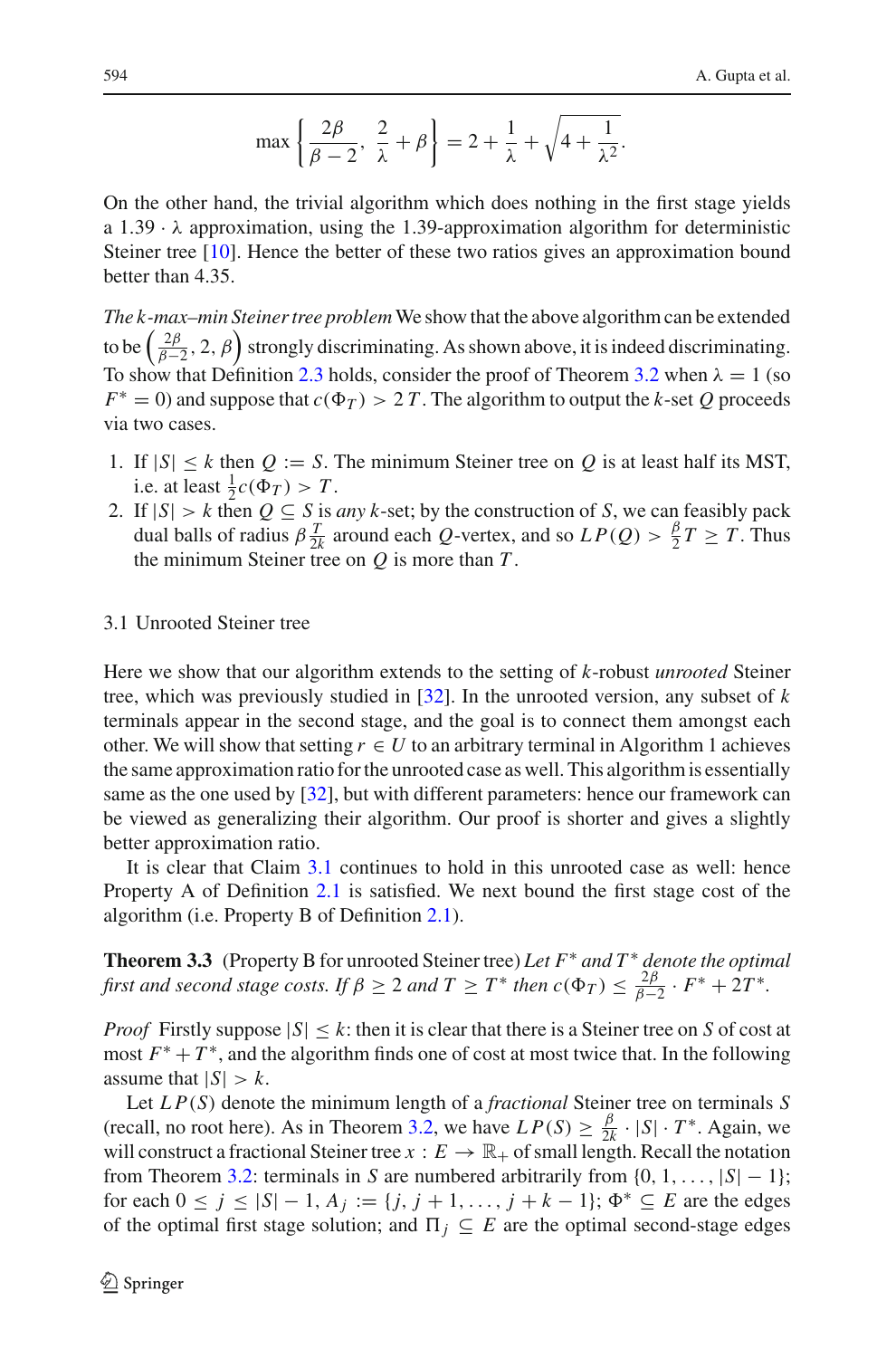under scenario  $A_j$ . Note that for all  $0 \le j \le |S| - 1$ ,  $\Phi^* \cup \Pi_j$  is a Steiner tree on terminals  $A_j$ , and  $c(\Pi_j) \leq T^*$ . Define  $x := \chi(\Phi^*) + \frac{1}{k} \cdot \sum_{j=0}^{|S|-1} \chi(\Pi_j)$ .

**Claim 3.4** *For any i*  $\in$  *S*, *x supports a unit flow from terminal i to i* + 1 *(modulo* |*S*|*)*.

*Proof* Note that there are  $k-1$  sets  $A_{i-k+2}, \ldots, A_i$  that contain both *i* and  $i+1$ . Let  $J := \{i - k + 2, \ldots, i\}$ . So for each  $j \in J$ ,  $\frac{1}{k} \cdot (\chi(\Phi^*) + \chi(\Pi_j))$  supports  $\frac{1}{k}$  flow from *i* to  $i + 1$ . Furthermore,  $(\cup_{l \in S \setminus J} \Pi_l) \cup F^*$  is a Steiner tree connecting terminals  $∪_{l∈S\setminus J}$  *A*<sub>*l*</sub> ⊇ {*i*, *i* + 1}; i.e.  $\frac{1}{k}$  ·  $(\chi(F^*) + \sum_{l ∈ S\setminus J} \chi(\Pi_l))$  also supports  $\frac{1}{k}$  flow from *i* to  $i + 1$ . This proves the claim.

So *x* is a feasible fractional Steiner tree on terminals *S*, of cost at most  $F^* + \frac{|S|}{k} \cdot T^*$ . Combined with the lower bound on *L P*(*S*),

$$
|S| \cdot \frac{\beta}{2} \cdot \frac{T^*}{k} \le LP(S) \le F^* + \frac{|S|}{k} \cdot T^*.
$$
 (3.2)

Thus we have  $LP(S) \leq \frac{\beta}{\beta-2} \cdot F^*$ , which implies the theorem since the minimum spanning tree on *S* costs at most twice *L P*(*S*).

Thus by the same calculation as in the rooted case, we obtain a result that improves on the constant obtained by [\[32](#page-32-5)] for the same problem.

**Theorem 3.5** *There is a 4.35-approximation algorithm for (unrooted) k-robust Steiner tree.*

## <span id="page-12-0"></span>**4** *k***-robust set cover**

In this section we consider the *k*-robust set cover problem. There is a set system  $(U, \mathcal{F})$ with a universe U of *n* elements, and *m* sets in  $\mathcal F$  with each set  $R \in \mathcal F$  having cost  $c_R$ in the first stage and  $\lambda \cdot c_R$  in the second stage (where  $\lambda \geq 1$  is the inflation factor). Any subset of *k* elements is a possible scenario in the second stage. The goal is to select sets from  $F$  in both stages so that all realized elements are covered, and the worst-case cost is minimized. Given Lemma [2.2,](#page-7-0) it suffices to show a discriminating algorithm as defined in Definition [2.1](#page-6-1) for this problem. The algorithm given below simply picks all elements which can only be covered by expensive sets, and covers them in the first stage using the greedy algorithm for set cover.

| <b>Algorithm 2</b> Algorithm for $k$ -robust set cover              |  |
|---------------------------------------------------------------------|--|
| 1: <b>input:</b> $k$ -robust set-cover instance and threshold $T$ . |  |

2: **let**  $\beta \leftarrow 36 \ln m$ , and  $S \leftarrow \left\{ v \in U \mid \text{min cost set in } \mathcal{F} \text{ covering } v \text{ has cost at least } \beta \cdot \frac{T}{k} \right\}.$ 

3: **output** first stage solution  $\Phi_T$  as the Greedy-Set-Cover(*S*).

4: **define**  $\text{Aug}(\{i\} | \Phi_T)$  as the min-cost set covering *i*, for  $i \in U \setminus S$ ; and  $\text{Aug}(\{i\} | \Phi_T) = \emptyset$  for  $i \in S$ .

5: **output** second stage solution where  $\text{Aug}(D | \Phi_T) := \bigcup_{i \in D} \text{Aug}(\{i\} | \Phi_T)$  for all  $D \subseteq U$ .

<span id="page-12-1"></span>**Claim 4.1** (Property A for set cover) *For all*  $T \ge 0$  *and scenario*  $D \in \binom{U}{k}$  $\binom{U}{k}$ , the sets  $\Phi_T \bigcup \text{Aug}(D \mid \Phi_T)$  *cover elements in D, and have cost c*( $\text{Aug}(D \mid \Phi_T)$ )  $\leq \beta T$ .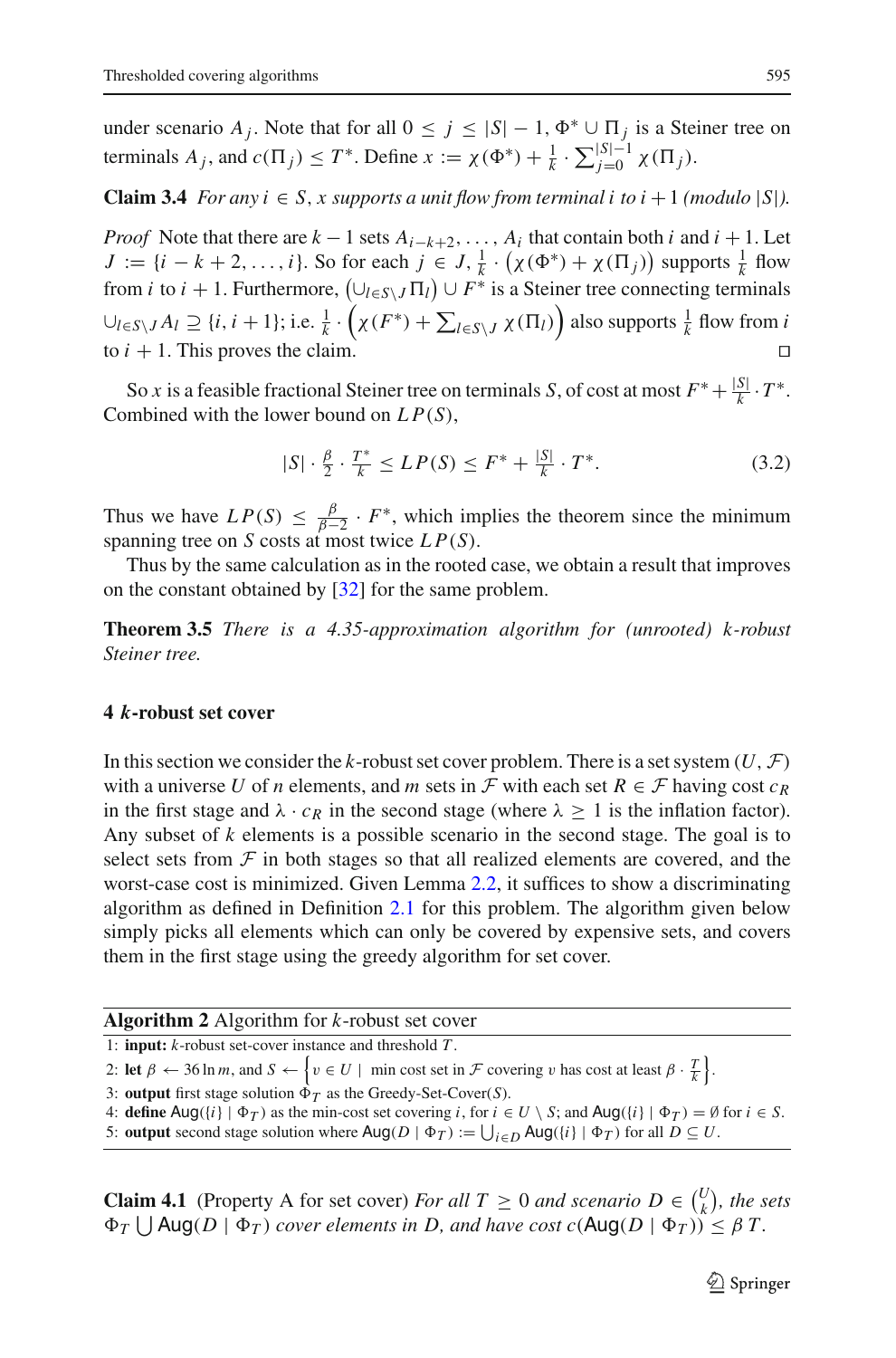*Proof* The elements in  $D \cap S$  are covered by  $\Phi_T$ . Each element  $i \in D \setminus S$  is covered by set  $\text{Aug}(\{i\} | \Phi_T)$ . So by the definition of  $\text{Aug}(D | \Phi_T)$  we have the first part of the claim. For the second part, note that by definition of *S*, the cost of set  $\text{Aug}(\{i \} | \Phi_T)$ is at most  $\beta T/k$  for all  $i \in U$ .

Below  $H_n := \sum_{i=1}^n \frac{1}{i} \approx \ln n$ ; recall that the greedy algorithm for set cover has an  $H_n$  approximation ratio, where  $n$  is the number of elements in the given instance. Moreover, this guarantee holds with respect to the natural linear programming relaxation.

<span id="page-13-1"></span>**Theorem 4.2** (Property B for set cover) *Let* <sup>∗</sup> *denote the optimal first stage solution, and*  $T^*$  *the optimal second stage cost. Let*  $\beta = 36 \ln m$ . If  $T \geq T^*$  *then*  $c(\Phi_T) \leq$  $H_n \cdot (c(\Phi^*) + 12 \cdot T^*)$ .

*Proof* We claim that there is a *fractional* solution **x** for the set covering instance  $(S, \mathcal{F})$ with cost at most  $c(\Phi^*) + 12 \cdot T^*$ , whence rounding this to an integer solution implies the theorem. For a contradiction, we will assume that the minimum cost fractional set cover is at least  $c(\Phi^*) + 12 \cdot T^*$ . So there must be a dual LP solution of at least this value. We then *round this dual solution* to get another dual solution to a sub-instance with only *k* elements, that costs more than  $c(\Phi^*) + T^*$ , which would contradict with the definition of the optimal cost.

To this end, let  $S' \subseteq S$  denote the elements that are *not* covered by the optimal first stage solution  $\Phi^*$ , and let  $\mathcal{F}' \subseteq \mathcal{F}$  denote the sets that contain at least one element from *S'*. By the choice of *S*, each set in *F'* costs at least  $\beta \cdot \frac{T}{k} \ge \beta \cdot \frac{T^*}{k}$ . Define the "coarse" cost for each set  $R \in \mathcal{F}'$  to be  $\widehat{c}_R = \lceil \frac{c_R}{6T^*/k} \rceil$ . For each set  $\widehat{R} \in \mathcal{F}'$ , since  $c_R \ge \frac{\beta T^*}{k} \ge \frac{6T^*}{k}$ , it follows that  $\widehat{c}_R \cdot \frac{6T^*}{k} \in [c_R, 2 \cdot c_R)$ , and also that  $\widehat{c}_R \ge \beta/6$ .<br>Now consider the following primal-dual pair of LPs for the set cover instance with

elements *S'* and sets  $\mathcal{F}'$  having the coarse costs  $\widehat{c}$ .

$$
\min \sum_{R \in \mathcal{F}'} \widehat{c}_R \cdot x_R \qquad \qquad \max \sum_{e \in S'} y_e
$$
\n
$$
\sum_{R \ni e} x_R \ge 1, \quad \forall e \in S', \qquad \sum_{e \in R} y_e \le \widehat{c}_R, \quad \forall R \in \mathcal{F}',
$$
\n
$$
x_R \ge 0, \quad \forall R \in \mathcal{F}'.
$$
\n
$$
\min \sum_{e \in S'} y_e
$$
\n
$$
\sum_{e \in S'} y_e \le \widehat{c}_R, \quad \forall R \in \mathcal{F}',
$$

Let  $\{x_R\}_{R \in \mathcal{F}}$  be an optimal primal and  $\{y_e\}_{e \in S}$  an optimal dual solution. The following claim bounds the (coarse) cost of these fractional solutions.

<span id="page-13-0"></span>**Claim 4.3** *If*  $\beta = 36 \ln m$ , then the optimal LP cost is  $\sum_{R \in \mathcal{F}} \widehat{c}_R \cdot x_R = \sum_{e \in S'} y_e \le$  $2 \cdot k$ .

Before we prove Claim [4.3,](#page-13-0) let us assume it and complete the proof of Theorem [4.2.](#page-13-1) Given the primal LP solution  $\{x_R\}_{R \in \mathcal{F}}$  that covers elements in *S'*, define an LP solution to cover elements in *S* as follows: set  $z_R := 1$  if  $R \in \Phi^*$ ,  $z_R := x_R$  if  $R \in \mathcal{F}' \backslash \Phi^*$ ; and  $z_R = 0$  otherwise. Since the solution **z** contains  $\Phi^*$  integrally, it clearly covers elements *S*\*S'* (i.e. the portion of *S* covered by  $\Phi^*$ ). And since  $z_R \ge x_R$ for all *R*, solution **z** also covers *S'* fractionally. Finally, the cost of this solution is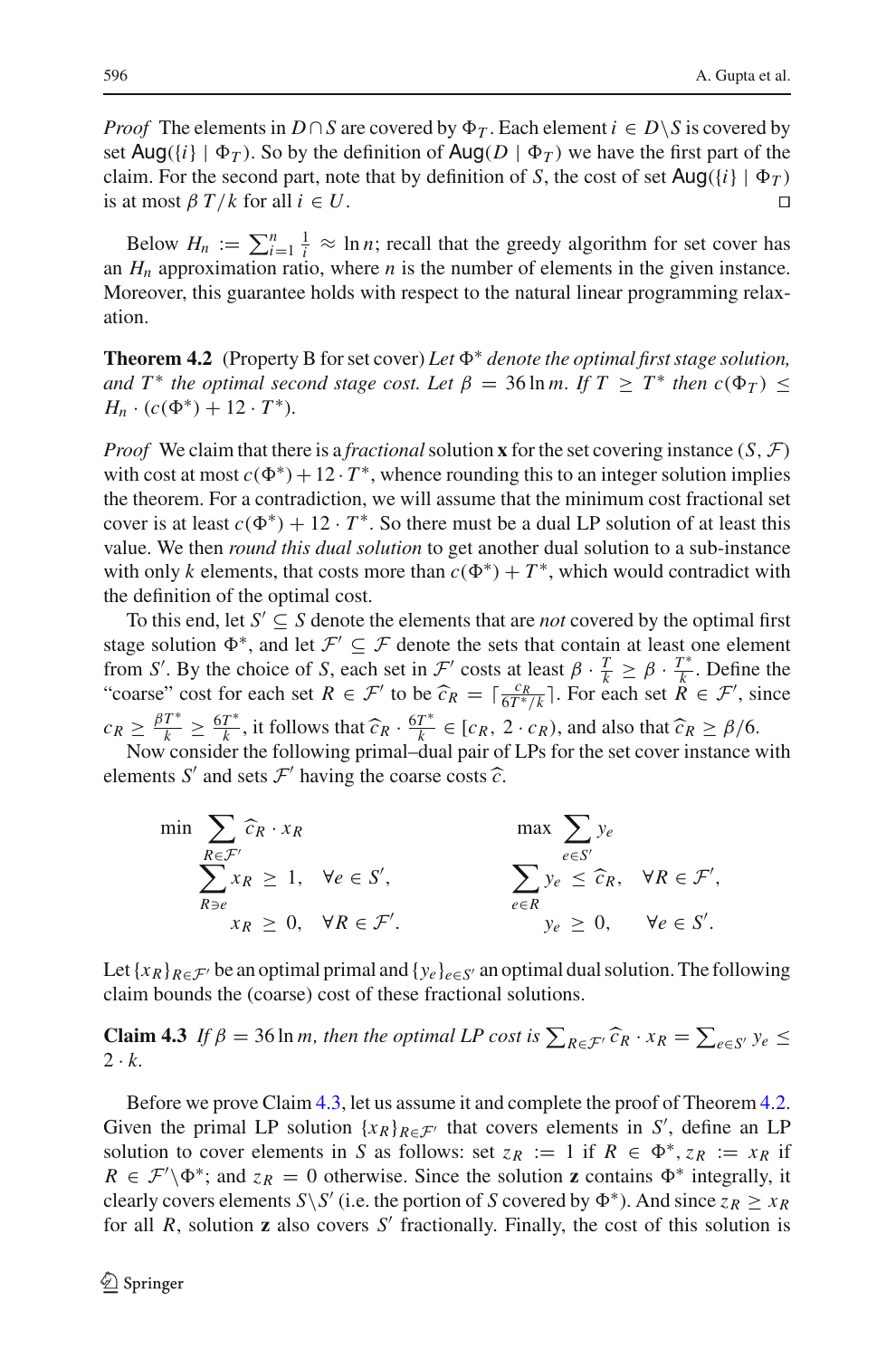$\sum_{R} c_{R} z_{R} \leq c(\Phi^{*}) + \sum_{R} c_{R} \cdot x_{R} \leq c(\Phi^{*}) + \frac{6T^{*}}{k} \cdot \sum_{R} \widehat{c}_{R} \cdot x_{R}$ . Now Claim [4.3](#page-13-0) bounds this by  $c(\Phi^{*}) + 12 \cdot T^{*}$ . Since we have an LP solution of value  $c(\Phi^{*}) + 12T^{*}$ , and the greedy algorithm is an  $H_n$ -approximation relative to the LP value for set cover, this would complete the proof of Theorem [4.2.](#page-13-1)

It remains to give the proof for Claim [4.3](#page-13-0) above; indeed, that is where the technical heart of the result lies.

*Proof of Claim 4.3* Recall that we want to bound the optimal fractional set cover cost for the instance  $(S', \mathcal{F}')$  with the coarse (integer) costs;  $\{x_R\}_{R \in \mathcal{F}'}$  and  $\{y_e\}_{e \in S'}$  are the optimal primal and dual solutions. For a contradiction, assume that the LP cost  $\sum_{R \in \mathcal{F}} \hat{c}_R \cdot x_R = \sum_{e \in S'} y_e$  lies in the unit interval  $((\gamma - 1)k, \gamma k]$  for some integer  $\gamma \geq 3$ .

Define integer-valued random variables  ${Y_e}_{e \in S'}$  by setting, for each  $e \in S'$  independently,  $Y_e = \lfloor y_e \rfloor + I_e$ , where  $I_e$  is a Bernoulli( $y_e - \lfloor y_e \rfloor$ ) random variable. We claim that the random variables  ${Y_e/3}_{e \in S'}$  form a feasible dual solution with high probability, i.e., they satisfy  $\sum_{e \in R} (Y_e/3) \leq \hat{c}_R$  for all  $R \in \mathcal{F}'$ . Indeed, con-<br>sider a dual constraint corresponding to  $R \in \mathcal{F}'$  since we have  $\sum_{e \in R} |y_e| \leq \hat{c}_R$ . sider a dual constraint corresponding to  $R \in \mathcal{F}'$ : since we have  $\sum_{e \in R} |y_e| \leq \hat{c}_R$ , we get that  $Pr[\sum_{e \in K} |y_e|] \leq \hat{c}_R$ ,  $I \geq 2$ ,  $\hat{c}_R$  Note also that we get that  $Pr[\sum_{e \in R} Y_e > 3 \cdot \hat{c}_R] \le Pr[\sum_{e \in R} I_e > 2 \cdot \hat{c}_R]$ . Note also that  $\sum_{e \in R} I_e > 2 \cdot \hat{c}_R$ . Note also that  $\sum_{e \in R} E[I_e] \leq \sum_{e \in R} y_e \leq \hat{c}_R$ . Now we use a Chernoff bound [\[33](#page-32-22)] to bound the probability that the sum of independent 0–1 random variables  $\sum_{e \in R} I$  exceeds twice probability that the sum of independent 0–1 random variables,  $\sum_{e \in R} I_e$ , exceeds twice its mean. This gives  $Pr[\sum_{e \in R} I_e > 2 \cdot \hat{c}_R] \leq e^{-\hat{c}_R/3} \leq e^{-\beta/18} \leq m^{-2}$ , since each  $\hat{c}_R > \beta/6$  and  $\beta = 36$ . In m. Finally, a trivial union bound implies that  $JY/3$ ,  $\alpha$  $\hat{c}_R \ge \beta/6$  and  $\beta = 36 \cdot \ln m$ . Finally, a trivial union bound implies that  $\{Y_e/3\}_{e \in S'}$ satisfies all the *m* dual contraints with probability at least  $1 - \frac{1}{m}$ . Moreover, the expected dual objective is  $\sum_{e \in S'} y_e \ge (\gamma - 1)k \ge 1$  (since  $\gamma \ge 3$  and  $k \ge 1$ ). By another Chernoff Bound,  $Pr[\sum_{e \in S'} Y_e > \frac{\gamma - 1}{2} \cdot k] \ge a$ , where  $a > 0$  is some fixed constant. Putting it all together, with probability at least  $a - \frac{1}{m}$ , we have a *feasible* dual solution  $Y_e' := Y_e/3$  with objective value at least  $\frac{\gamma - 1}{6} \cdot k$ .

*Why is this dual*  $Y'_e$  *any better than the original dual*  $y_e$ *? It is "near-integral"* specifically, each  $Y'_e$  is either zero or at least  $\frac{1}{3}$ . So we order the elements of *S'* in decreasing order of their *Y* -value, and let *Q* be the set of the *first k elements* in this order. The total dual value of elements in *Q* is at least min $\left\{\frac{\gamma-1}{6}k, \frac{k}{3}\right\} \geq \frac{k}{3}$ , since  $\gamma \geq 3$ , and each non-zero *Y'* value is at least 1/3. This dual solution  $\{Y_e'\}_{e \in Q}$  shows a lower bound of  $\frac{k}{3}$  on minimum (fractional)  $\hat{c}$ -cost to cover the *k* elements in *Q*. Using  $c_R > \frac{3T^*}{k} \cdot \hat{c}_R$  for each  $R \in \mathcal{F}'$ , the minimum *c*-cost to fractionally cover *Q* is  $> \frac{3T^*}{k} \cdot \frac{k}{3} = T^*$ . Hence, if *Q* were the realized scenario, the optimal second stage cost would exceed  $T^*$  (recall, no element in  $Q$  is covered by  $F^*$ ). This contradicts the definition of the optimal solution. Thus we must have  $\gamma \leq 2$  and so the LP optimum  $\sum_{R \in \mathcal{F}} \hat{c}_R \cdot x_R \leq 2k$ , which completes the proof of Claim [4.3.](#page-13-0)

This finishes the proof of Theorem [4.2.](#page-13-1)

Claim [4.1](#page-12-1) and Theorem [4.2](#page-13-1) show our algorithm for set cover to be an  $(H_n, 12H_n, 36 \ln m)$ -discriminating algorithm. Applying Lemma [2.2](#page-7-0) converts this discriminating algorithm to an algorithm for *k*-robust set cover, and gives the following improvement to the result of [\[18\]](#page-32-1).

**Theorem 4.4** *There is an O*(log *m* +log *n*)*-approximation algorithm for k-robust set cover.*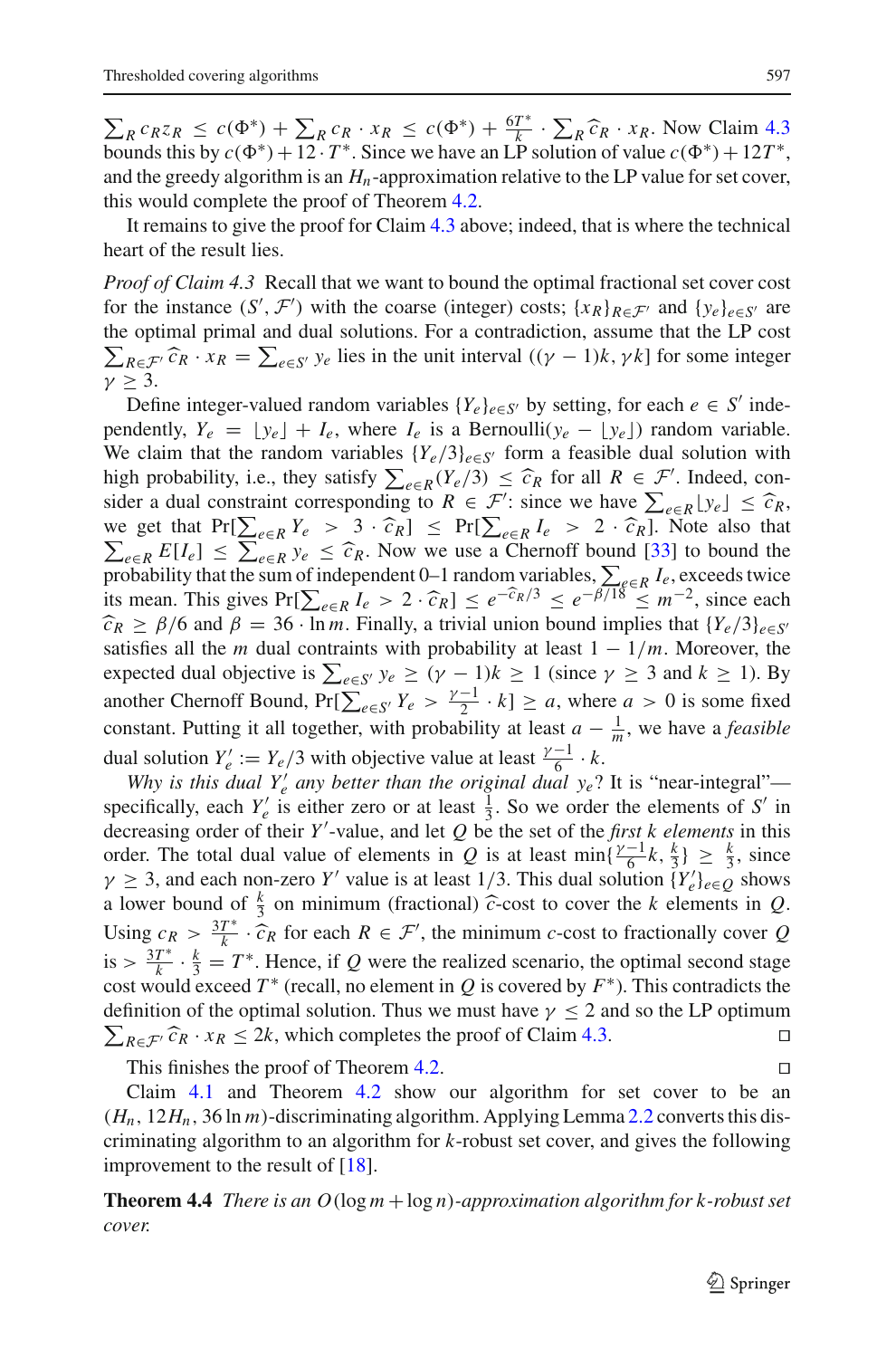*The k-max–min set cover problem* The proof of Claim [4.3](#page-13-0) suggests how to get a  $(H_n, 12H_n, 36 \ln m)$  strongly discriminating algorithm. When  $\lambda = 1$  (and so  $c(\Phi^*) =$ 0), the proof shows that if  $c(\Phi_T) > 12H_n \cdot T$ , there is a randomized algorithm that outputs *k*-set *Q* with optimal covering cost more than *T* (witnessed by the dual solution having  $cost > T$ ). This step can be derandomized using conditional expectation and pessimistic estimators [\[36\]](#page-32-23). Now using Lemma [2.4,](#page-8-2) we get the claimed  $O(\log m +$ log *n*)-approximation algorithm for the *k*-max–min set cover problem. This nearly matches the hardness of  $\Omega\left(\frac{\log m}{\log\log m} + \log n\right)$  given by [\[18\]](#page-32-1).

#### 4.1 Set cover with non-uniform inflation

Here we consider the *k*-robust set cover problem under *set-dependent inflation*, and show that our algorithm extends to this setting as well. Recall that there is a set system  $(U, {R_j}_{j=1}^m)$  with a universe U of *n* elements and *m* sets. Moreover, there are two different cost-vectors **b**,  $\mathbf{c} \in \mathbb{R}^m_+$  denoting the costs in the first and second stage, respectively. Again, any subset of *k* elements is a possible scenario, and the goal is to minimize the worst-case cost (summed over both stages). The usual *k*-robust set cover (studied above) is the special case when  $c = \lambda b$  for some uniform inflation factor  $λ > 1$ .

We may assume, without loss of generality, that the first-stage cost for each set is at most its second-stage cost, i.e.  $\mathbf{b} \leq \mathbf{c}$ . (If some set *R* has  $c_R < b_R$ , then we pretend that its first-stage cost is  $c_R$ ; and if *R* is chosen into the first-stage solution it can always be bought in the second stage). Under non-uniform inflations, the definition of an  $(\alpha_1, \alpha_2, \beta)$ -discriminating algorithm is the same as Definition [2.1](#page-6-1) where Condition B is replaced by:

B'. Let  $\Phi^*$  denote the optimal first stage solution, and  $T^*$  the optimal second stage *c*-cost (hence the optimal value  $Opt = b(\Phi^*) + T^*$ ). If the threshold  $T \geq T^*$ then the first stage cost  $b(\Phi_T) \leq \alpha_1 \cdot b(\Phi^*) + \alpha_2 \cdot T^*$ .

It can be shown exactly as in Lemma [2.2,](#page-7-0) that any such algorithm is a max $\{\alpha_1, \alpha_2+\}$  $\beta$ }-approximation algorithm for *k*-robust set cover. Note that the factor  $\alpha_2$  was scaled down by  $\lambda$  in the uniform inflation case (Lemma [2.2\)](#page-7-0). The algorithm and analysis here are very similar to that for *k*-robust set-cover under uniform inflation.

**Algorithm 3** Algorithm for *k*-robust set cover with non-uniform inflation

1: **input:** non-uniform *k*-robust set-cover instance and bound *T* .

2: **let**  $\beta \leftarrow 36 \cdot \ln m$ , and  $S \leftarrow \left\{ v \in U \mid \text{minimum } c\text{-cost set in } \mathcal{F} \text{ covering } v \text{ has cost at least } \beta \cdot \frac{T}{k} \right\}.$ 

3: **output** first stage solution  $\Phi_T$  as the Greedy-Set-Cover(*S*) under *b*-costs.

4: **define** Aug({*i*}  $| \Phi_T$ ) as the minimum *c***-cost** set covering *i* if  $i \in U \setminus S$ , and  $\emptyset$  otherwise.

5: **output** second stage solution where  $\text{Aug}(\omega | \Phi_T) := \bigcup_{i \in \omega} \text{Aug}(\{i\} | \Phi_T)$  for all  $\omega \subseteq U$ .

We will show that this algorithm is (*Hn*, 12*Hn*, 36 ln *m*)-discriminating. The following claim is immediate.

**Claim 4.5** (Property A) *For all*  $T \geq 0$  *and*  $\omega \subseteq U$ *, the sets*  $\Phi_T \bigcup \text{Aug}(\omega \mid \Phi_T)$ *cover elements*  $\omega$ *. Additionally, if*  $|\omega| \leq k$  *then the cost c*( $\text{Aug}(\omega | \Phi_T)$ )  $\leq \beta T$ *.*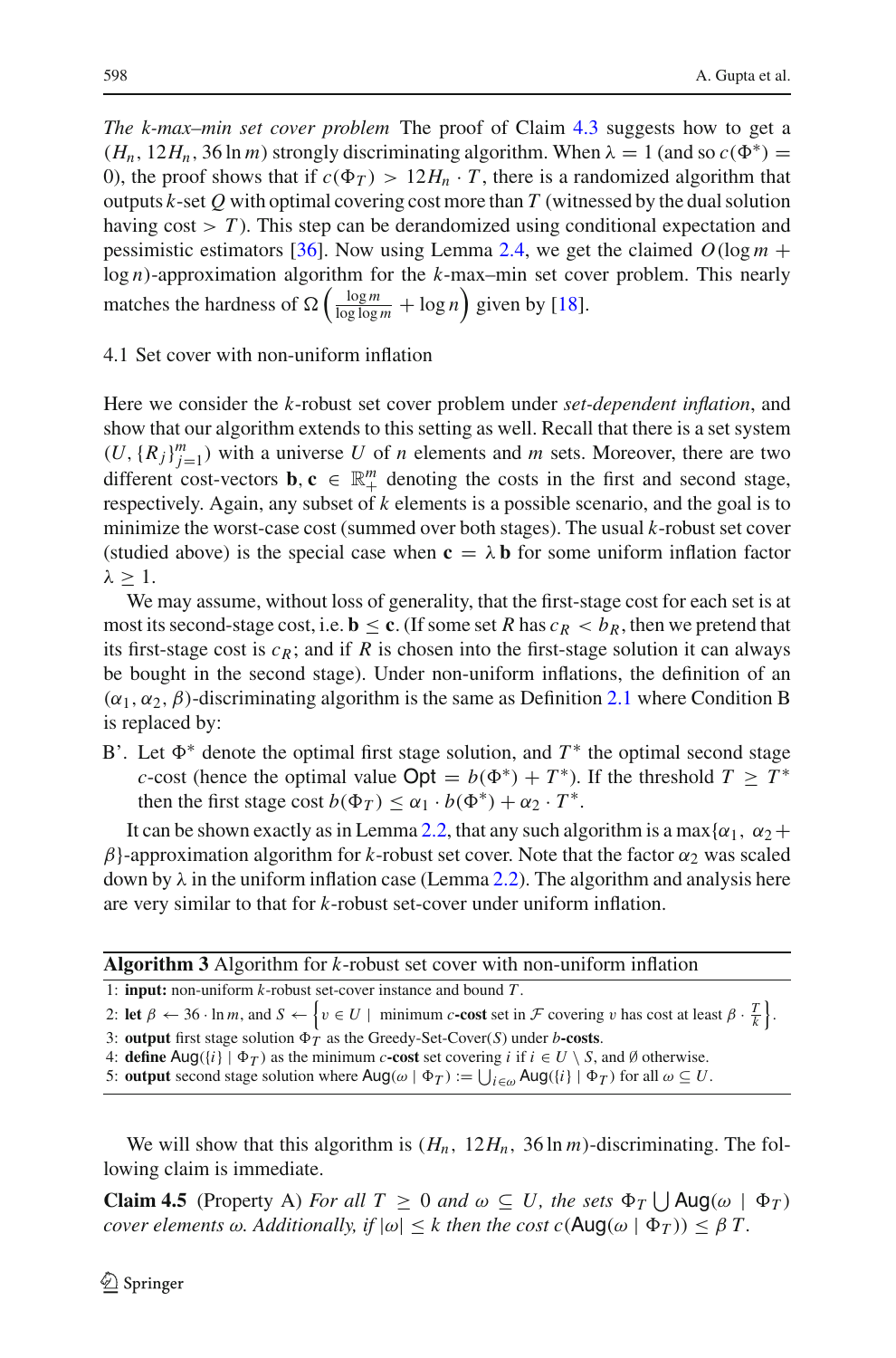**Theorem 4.6** (Property B') *Assume*  $\beta \geq 36 \cdot \ln m$ . If  $T \geq T^*$  *then*  $b(\Phi_T) \leq H_n$ .  $(b(\Phi^*) + 12 \cdot T^*)$ .

*Proof* We will show that there is a *fractional* solution **x** for covering *S* with small *b***-cost**, at most  $b(\Phi^*) + 12 \cdot T^*$ , whence rounding this to an integer solution implies the theorem.

Let  $S' \subseteq S$  denote the elements that are *not* covered by the optimal first stage solution  $\Phi^*$ , and let  $\mathcal{F}' \subseteq \mathcal{F}$  denote the sets that contain at least one element from *S*<sup>
.</sup> By the choice of *S*, each set in *F*<sup></sup> has *c***-cost** at least  $\beta \cdot \frac{T}{k} \geq \beta \cdot \frac{T^*}{k}$ . Define the "coarse" cost for a set  $R \in \mathcal{F}'$  to be  $\widehat{c}_R = \lceil \frac{c_R}{6T^* / k} \rceil$ . For each set  $R \in \mathcal{F}'$ , since  $c_R \geq \frac{\beta T^*}{k} \geq \frac{6T^*}{k}$ , it follows that  $\widehat{c}_R \cdot \frac{6T^*}{k} \in [c_R, 2 \cdot c_R)$ , and also that  $\widehat{c}_R \geq \beta/6$ β/6.

Now consider the LP for the set cover instance with elements  $S'$  and sets  $\mathcal{F}'$  having the coarse costs  $\hat{c}$ . Let  $\{x_R\}_{R \in \mathcal{F}}$  be an optimal fractional solution; then Claim [4.3](#page-13-0) applies directly to yield:

$$
\sum_{R \in \mathcal{F}'} \widehat{c}_R \cdot x_R \le 2 \cdot k \tag{4.1}
$$

<span id="page-16-0"></span>Given the primal LP solution  ${x_R}_{R \in \mathcal{F}}$  covering elements in *S'*, define a fractional solution **z** covering elements *S* as follows: define  $z_R = 1$  if  $R \in \Phi^*$ ,  $z_R = x_R$  if  $R \in \mathcal{F}'\backslash \Phi^*$ , and  $z_R = 0$  otherwise. Since the solution **z** contains  $F^*$  integrally, it covers elements *S*\*S'* (i.e. the portion of *S* covered by  $F^*$ ); since  $z_R \ge x_R$  for all  $R \in \mathcal{F}'$ , it follows that **z** fractionally covers *S*<sup>'</sup>. Finally, the *b***-cost** of this solution is:

$$
\sum_{R \in \mathcal{F}} b_R \cdot z_R, = b(\Phi^*) + \mathbf{b} \cdot \mathbf{x} \le b(\Phi^*) + \mathbf{c} \cdot \mathbf{x} \le b(\Phi^*) + \frac{6T^*}{k} \cdot (\mathbf{\hat{c}} \cdot \mathbf{x})
$$
  
 
$$
\le b(\Phi^*) + 12 \cdot T^*,
$$

where the second inequality uses  $\mathbf{b} \leq \mathbf{c}$ , the next one is by definition of  $\hat{\mathbf{c}}$  and the last inequality is from [\(4.1\)](#page-16-0). Thus we have an LP solution of *b***-cost** at most  $b(\Phi^*) + 12T^*$ , and since the greedy algorithm has an  $H_n$ -approximation ratio relative to the LP value, this completes the proof.  $\Box$ 

Thus we obtain:

**Theorem 4.7** *There is an O*(log *m* +log *n*)*-approximation algorithm for k-robust set cover with set-dependent inflation factors.*

*Remark* For the other covering problems, our algorithms do not extend to the case of non-uniform inflation: this is usually inherent, and not just a shortcoming of our analysis. E.g., [\[32\]](#page-32-5) gave an  $\Omega(\log^{1/2-\epsilon} n)$ -hardness of approximation for *k*-robust Steiner forest under just two distinct inflation-factors, whereas we give an *O*(1) approximation algorithm under uniform inflations (in Sect. [8\)](#page-27-0).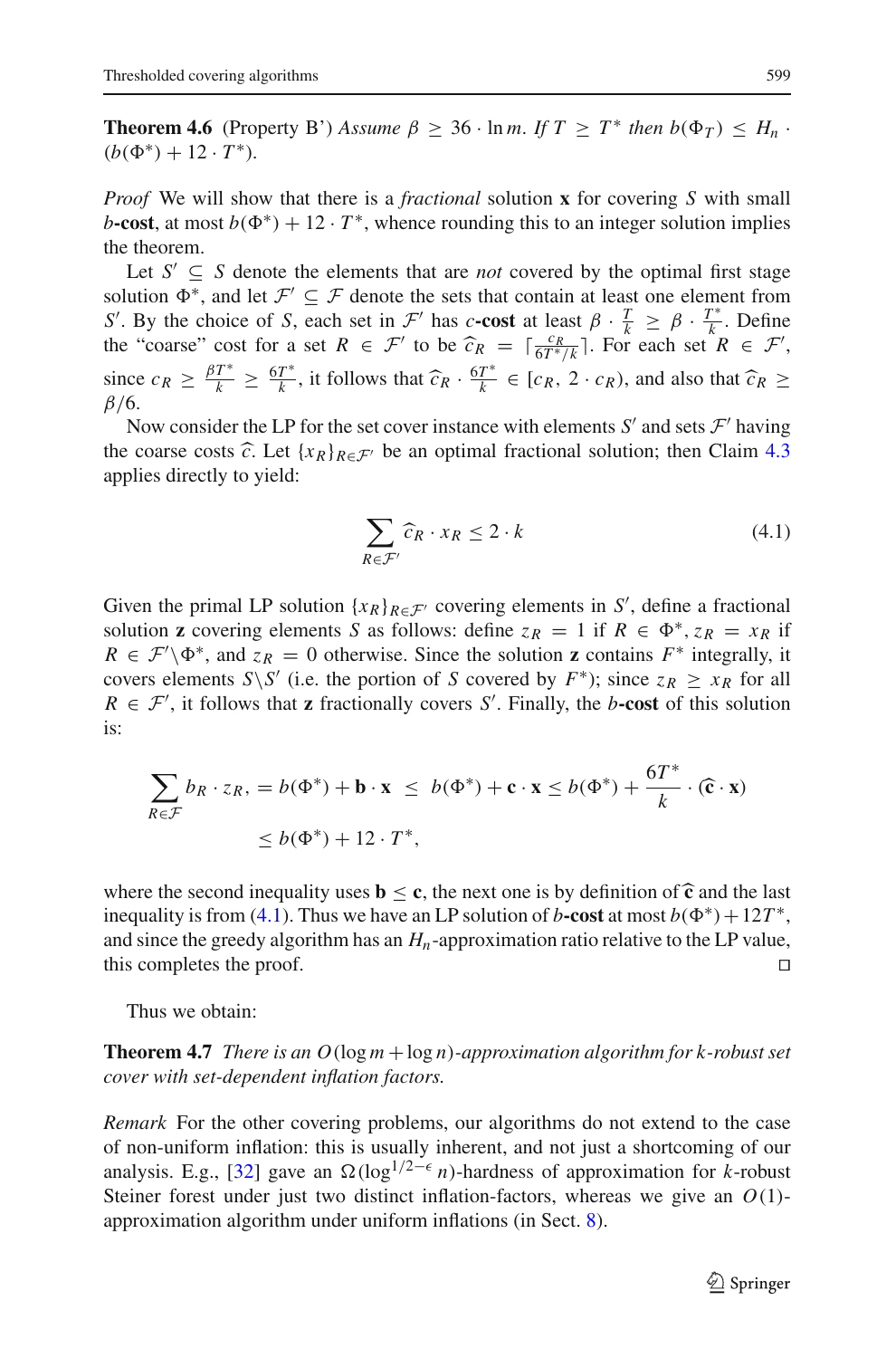## <span id="page-17-0"></span>**5** *k***-robust minimum cut**

We now consider the *k*-robust minimum cut problem, where we are given an undirected graph  $G = (V, E)$  with edge costs  $c : E \to \mathbb{R}_+$ , a root  $r \in V$ , terminals  $U \subseteq V$ , and an inflation factor  $\lambda \geq 1$ . Again, any subset in  $\binom{U}{k}$  $\binom{U}{k}$  is a possible second-stage scenario. The goal is to select edges in both stages so that all terminals in the realized scenario are separated from the root  $r$ , and the worst-case cost is minimized. As before, it suffices to give a a discriminating algorithm (Definition [2.1\)](#page-6-1). This algorithm is similar to the one for set cover: we just pick all the "expensive" terminals and separate them from the root in the first stage.

| Algorithm 4 Algorithm for $k$ -robust min-cut |  |  |  |
|-----------------------------------------------|--|--|--|
|-----------------------------------------------|--|--|--|

- 1: **input:** *k*-robust minimum-cut instance and threshold *T* .
- 2: **let**  $\beta \leftarrow \Theta(1)$ , and  $S \leftarrow \{v \in U \mid \text{min cut separating } v \text{ from root } r \text{ has cost at least } \beta \cdot \frac{T}{k} \}.$
- 3: **output** first stage solution  $\Phi_T$  as the minimum cut in *G* separating *S* from *r*.
- 4: **define**  $\text{Aug}(\{i\} | \Phi_T)$  as the min *r*-*i* cut in  $G \setminus \Phi_T$ , for  $i \in U \setminus S$ ; and  $\text{Aug}(\{i\} | \Phi_T) = \emptyset$  for  $i \in S$ .
- 5: **output** second stage solution where  $\text{Aug}(D | \Phi_T) := \bigcup_{i \in D} \text{Aug}(\{i\} | \Phi_T)$  for all  $D \subseteq U$ .

<span id="page-17-2"></span>**Claim 5.1** (Property A for min-cut) *For all*  $T \ge 0$  *and*  $D \in \binom{U}{k}$  $\binom{U}{k}$ , the edges  $\Phi_T \bigcup$  Aug(*D* |  $\Phi_T$ ) separate the terminals *D* from r; moreover, the cost c(Aug(*D* |  $\Phi_T$  $)$  $\leq \beta T$ .

<span id="page-17-1"></span>**Theorem 5.2** (Property B for min-cut) Let  $\Phi^*$  denote the optimal first stage solution *and*  $T^*$  *the optimal second stage cost. If*  $\beta \ge \frac{10e}{e-1}$  *and*  $T \ge T^*$  *then*  $c(\Phi_T) \le$  $3 \cdot c(\Phi^*) + \frac{\beta}{2} \cdot T^*$ .

Before the formal proof, we provide some intuition for this theorem. As in the set cover proof, we claim that if the optimal cost of separating  $S$  from the root  $r$  is high, then there must be a dual solution (which prescribes flows from vertices in  $S$  to  $r$ ) of large value. We will "round" this dual solution by aggregating these flows to get a set of *k* terminals that have a large combined flow (of value >  $c(\Phi^*) + T^*$ ) to the root—but this is impossible, since the optimal solution promises us a cut of at most  $c(\Phi^*) + T^*$  for any set of *k* terminals. However, more work is required in formalizing this. For set-cover, each element was covered entirely in either the first-stage or the second-stage; whereas for cut problems, both stages may partially help in separating a terminal from the root. So we divide the set *S* into two different parts. The first part contains those terminals (called "low" nodes) whose min-cut in graph  $G \setminus \Phi^*$  is smaller than that in *G* by some constant factor; we use a Gomory–Hu tree based analysis to show that all low nodes can be completely separated from *r* at cost  $O(1) \cdot c(\Phi^*)$  (this is shown in Claim [5.3\)](#page-18-0). The second part consists of the remaining terminals (called "high" nodes) that continue to have a large min-cut in  $G \backslash \Phi^*$ , and for these we use the dual rounding idea sketched above to show a min-cut of cost  $O(T^*)$  (this is proved in Claim [5.4\)](#page-18-1). Together, these claims imply Theorem [5.2.](#page-17-1)

To begin the proof of Theorem [5.2,](#page-17-1) let  $H := G \backslash \Phi^*$ , and let  $S_h \subseteq S$  denote the "high" nodes whose min-cut from the root in *H* is at least  $M := \frac{\overline{\beta}}{2} \cdot \frac{T^*}{k}$ . For any undirected graph  $J = (V, F)$  and subset  $U \subseteq V$  of vertices, we use the standard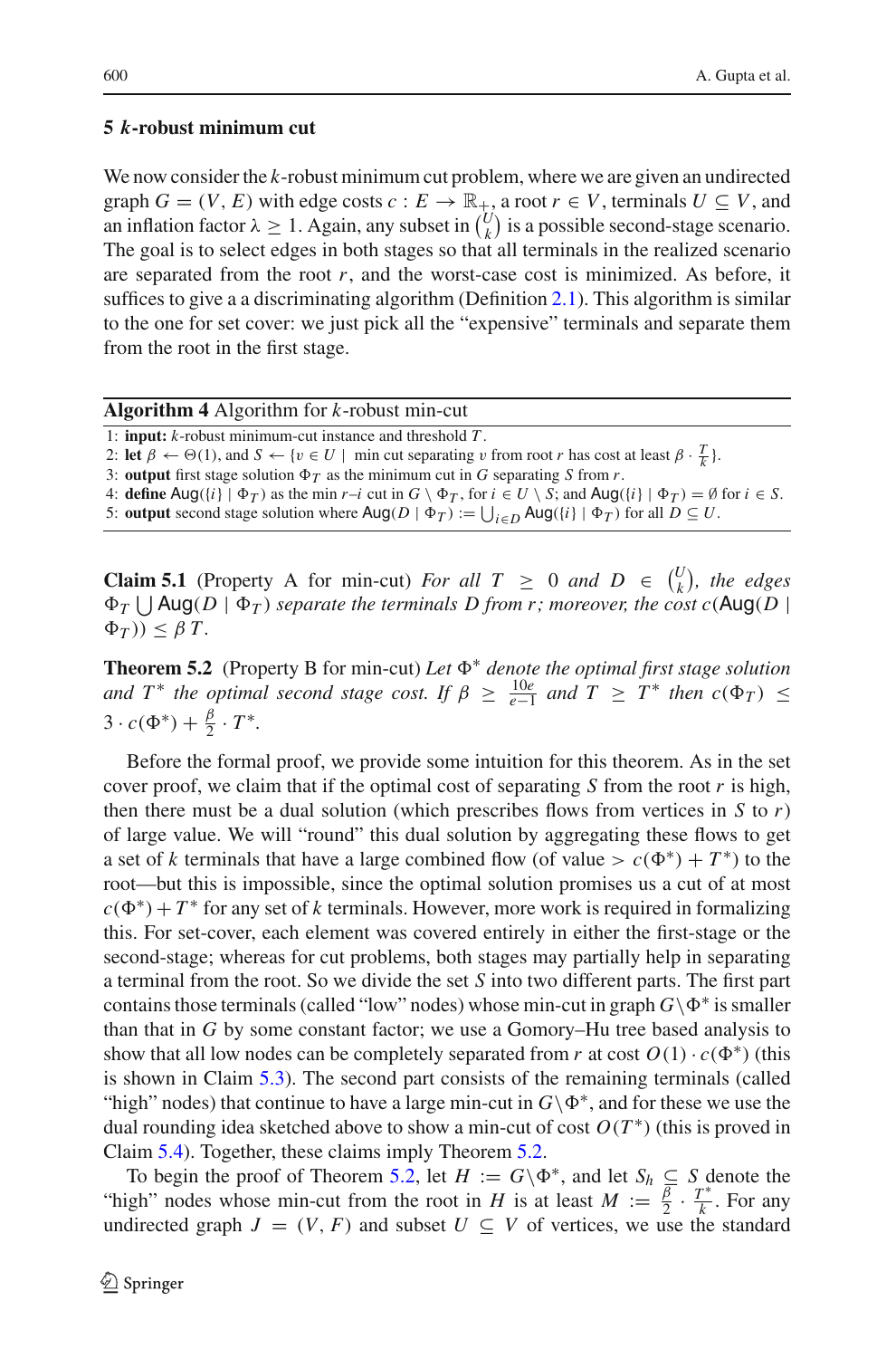<span id="page-18-0"></span>notation  $\partial_J(U) := \{(u, v) \in F : u \in U, v \notin U\}$  for edges having exactly one end-point in the set *U*. The following claim is essentially from Golovin et al. [\[24](#page-32-2)].

**Claim 5.3** (Cutting low nodes) *If*  $T \geq T^*$ , the minimum cut in H separating  $S \setminus S_h$ *from r costs at most*  $2 \cdot c(\Phi^*)$ *.* 

*Proof* Let  $S' := S \setminus S_h$ , and  $t := \beta \cdot \frac{T^*}{k}$ . For every  $v \in S'$ , the minimum  $r - v$  cut is at least  $\beta \cdot \frac{T}{k} \ge \beta \cdot \frac{T^*}{k} = 2M$  in *G*, and at most *M* in *H*. Consider the *Gomory-Hu* (cut-equivalent) tree [\[38,](#page-32-24) Chap. 15]  $\mathcal{T}(H)$  of graph *H*. For each  $u \in S'$  let  $D_u \subseteq V$ denote the minimum  $r-u$  cut in  $T(H)$  where  $u \in D_u$  and  $r \notin D_u$ : note that  $D_u$ corresponds to the cheapest edge on the  $r-u$  path in  $T(H)$ , with vertices  $D_u$  on one side of this edge and  $V\backslash D_u$  on the other side. Pick a subset  $S'' \subseteq S'$  of terminals such that the union of their respective min-cuts in  $T(H)$  separate all of S' from the root *r* and their corresponding sets  $\{D_u : u \in S''\}$  are disjoint: the set of min *r*-*u* cuts (for  $u \in S'$ ) in tree  $T(H)$  that are closest to *r* gives such a collection. It follows that (a)  $\{D_u \mid u \in S''\}$  are disjoint, and (b)  $F := \bigcup_{u \in S''} \partial_H(D_u)$  is a feasible cut in *H* separating *S'* from *r*. Note that for all  $u \in S''$ , we have  $c(\partial_H(D_u)) \leq M$ since it is a minimum  $r-u$  cut in  $H$ , and  $c(\partial_G(D_u)) \ge 2M$  since it is a feasible  $r-u$  cut in *G*. Thus  $c(\partial_H(D_u)) \leq c(\partial_G(D_u)) - c(\partial_H(D_u)) = c(\partial_{\Phi^*}(D_u))$ . Now,  $c(F) \leq \sum_{u \in S''} c(\partial_H(D_u)) \leq \sum_{u \in S''} c(\partial_{F^*}(D_u)) \leq 2 \cdot c(\Phi^*)$ . The last inequality uses disjointness of  $\{D_u\}_{u \in S''}$ . Thus the minimum  $r - S'$  cut in *H* costs at most  $2 \cdot c(\Phi^*).$ <sup>∗</sup>).

<span id="page-18-1"></span>**Claim 5.4** (Cutting high nodes) *If*  $T \geq T^*$  *and*  $\beta \geq \frac{10 \cdot e}{e-1}$ *, the minimum cut in H separating*  $S_h$  *from r costs at most*  $\frac{\beta}{2} \cdot T^*$ *.* 

*Proof* Consider an  $r-S_h$  maximum flow in the graph  $H = G \Phi^*$ , and suppose that it sends  $\alpha_i \cdot M$  flow to each vertex  $i \in S_h$ . Note that the *k*-robust min-cut problem remains unchanged upon making copies of terminals: so we can assume without loss of generality that each  $\alpha_i \in (0, 1]$ . Hence if we show that  $\sum_{i \in S_h} \alpha_i \leq k$ , the total flow (which by flow-cut duality, equals the min *r*–*S<sub>h</sub>* cut) would be at most  $k \cdot M = \frac{\beta}{2} \cdot T^*$ , which would prove the claim. For a contradiction, we suppose that  $\sum_{i \in S_h} \alpha_i > k$ . We then show that there exists a subset  $W \subseteq S_h$  with  $|W| \leq k$  such that the minimum  $r-W$  cut in graph *H* costs more than  $T^*$ , contradicting the fact that every *k*-set in *H* can be separated from  $r$  by a cut of value at most  $T^*$ . To find this set  $W$ , the following redistribution lemma (proved below) is useful.

<span id="page-18-2"></span>**Lemma 5.5** (Redistribution lemma) Let  $N = (V, E)$  be a capacitated undirected *graph. Let*  $X \subseteq V$  *be a set of terminals such min-cut*<sub>N</sub> $(i, j) \geq 1$  *for all nodes i*, *j* ∈ *X*. For each *i* ∈ *X*, we are given a value  $\epsilon_i$  ∈ (0, 1). Then for any integer  $\ell$  ≤  $\sum_{i\in X}$   $\epsilon_i$ , there exists a subset  $W ⊆ X$  with  $|W|$  ≤  $\ell$  vertices, and a feasible flow *f* in N from X to W so that (i) the total flow into vertices of W is at least  $\frac{1-e^{-1}}{4} \cdot \ell$ *and (ii) the flow out of each*  $i \in X$  *is at most*  $\epsilon_i/4$ *.* 

We apply this lemma to the graph  $H = G \backslash \Phi^*$  with terminal set  $S_h$  and edgecapacities equal to the costs **c** scaled down by *M*. Since for any cut separating  $x, y \in S_h$ , the root *r* lies on one side of this cut (say on *y*'s side), min-cut<sub>*H*</sub>  $(x, y) \geq M$ —hence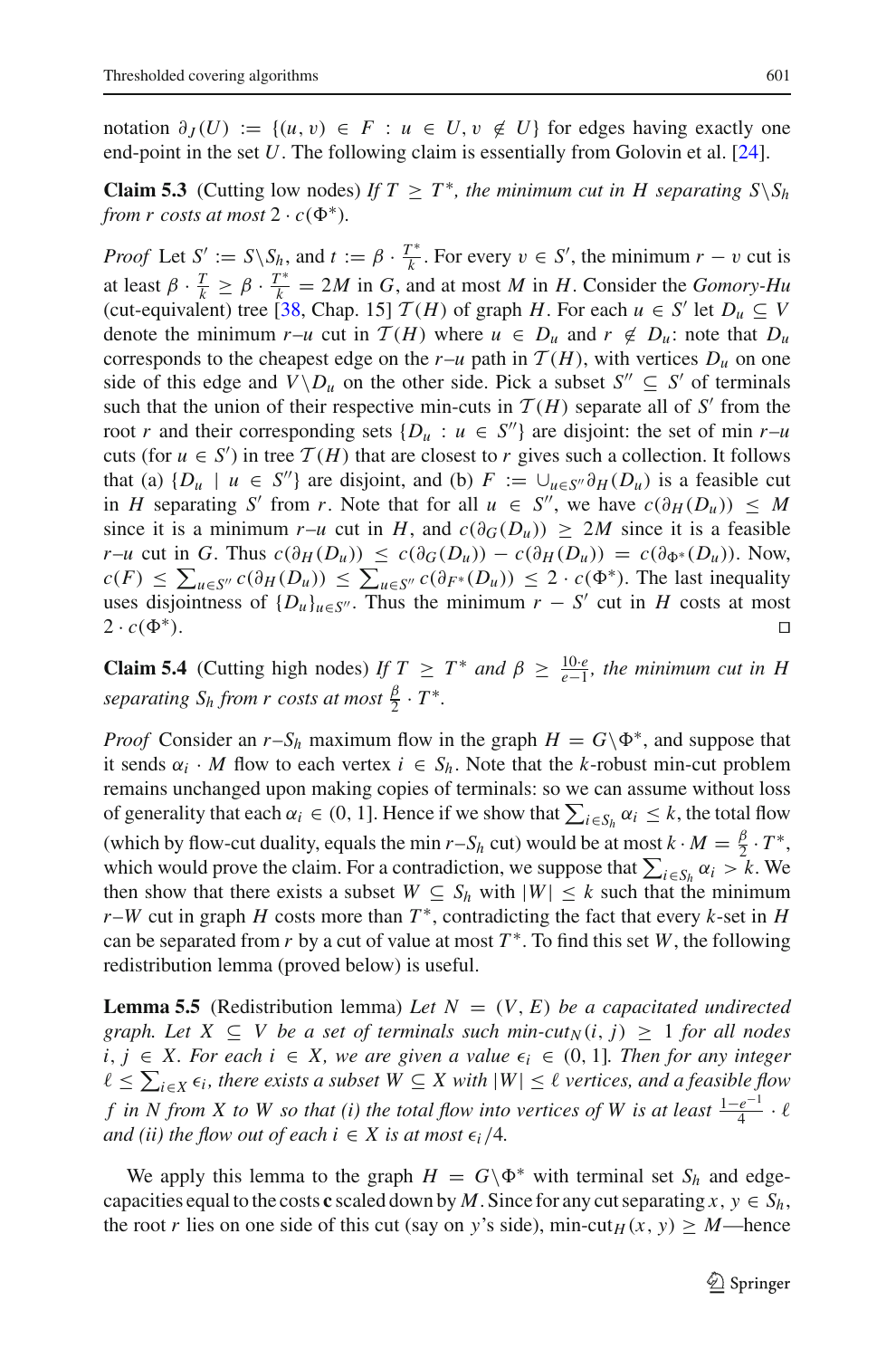the capacities satisfy the conditions of the lemma. Now set  $\ell = k$ , and  $\epsilon_i := \alpha_i$  for each terminal  $i \in S_h$ . By our assumption,  $\sum_{i \in S_h} \epsilon_i = \sum_{i \in S_h} \alpha_i \ge k = \ell$ . Hence Lemma [5.5](#page-18-2) finds a subset  $W \subseteq S_h$  with *k* vertices, and a flow *f* in graph *H* (with capacities **c**) such that *f* sends a total of at least  $\frac{1-1/e}{4} \cdot kM$  units into vertices of *W*, and at most  $\frac{\alpha_i}{4} \cdot M$  units out of each  $i \in S_h$ . Moreover, there is a feasible flow *g* in *H* (namely the max-flow from *r* to  $S_h$ ) that simultaneously sends  $\alpha_i \cdot M$  flow from *r* to each  $i \in S_h$ . Hence the flow  $\frac{g+4f}{5}$  is *feasible* in *H* with capacities **c**, which sends a total of at least  $\frac{4}{5} \cdot \frac{1-1/e}{4} \cdot kM = \frac{1-1/e}{5} \cdot kM$  units from *r* into *W*. Finally, if  $\beta > \frac{10 \cdot e}{e-1}$ , we obtain that the min-cut in *H* separating *W* from *r* is greater than *T*<sup>\*</sup>. Since  $|W| \leq k$ , this is a contradiction to the assumption that any set with at most k vertices can separated from the root in  $H$  at cost at most  $T^*$ . This completes the proof of Claim [5.4.](#page-18-1)  $\Box$ 

From Claim [5.1](#page-17-2) and Theorem [5.2,](#page-17-1) we obtain a  $(3, \frac{\beta}{2}, \beta)$ -discriminating algorithm for *k*-robust minimum cut, when  $\beta \geq \frac{10e}{e-1}$ . We set  $\beta = \frac{10e}{e-1}$  and use Lemma [2.2](#page-7-0) to infer that the approximation ratio of this algorithm is max $\{3, \frac{\beta}{2\lambda} + \beta\} = \frac{\beta}{2\lambda} + \beta$ . Since picking edges only in the second-stage gives a trivial  $\lambda$ -approximate solution, the better of the two gives an approximation ratio of min $\{\frac{\beta}{2\lambda} + \beta, \lambda\} < 17$ . Thus we have,

## **Theorem 5.6** *There is a 17-approximation algorithm for k-robust minimum cut.*

It now remains to prove the redistribution lemma. At a high level, the proof shows that if we add each vertex  $i \in X$  to a set W independently with probability  $\epsilon_i \ell/(\sum_i \epsilon_i)$ , then this set *W* will (almost) satisfy the conditions of the lemma with high probability. A natural approach to prove this would be to invoke Gale/Hoffman-type theorems [\[38,](#page-32-24) Chap. 11] using which it is necessary and sufficient to show for this random choice *W* that  $c(\partial V') \geq |\text{demand}(V') - \text{supply}(V')|$  for all  $V' \subseteq V$ . But we would need to prove this condition for *all* subsets, and all we know about the network is that the min-cut between any pair of nodes in *X* is at least 1. Furthermore, such an approach is likely to fail, since the redistribution lemma is false for directed graphs (see remark at the end of this section) whereas the Gale–Hoffman theorems hold for digraphs as well. In our proof, we use undirectedness to fractionally pack Steiner trees into the graph, on which we can do a randomized-rounding-based analysis.

*Proof of Lemma 5.5* (Redistribution lemma) To begin, we assume without loss of generality, that the bounds  $\epsilon_i = 1/P$  for all  $i \in X$  for some integer P. Indeed, let *P* ∈ N be large enough so that  $\hat{\epsilon}_i = \epsilon_i P$  is an integer for each  $i \in X$ . Add, for each  $i \in X$ , a star with  $\hat{\epsilon}_i - 1$  leaves centered at the original vertex *i*, set all these new vertices to also be terminals, and let all new edges have unit capacity. Set the new  $\epsilon$ 's to be 1/*P* for all terminals. To avoid excess notation, call this graph *N* as well; note that the assumptions of the lemma continue to hold, and any solution *W* on this new graph can be mapped back to the original graph.

Let  $c_e$  denote the edge capacities in *N*. By the assumption that every cut in *N* separating *X* has capacity at least one, it follows that **c** is a feasible solution to the natural cut-based LP relaxation for Steiner tree on terminals *X*. Since this LP relaxation has an integrality gap of two, there exist Steiner trees  ${T_a}_{a \in A}$  on the terminal set *X* that fractionally pack into the twice the edge capacities (see e.g. [\[12\]](#page-31-14) for a formal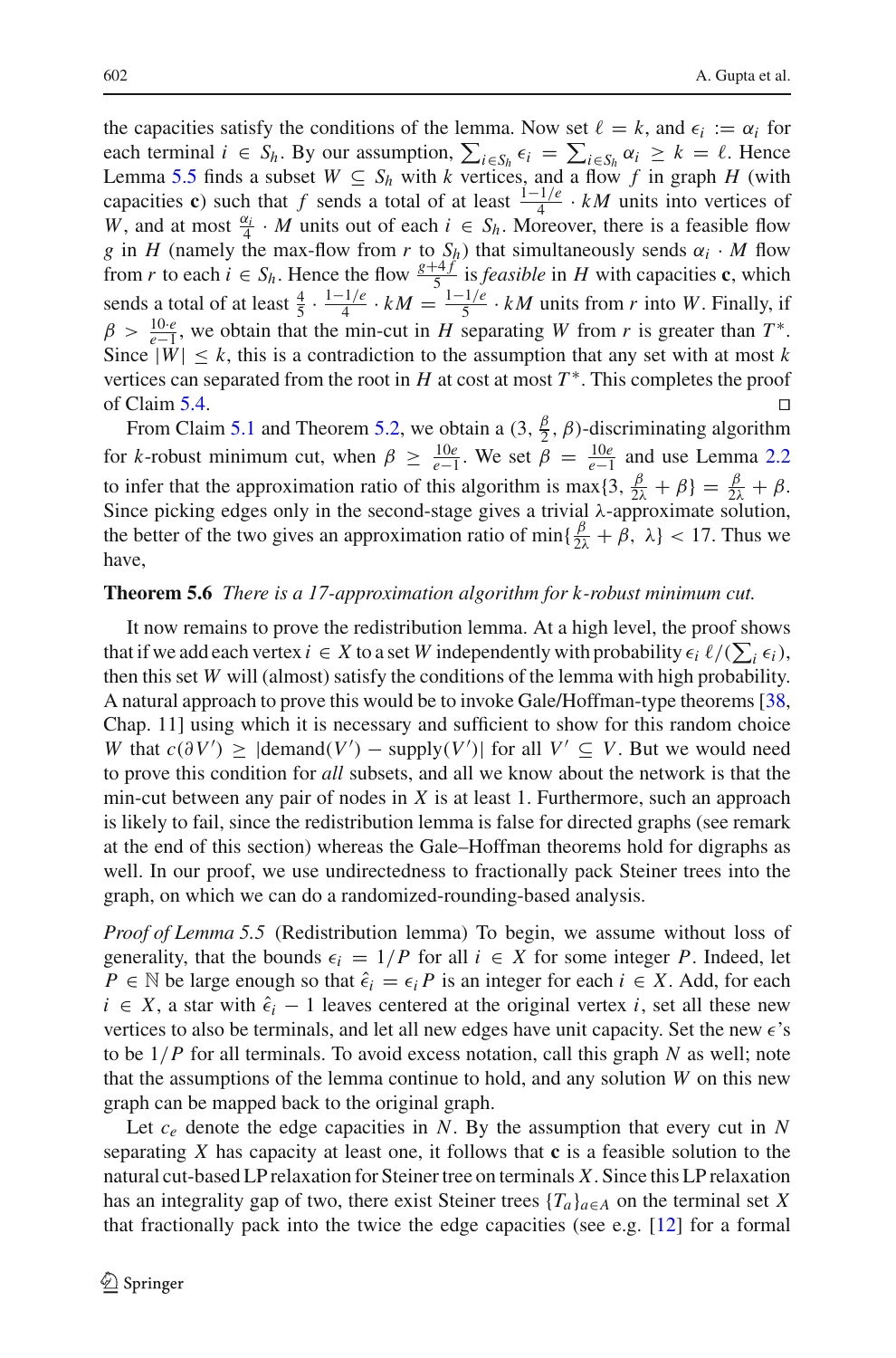argument). I.e., there exist positive multipliers  $\{\lambda_a\}_{a \in A}$  such that  $\sum_a \lambda_a = \frac{1}{2}$ , and  $\sum_a \lambda_a \cdot \chi(T_a) \leq \mathbf{c}$ , where  $\chi(T_a)$  is the characteristic vector of the edge-set of tree  $T_a$ . Choose  $W \subseteq X$  by taking  $\ell$  samples uniformly at random (with replacement) from

*X*. We will construct the flow *f* from *X* to *W* as a sum of flows on these Steiner trees. In the following, let  $q := |X|$ ; note that  $\ell \leq |X| \epsilon = q/P$ .

Consider any fixed Steiner tree  $T_a$  in this collection, where its edges have unit capacities. We claim that in expectation,  $\Omega(\ell)$  units of flow can be feasibly routed from *X* to *W* in  $T_a$  such that each terminal supplies at most  $\ell/q$ . Indeed, let  $\tau_a$  denote an oriented Euler tour corresponding to  $T_a$ . Since the tour uses each tree edge twice, any feasible flow routed in  $\tau_a$  (with unit-capacity edges) can be scaled by half to obtain a feasible flow in  $T_a$ . We call a vertex  $v \in X$  *a-close* if there is some *W*-vertex located at most *q*/ $\ell$  hops from *v* on the (oriented) tour  $\tau_a$ . Construct a flow  $f_a$  on  $\tau_a$  by sending  $\ell/q$  flow from each *a*-close vertex  $v \in X$  to its nearest *W*-vertex along  $\tau_a$ . By the definition of *a*-closeness, the maximum number of flow paths in  $f_a$  that traverse an edge of  $\tau_a$  is  $q/\ell$ ; since each flow path carries  $\ell/q$  flow, the flow on any edge in  $\tau_a$  is at most one, and hence  $f_a$  is always feasible.

For any vertex  $v \in X$  and a tour  $\tau_a$ , the probability that v is *not a*-close is at most  $(1 - \frac{q}{\ell})^{\ell}$  ≤  $e^{-1}$  by the random choice of *W*; hence  $v \in X$  sends flow in  $f_a$  with probability at least  $1 - e^{-1}$ . Thus the expected amount of flow sent in  $f_a$  is at least  $(1 - e^{-1})|X| \cdot (\ell/q) = (1 - e^{-1}) \cdot \ell$ . Now define the flow  $f := \frac{1}{2} \sum_a \lambda_a \cdot f_a$  by combining the flows from all the Steiner trees. It can be easily checked that this is a feasible flow in *N* with probability one. Since  $\sum_a \lambda_a = \frac{1}{2}$ , the expected value of flow *f* is at least  $\frac{1-1/e}{4}$ . Finally, the amount of flow in *f* sent out of any terminal is at most  $\frac{1}{4} \cdot \ell/q \le \frac{1}{4P}$ . This completes the proof of the redistribution lemma.

*The k-max–min min-cut problem* When  $\lambda = 1$  and  $\Phi^* = \emptyset$ , the proof of Theorem [5.2](#page-17-1) gives a randomized algorithm such that if the minimum *r*–*S* cut is greater than  $\frac{\beta}{2}T$ , it finds a subset *W* of at most *k* terminals such that separating *W* from the root costs more than *T* (witnessed by the dual value). Using this we get a randomized  $(3, \frac{\beta}{2}, \beta)$ *strongly* discriminating algorithm, and hence a randomized *O*(1)-approximation algorithm for *k*-max–min min cut from Lemma [2.4.](#page-8-2)We note that for *k*-max–min min-cut, a (1−1/*e*) approximation algorithm was already known (even for directed graphs) via submodular maximization. However the above approach has the advantage that it also extends to *k*-robust min-cut.

*Bad example for directed graphs* We note here that our results for *k*-robust min-cut do not hold for directed graphs. Consider the digraph *G* with a root *r*, a "center" vertex *u*, and *m* terminals  $v_1, v_2, \ldots, v_m$ . This graph has arcs  $(u, r)$ ,  $\{(r, v_i)\}_{i \in [m]}$  and  $\{(v_i, u)\}_{i \in [m]}$ ; each having unit capacity. Note that the min-cut between every  $v_i-v_j$  $\{v_i, u_j\}_{i \in [m]}$ , each having unit capacity. Note that the film-cut between every  $v_i-v_j$  pair is one, but if we set each  $\epsilon_i = 1/\sqrt{m}$  flow, there is no way to choose  $\sqrt{m}$  of these vertices and collect a total of  $\Omega(\sqrt{m})$  flow at these "leaders". This shows that the redistribution lemma (Lemma [5.5\)](#page-18-2) is false for digraphs.

A similar example shows that that thresholded algorithms perform poorly for *k*-robust directed min-cut, even for  $k = 1$ . Consider graph *D* with vertices *r*, *u* and  ${v_i}_{i \in [m]}$  as above. Graph *D* has unit capacity arcs  ${(v_i, r)}_{i \in [l]}$ , and  $\sqrt{m}$  capacity arcs  $(u, r)$  and  $\{(v_i, u)\}_{i \in [m]}$ . The inflation factor is  $\lambda = \sqrt{m}$ . The optimal strategy is to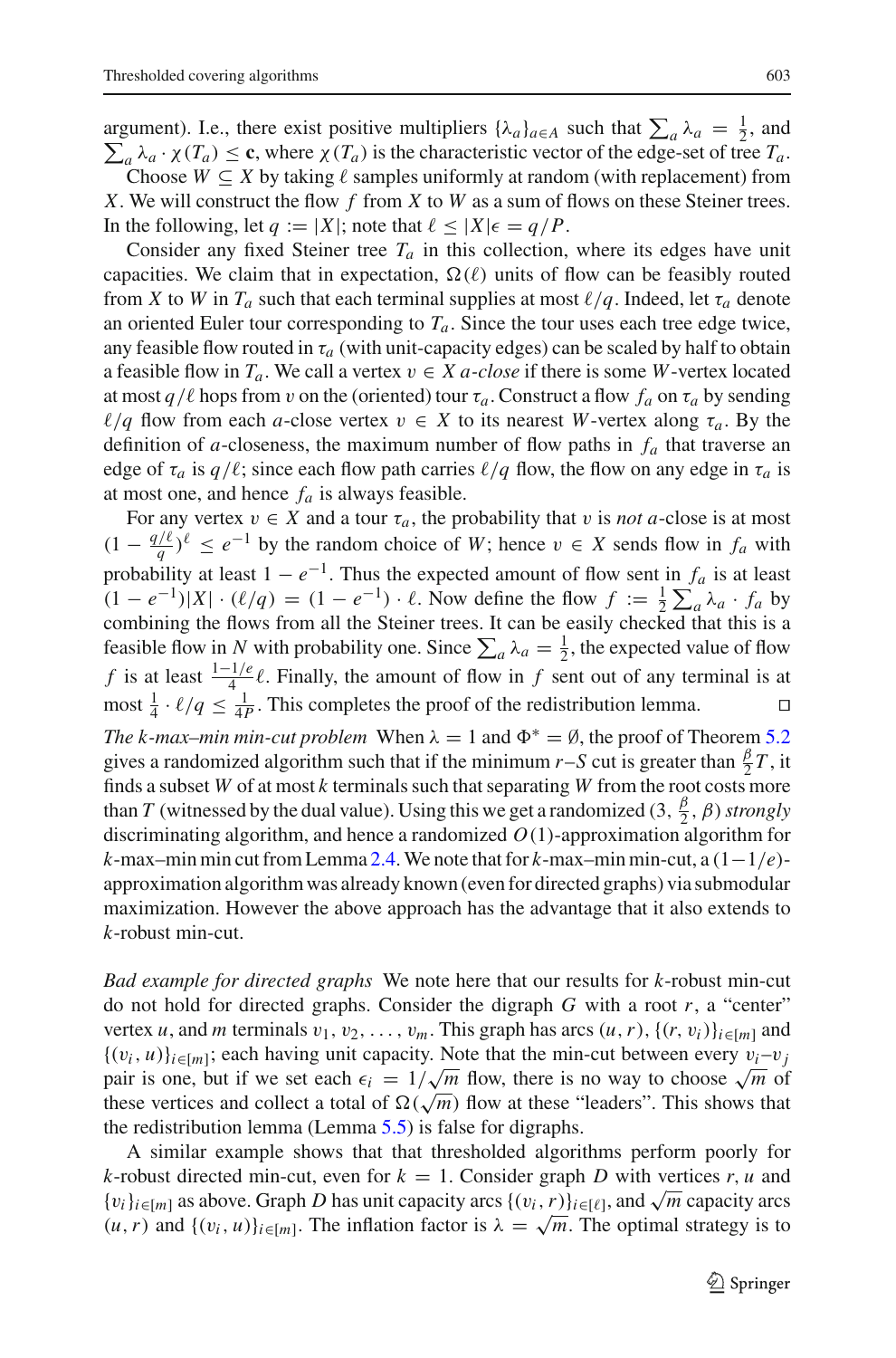delete the arc  $(u, r)$  in the first stage. Since  $k = 1$ , one of the terminals  $v_i$  demands to be separated from the root in the second stage, whence deleting the edge  $(v_i, r)$  costs  $\lambda \cdot 1 = \sqrt{m}$  resulting in a total cost of  $2\sqrt{m}$ . However, any threshold-based algorithm  $\lambda$  ⋅ 1 =  $\sqrt{m}$  resulting in a total cost of  $2\sqrt{m}$ . However, any threshold-based algorithmic would either choose none of the terminals (resulting in a recourse cost of  $\lambda\sqrt{m} = m$ ), or all of them (resulting in a first-stage cost of at least *m*).

## <span id="page-21-0"></span>**6** *k***-robust multicut**

Here we consider the *k*-robust multicut problem. The input is an undirected graph  $G = (V, E)$  with edge-costs  $c : E \to \mathbb{R}_+$ , *m* source–sink pairs  $\{s_i, t_i\}_{i=1}^m$ , an inflation factor  $\lambda \geq 1$  and bound *k*. Any subset of *k* source–sink pairs is a possible scenario. The goal is to select edges in the first and second stages so that all pairs in the realized scenario are separated, and the worst-case cost is minimized. The algorithm (given below) is essentially the same as for minimum cut, however the analysis requires different arguments.

**Algorithm 5** Algorithm for *k*-robust multicut

- 1: **input:** *k*-robust multicut instance and threshold *T* .
- 2: **let**  $\rho := O(\log n)$  be the approximation factor in Räcke's oblivious routing scheme [\[35\]](#page-32-6),  $\epsilon \in (0, \frac{1}{2})$  any constant, and  $\beta := \rho \cdot \frac{24 \log n}{\epsilon \log \log n}$ .
- 3: **let**  $S \leftarrow \{i \in [m] \mid \min s_i t_i \text{ cut in } G \text{ has cost at least } \beta \cdot \frac{T}{k} \}.$
- 4: **output** first stage solution  $\Phi_T$  as the  $O(\log n)$ -approximate multicut [\[22](#page-32-10)] for *S*.
- 5: **define**  $\text{Aug}(\{i\} | \Phi_T)$  as edges in the min  $s_i t_i$  cut, for  $i \in [m] \setminus S$ ; and  $\text{Aug}(\{i\} | \Phi_T) = \emptyset$  for  $i \in S$ .
- <span id="page-21-2"></span>6: **output** second stage solution where  $\text{Aug}(\omega | \Phi_T) := \bigcup_{i \in \omega} \text{Aug}(\{i\} | \Phi_T)$  for all  $\omega \subseteq [m]$ .

**Claim 6.1** (Property A for multicut) *For all*  $T \ge 0$  *and*  $\omega \subseteq [m]$ *, the edges*  $\Phi_T \bigcup \text{Aug}(\omega \mid \Phi_T)$  *separate s<sub>i</sub> and t<sub>i</sub> for all i*  $\in \omega$ *; additionally if*  $|\omega| \leq k$  *then the cost c*( $\text{Aug}(\omega | \Phi_T)$ )  $\leq \beta T$ .

*Proof* Pairs in  $\omega \cap S$  are separated by  $\Phi_T$ . By definition of Aug(,  $|\Phi_T|$ ) for each pair *i* ∈  $\omega$ \*S*, the edges Aug({*i*} |  $\Phi$ <sub>*T*</sub>) form an *s<sub>i</sub>* − *t<sub>i</sub>* cut. Thus we have the first part of the claim. For the second part, note that by definition of *S*, the cost of  $\text{Aug}(\{i\} | \Phi_T)$ is at most  $\beta T/k$  for all  $i \in [m]$ .

<span id="page-21-1"></span>**Theorem 6.2** (Property B for multicut) *Let* <sup>∗</sup> *denote the optimal first stage solution and*  $T^*$  *the optimal second stage cost. If*  $T \geq T^*$  *then*  $c(\Phi_T) \leq O(\log n) \cdot c(\Phi^*)$  +  $O(\log^{2+\epsilon} n) \cdot T^*$ .

To prove the theorem, the high level approach is similar to that for *k*-robust min-cut. We first show in Lemma [6.3](#page-22-0) that the subset of pairs  $\tilde{S} \subseteq S$  whose min-cut fell substantially on deleting the edges in  $\Phi^*$  can actually be completely separated at cost  $O(1) \cdot c(\Phi^*)$ . This is based on a careful charging argument on the Gomory–Hu tree and generalizes Claim [5.3](#page-18-0) from min-cut to multicut. Then in Lemma [6.6](#page-23-0) we show that the remaining pairs *S*\*S* can be *fractionally* separated at cost  $O(\log^{1+\epsilon} n) T^*$ . This uses the dual-rounding approach combined with Räcke's oblivious routing scheme [\[35](#page-32-6)]. Finally, since the algorithm for multicut [\[22\]](#page-32-10) is relative to the LP, this implies Theorem [6.2.](#page-21-1)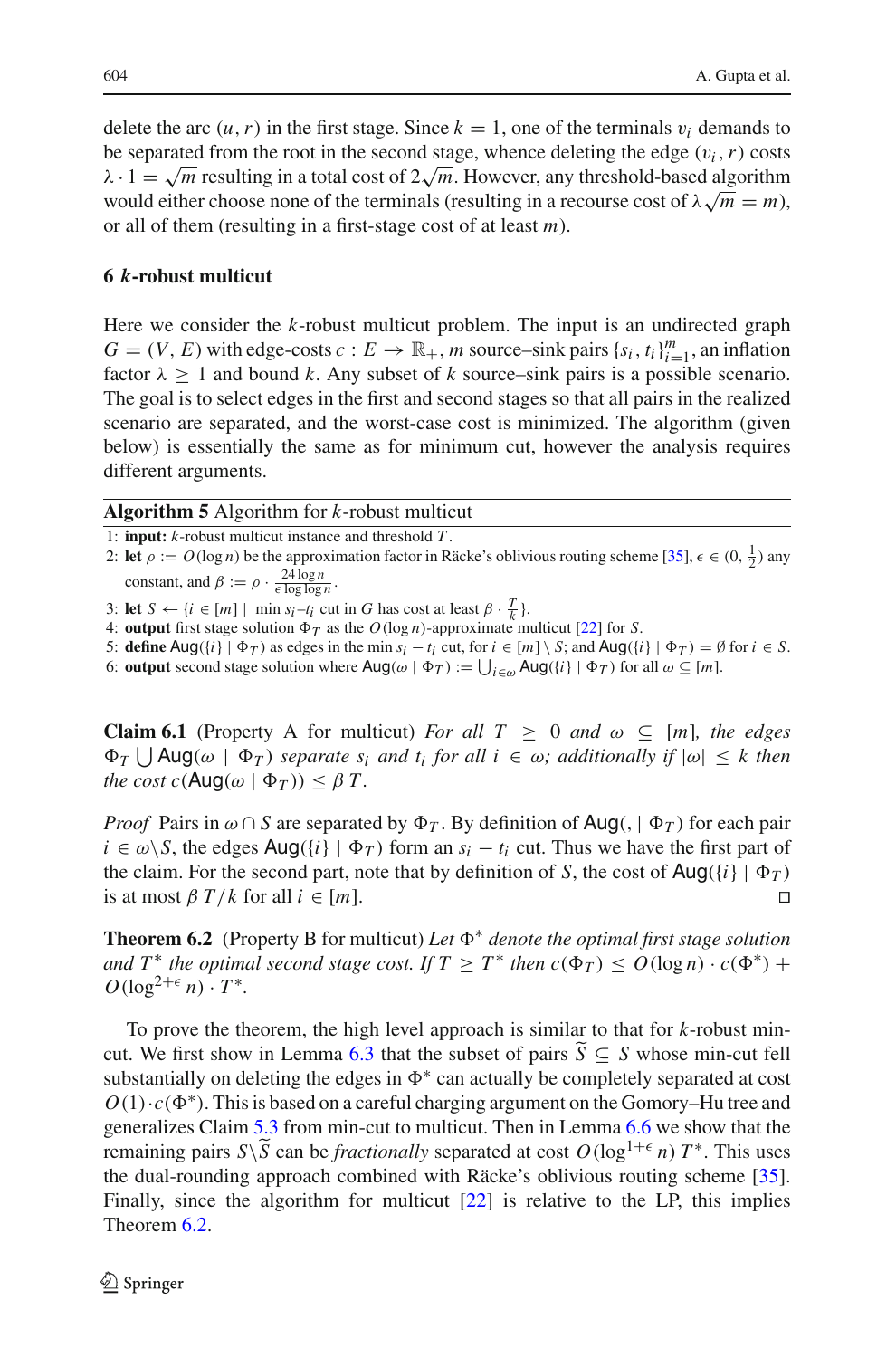Let us begin by formally defining the cast of characters. Let  $H := G \backslash \Phi^*$  and  $M := \beta \cdot \frac{T^*}{k}$ . Define,

 $\widetilde{S} := \{ i \in S \mid \text{ min cost } s_i - t_i \text{ cut in } H \text{ is less than } \frac{M}{4} \}$ 

<span id="page-22-0"></span>to be the set of pairs whose mincut in *G* was at least *M*, but has fallen to at most *M*/4 in  $H = G \backslash \Phi^*$ .

**Lemma 6.3** *If*  $T \geq T^*$ *, there is a multicut separating pairs*  $\widetilde{S}$  *in graph H which has cost at most*  $2c(\Phi^*)$ *.* 

*Proof* We work with graph  $H = (V, F)$  with edge-costs  $c : F \rightarrow \mathbb{R}$ . A *cluster* refers to any subset of vertices. A *cut equivalent tree* [\[38](#page-32-24)]  $P = (\mathcal{N}(P), E(P))$  is an edge-weighted tree on clusters  $\mathcal{N}(P) = \{N_j\}_{j=1}^r$  such that:

- the clusters  $\{N_j\}_{j=1}^r$  form a partition of *V*, and
- for any edge  $e \in E(P)$ , if  $V_e$  and  $V \setminus V_e$  are the vertex-sets on either side of *e* in the tree *P* then the weight of edge *e* equals  $c(\partial_H(V_e))$ , the cost of cut  $(V_e, V \setminus V_e)$ .

The *Gomory–Hu* tree  $P_{GH} = (V, E(P_{GH}))$  of *H* is a cut-equivalent tree where the clusters are singleton vertices, and which has the additional property that for every *u*, *v* ∈ *V* the minimum *u*–*v* cut in  $P_{GH}$  equals the minimum *u*–*v* cut in *H*. We call a cluster  $N \subseteq V$  active if there is some  $i \in \overline{S}$  such that  $|N \cap \{s_i, t_i\}| = 1$ ; otherwise the cluster *N* is called *dead*. We perform the following two modifications on the Gomory–Hu tree  $P_{GH}$ :

- 1. While there is an edge of weight greater than  $\frac{M}{4}$ , merge the clusters corresponding to its end points. Let  $Q'$  denote the resulting cut-equivalent tree.
- 2. While there is a dead cluster, merge it with one of its neighboring clusters. Let *Q* denote the final cut-equivalent tree.

Let  $\mathcal{D} := \bigcup_{N \in \mathcal{N}(Q)} \partial_H(N)$ . In the next two claims we show that  $\mathcal{D}$  is a feasible multicut for  $\tilde{S}$  with cost at most  $2 c(\Phi^*)$ , which suffices to prove the lemma.

<span id="page-22-1"></span>**Claim 6.4** *D is a feasible multicut separating pairs*  $\widetilde{S}$  *in H.* 

*Proof* Fix any pair  $i \in \tilde{S}$ . Clearly, vertices  $s_i$  and  $t_i$  are in distinct active clusters of the Gomory–Hu tree  $P_{GH}$ . By definition of  $\tilde{S}$ , the minimum  $s_i - t_i$  cut in *H* is less than  $\frac{M}{4}$  and so there is some edge of weight less that  $\frac{M}{4}$  on the  $s_i - t_i$  path in  $P_{GH}$ . Note that in obtaining tree  $Q'$  from  $P_{GH}$ , we never contract an edge of weight less that  $\frac{M}{4}$ . Hence  $s_i$  and  $t_i$  lie in distinct active clusters of the tree  $Q'$ . In the second modification (from  $Q'$  to  $Q$ ), we never merge two active clusters. So  $s_i$  and  $t_i$  lie in distinct active clusters of tree *Q* as well. Since this holds for all  $i \in \overline{S}$ , the claim follows by definition of *D*. of  $D$ .

<span id="page-22-2"></span>**Claim 6.5** *The cost*  $c(D) = \sum_{e \in D} c_e \leq 2 c(\Phi^*), \text{ if } T \geq T^*$ .

*Proof* Consider any cluster  $N \in \mathcal{N}(Q)$ . Since all clusters in  $\mathcal{N}(Q)$  are active, N contains exactly one of  $\{s_i, t_i\}$  for some  $i \in \tilde{S}$ . So the cut  $\partial_G(N)$  in graph *G* has cost at least  $\beta \cdot \frac{T}{k} \ge \beta \cdot \frac{T^*}{k} = M$ , by definition of the set  $S \supseteq \widetilde{S}$ .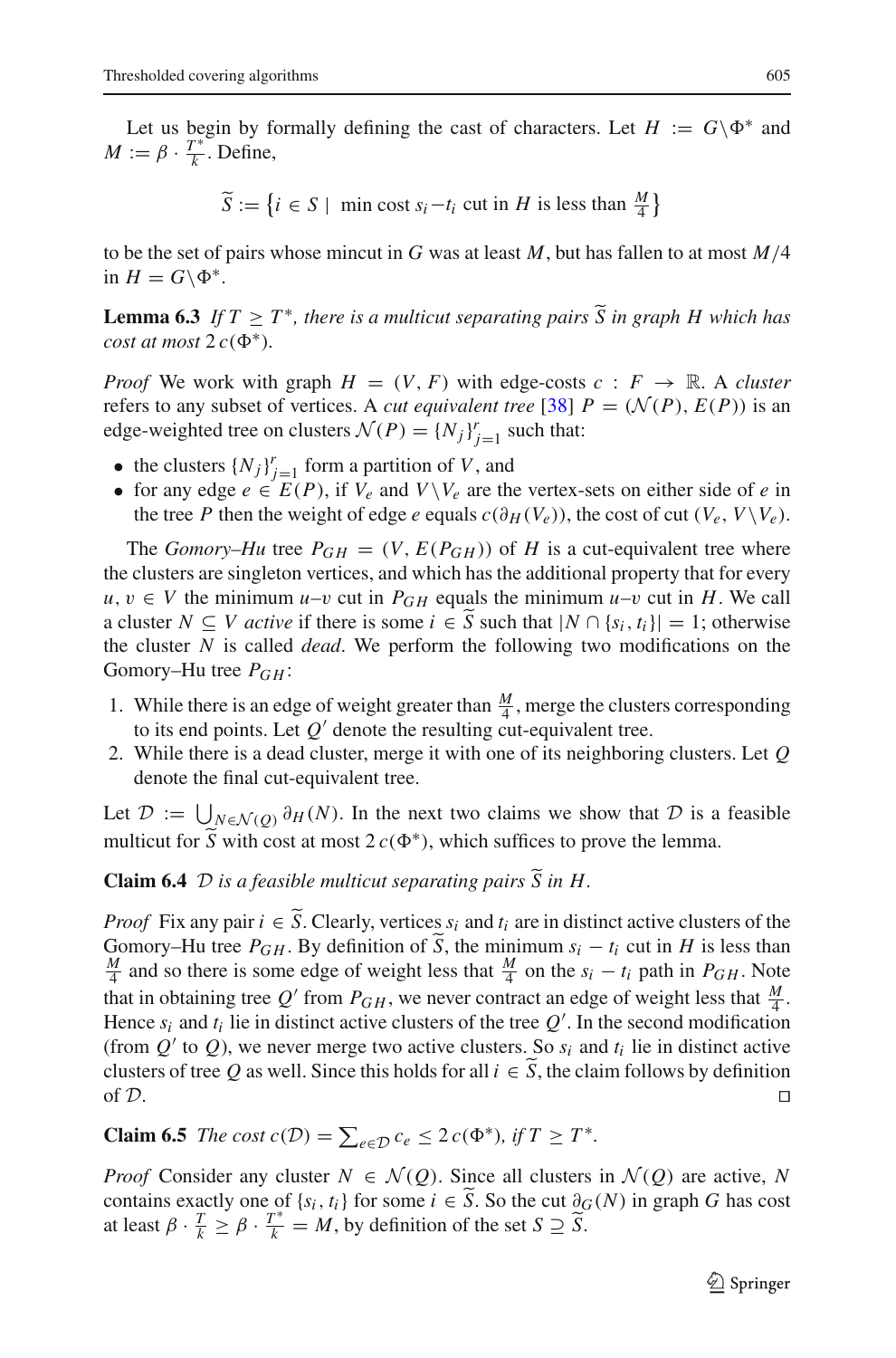<span id="page-23-1"></span>Let  $\mathcal{N}_2(Q) \subseteq \mathcal{N}(Q)$  denote all clusters in *Q* having degree at most two in *Q*. Note that  $|N_2(Q)| \ge \frac{1}{2} |N(Q)|$ . Using the above observation and the fact that clusters in  $\mathcal{N}_2(Q)$  are disjoint, we have

$$
|\mathcal{N}_2(Q)| M \leq \sum_{N \in \mathcal{N}_2(Q)} c(\partial_G(N)) = \sum_{N \in \mathcal{N}_2(Q)} (c(\partial_H(N)) + c(\partial_{\Phi^*}(N)))
$$
  

$$
\leq \sum_{N \in \mathcal{N}_2(Q)} c(\partial_H(N)) + 2 \cdot c(\Phi^*).
$$
 (6.1)

We now claim that for any  $N \in \mathcal{N}_2(\mathcal{Q})$ , the cost  $c(\partial_H(N)) \leq \frac{M}{2}$ . Let  $e_1$  and  $e_2$ denote the two edges incident to cluster  $N$  in  $Q$  (the case of a single edge is easier). Let  $(U_l, V \setminus U_l)$  denote the cut corresponding to edge  $e_l$  (for  $l = 1, 2$ ) where  $N \subseteq U_l$ . Each of these cuts has cost  $c(\partial_H(U_l)) \leq \frac{M}{4}$  by property of the cut-equivalent tree *Q*, and their union  $\partial$ *H*(*U*<sub>1</sub>)  $\bigcup \partial$ *H*(*U*<sub>2</sub>) contains the cut  $\partial$ *H*(*N*). Hence it follows that  $c(\partial_H(N)) \leq 2 \cdot \frac{M}{4} = \frac{M}{2}$ . Using this in [\(6.1\)](#page-23-1) and simplifying, we obtain  $|\mathcal{N}(Q)| M \leq$ 2 ·  $|\mathcal{N}_2(Q)| M \leq 8 c(\bar{\Phi^*}).$ 

For each edge  $e \in E(Q)$ , let  $D_e \subseteq F$  denote the edges in graph *H* that go across the two components of  $Q\{e\}$ . By the property of cut-equivalent tree  $Q$ , we have  $c(D_e) \leq \frac{M}{4}$ . Since  $\mathcal{D} = \bigcup_{e \in E(Q)} D_e$ ,

$$
c(\mathcal{D}) \le \sum_{e \in E(Q)} c(D_e) \le |E(Q)| \frac{M}{4} \le |\mathcal{N}(Q)| \frac{M}{4} \le 2 \cdot c(\Phi^*)
$$

This proves the claim.

Combining Claims  $6.4$  and  $6.5$ , we complete the proof of Lemma  $6.3$ .

Now we turn our attention to the remaining pairs  $S' := S \setminus \overline{S}$ , and show that there is a low cost multicut separating them in *H*. For this we use a dual-rounding argument, based on Räcke's oblivious routing scheme. Recall the parameters  $0 < \epsilon < \frac{1}{2}$ ,  $\rho =$  $O(\log n)$  (Räcke's approximation factor), and  $\beta = \rho \cdot \frac{24 \log n}{\epsilon \log \log n}$ . Define  $\alpha := e \rho \cdot \log^{\epsilon} n$ .

<span id="page-23-0"></span>**Lemma 6.6** *There exists a* fractional *multicut separating pairs S in the graph H which has cost* 8α · *T* <sup>∗</sup>*.*

*Proof* For any demand vector  $d : S' \to \mathbb{R}_+$ , the optimal *congestion* of routing *d* in *H*, denoted  $\text{Cong}(d)$ , is the smallest  $\eta \geq 0$  such that there is a flow routing  $d_i$  units of flow between  $s_i$  and  $t_i$  (for each  $i \in S'$ ), using capacity at most  $\eta \cdot c_e$  on each edge  $e \in H$ . Note that for every  $i \in S'$ , the  $s_i-t_i$  min-cut in *H* has cost at least  $L := \frac{M}{4} = \frac{\beta}{4} \cdot \frac{T^*}{k}$ . Hence for any  $i \in S'$ , the optimal congestion for a *unit* demand between  $s_i - t_i$  (and zero between all other pairs) is at most  $\frac{1}{L}$ .

Now consider Räcke's oblivious routing scheme [\[35](#page-32-6)] as applied to graph *H*. This routing scheme, for each  $i \in S'$ , prescribes a unit flow  $\mathcal{F}_i$  between  $s_i-t_i$  such that for every demand vector  $d: S' \to \mathbb{R}_+,$ 

$$
\max_{e \in H} \frac{\sum_{i \in S'} d_i \cdot \mathcal{F}_i(e)}{c_e} \le \rho \cdot \text{Cong}(d), \quad \text{where } \rho = O(\log n);
$$

$$
\Box
$$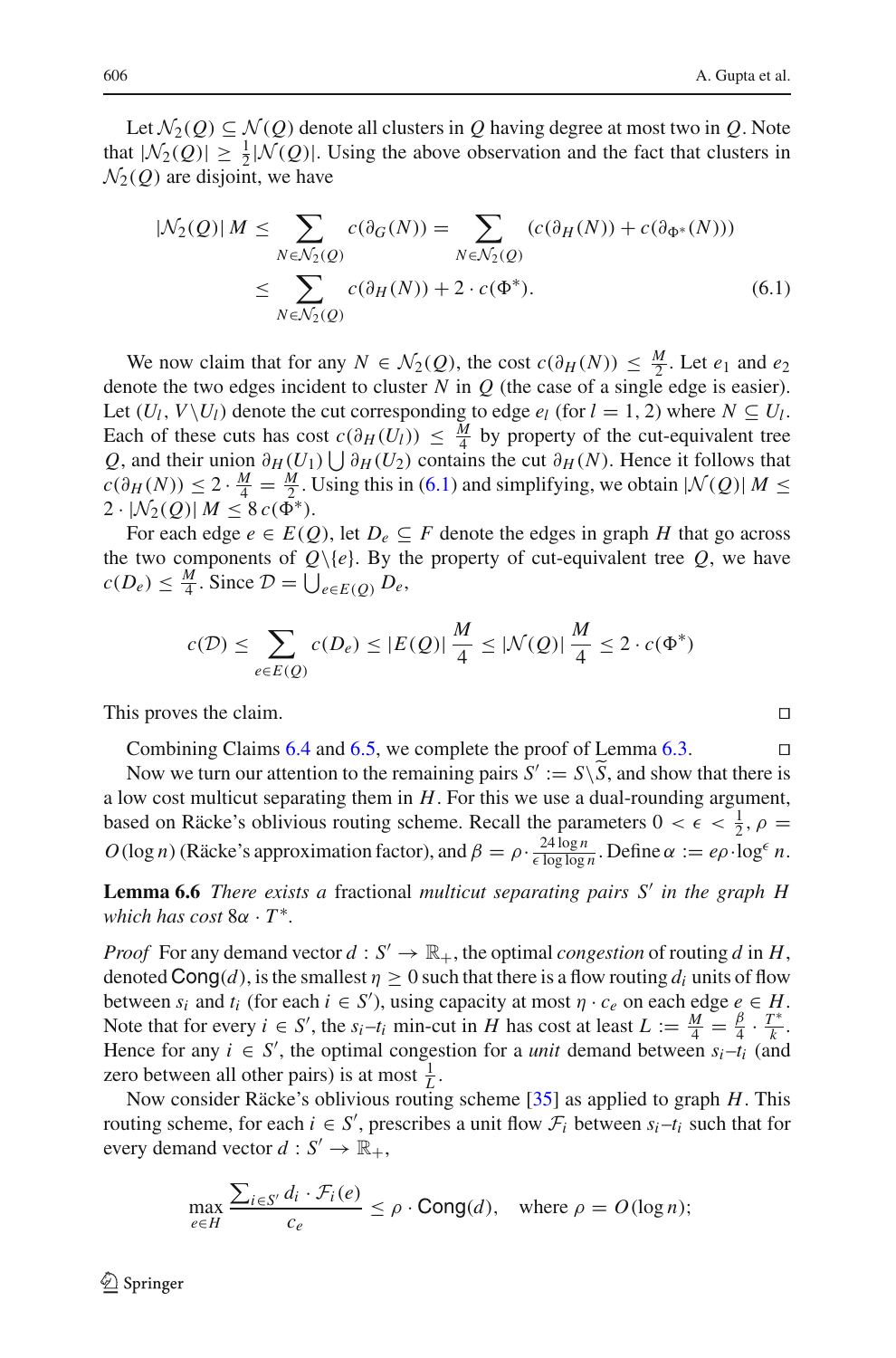i.e., the congestion achieved by using these oblivious templates to route the demand *d* is at most  $\rho$  times the best congestion possible for that particular demand *d*.

Now consider a maximum multicommodity flow in *H* with source–sink pairs *S*<sup>'</sup>; suppose that it sends  $y_i \cdot \frac{2T^*}{k}$  units between  $s_i$  and  $t_i$ , for each  $i \in S'$ . For a contradiction, suppose that  $\sum_{i \in S'} y_i > 4\alpha \cdot k$ . (Otherwise the maximum multicommodity flow, and hence its dual, the minimum fractional multicut is at most  $8\alpha T^*$ , and the lemma holds.) By making copies of source–sink pairs, we may assume, without loss of generality, that  $y_i \in [0, 1]$  for all  $i \in S'$ ; this modification does not change the *k*-robust multicut instance. Define a (not necessarily feasible) multicommodity flow  $G := \sum_{i \in S'} X_i \cdot \frac{2T^*}{k}$  $\mathcal{F}_i$ , where each  $X_i$  is an independent 0-1 random variable with  $\Pr[X_i = 1] = \frac{y_i}{\alpha}$ , and  $\mathcal{F}_i$  is the oblivious routing template between  $s_i$  and  $t_i$ . The magnitude of flow  $\tilde{\mathcal{G}}$  is the sum of  $\{0, \frac{2T^*}{k}\}\$ -valued random variables, with expectation at least  $\sum_i \frac{y_i}{\alpha} \frac{2T^*}{k} \geq 8T^*$ . So by a Chernoff bound,

<span id="page-24-0"></span>**Claim 6.7** *With constant probability, the magnitude of flow G is at least*  $2 \cdot T^*$ *.* 

<span id="page-24-1"></span>**Claim 6.8** *The flow G is feasible with probability*  $1 - o(1)$ *.* 

*Proof* Fix any edge  $e \in H$ , and let  $u_i(e) := \frac{2T^*}{k} \cdot \mathcal{F}_i(e)$  for all  $i \in S'$ . Note that the random choice of *G* above gives us a flow of  $\sum_i X_i \cdot u_i(e)$  on the edge *e*. The feasibility of the maximum multicommodity flow implies that  $\text{Cong}(\lbrace y_i \cdot \frac{2T^*}{k} \rbrace_{i \in S'}) \leq 1$ . Since oblivious routing loses only a  $\rho$  factor in the congestion,

$$
\sum_{i \in S'} y_i \cdot u_i(e) = \sum_{i \in S'} y_i \cdot \frac{2T^*}{k} \cdot \mathcal{F}_i(e) \le \rho \cdot c_e;
$$

and the expected flow on edge *e* sent by the random flow *G* (defined above) is  $\sum_{i \in S'} \frac{y_i}{\alpha}$ .  $u_i(e) \leq \frac{\rho}{\alpha} c_e.$ 

Now, since the min  $s_i-t_i$ -cut is at least *L* for any  $i \in S'$ , a unit of flow can (nonobliviously) be sent between  $s_i$  and  $t_i$  at congestion at most  $\frac{1}{L}$ . So the oblivious routing template  $\mathcal{F}_i$  incurs a congestion at most  $\frac{\rho}{L}$ , i.e.

$$
u_i(e) = \frac{2T^*}{k} \cdot \mathcal{F}_i(e) \le \frac{2T^*}{k} \cdot \frac{\rho}{L} \cdot c_e = \frac{8\rho}{\beta} \cdot c_e
$$

We divide the individual contributions by the edge capacity and further scale up by  $\frac{\beta}{8\rho}$  by defining new [0, 1]-random variables  $Y_i = \frac{X_i \cdot \hat{u_i}(e)}{c_e} \cdot \frac{\beta}{8\rho}$ . We get that  $\mu :=$  $E[\sum Y_i] \leq \frac{\beta}{8\alpha}$ . By a Chernoff bound for the sum of independent [0, 1]-valued random variables *Yi* ,

$$
\Pr\left[\sum Y_i \ge (1+\delta) \cdot \mu\right] \le \left(\frac{e}{1+\delta}\right)^{\mu(1+\delta)}, \quad \forall \delta \ge 0.
$$

 $\mathcal{L}$  Springer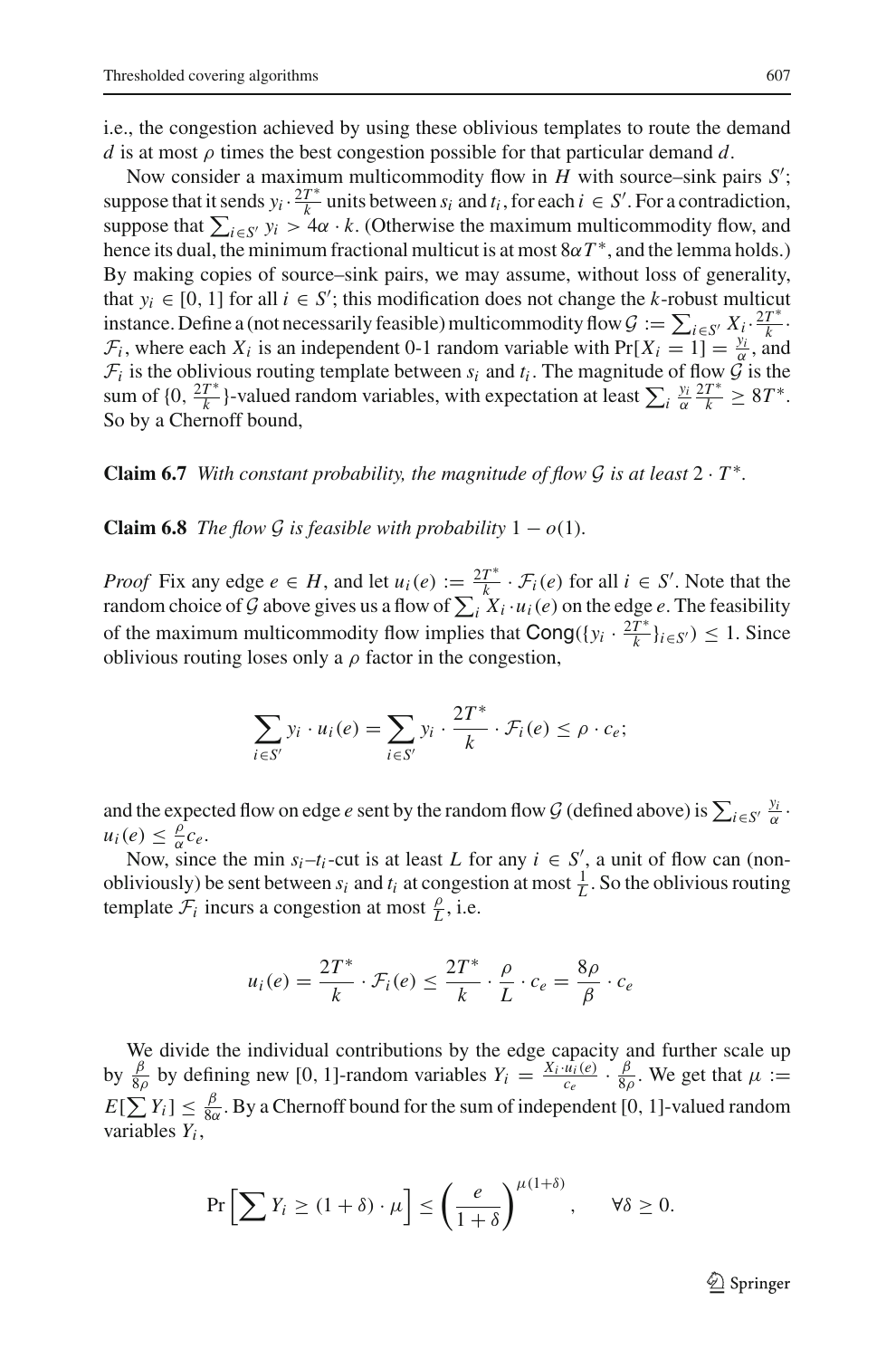Using this with  $\mu(1 + \delta) = \frac{\beta}{8\rho}$  (hence  $\delta + 1 \ge \frac{\alpha}{\rho}$ ) we get that

$$
\Pr\left[\sum_{i} X_{i} \cdot u_{i}(e) \ge c_{e}\right] = \Pr\left[\sum_{i} Y_{i} \ge \frac{\beta}{8\rho}\right] \le \left(\frac{e\rho}{\alpha}\right)^{\beta/8\rho}
$$

$$
= \exp\left(-\epsilon \log \log n \cdot \frac{3\log n}{\epsilon \log \log n}\right) = \frac{1}{n^{3}},
$$

since  $\alpha = e\rho \cdot \log^{\epsilon} n$  and  $\beta = \rho \cdot \frac{24 \log n}{\epsilon \log \log n}$ . Now a trivial union bound over all  $n^2$ edges gives the claim.  $\Box$ 

Using Claims [6.7](#page-24-0) and [6.8](#page-24-1) and union bound, it follows that there exists a feasible multicommodity flow *G* that sends either zero or  $\frac{2T^*}{k}$  units for each pair  $i \in S'$  so that the total flow in  $G$  is at least  $2 \cdot T^*$ . Hence there exists some  $k$ -set  $\omega \subseteq S'$  such that the maximum multicommodity flow for  $\omega$  on *H* is at least  $2 \cdot T^*$ . This contradicts the fact that every  $k$ -set has a multicut of cost at most  $T^*$  in  $H$ . Thus we must have  $\sum_{i \in S'} y_i \leq 4\alpha \cdot k$ , which implies Lemma [6.6.](#page-23-0)

Combining Lemmas [6.3](#page-22-0) and [6.6,](#page-23-0) we obtain a *fractional* multicut for pairs  $S = \tilde{S} \cup S'$ in graph *G*, having cost  $O(1) \cdot c(\Phi^*) + O(\log^{1+\epsilon} n) \cdot T^*$ . Since the Garg et al. [\[22\]](#page-32-10) algorithm for multicut achieves an  $O(\log n)$ -approximation relative to the natural LP relaxation, we obtain Theorem [6.2.](#page-21-1)

From Claim [6.1](#page-21-2) and Theorem [6.2,](#page-21-1) it follows that this algorithm is  $O(\log n, \log^{2+\epsilon} n,$ β)-discriminating for *k*-robust multicut. Since  $β = O(log<sup>2</sup> n / log log n)$ , using Lemma [2.2,](#page-7-0) we obtain an approximation ratio of:

$$
\max\left\{\log n, \frac{\log^2 n}{\log\log n} + \frac{\log^{2+\epsilon} n}{\lambda}\right\}.
$$

This is an  $O\left(\frac{\log^2 n}{\log \log n}\right)$ -approximation algorithm when  $\lambda \ge \log^{2\epsilon} n$ . On the other hand, when  $\lambda \leq \log^{2\epsilon} n$ , we can use the trivial algorithm of choosing an entire multicut in the second stage (using the approximation algorithm [\[22](#page-32-10)]); this implies an  $O(\log^{1+2\epsilon} n)$ -approximation algorithm. Since  $\log^{1+2\epsilon} n = o\left(\frac{\log^2 n}{\log \log n}\right)$ , we obtain:

**Theorem 6.9** *There is an O*  $\left(\frac{\log^2 n}{\log \log n}\right)$ -approximation algorithm for k-robust multi*cut.*

*The k-max–min multicut problem* The above ideas also lead to a  $(c_1 \cdot \log n, \ c_2 \cdot \log^2 n)$  $n, c_3 \cdot \log^2 n$  strongly discriminating algorithm for multicut, where  $c_1, c_2, c_3$  are constants. The algorithm is exactly Algorithm 5 with parameter  $\beta := \Theta(\log n) \cdot \rho$ with an appropriate constant factor; recall that  $\rho = O(\log n)$  is the approximation ratio for oblivious routing  $[35]$  $[35]$ . Lemma [6.6](#page-23-0) shows that this algorithm is  $(c_1 \cdot \log n, c_2 \cdot \log^2 n, c_3 \cdot \log^2 n)$  discriminating (the parameters are only slightly different and an identical analysis applies). To establish the property in Definition [2.3,](#page-8-1) consider the case  $\lambda = 1$  (i.e.  $\Phi^* = \emptyset$ ) and  $c(\Phi_T) > (c_2 \log^2 n) \cdot T$ . Since the [\[22\]](#page-32-10)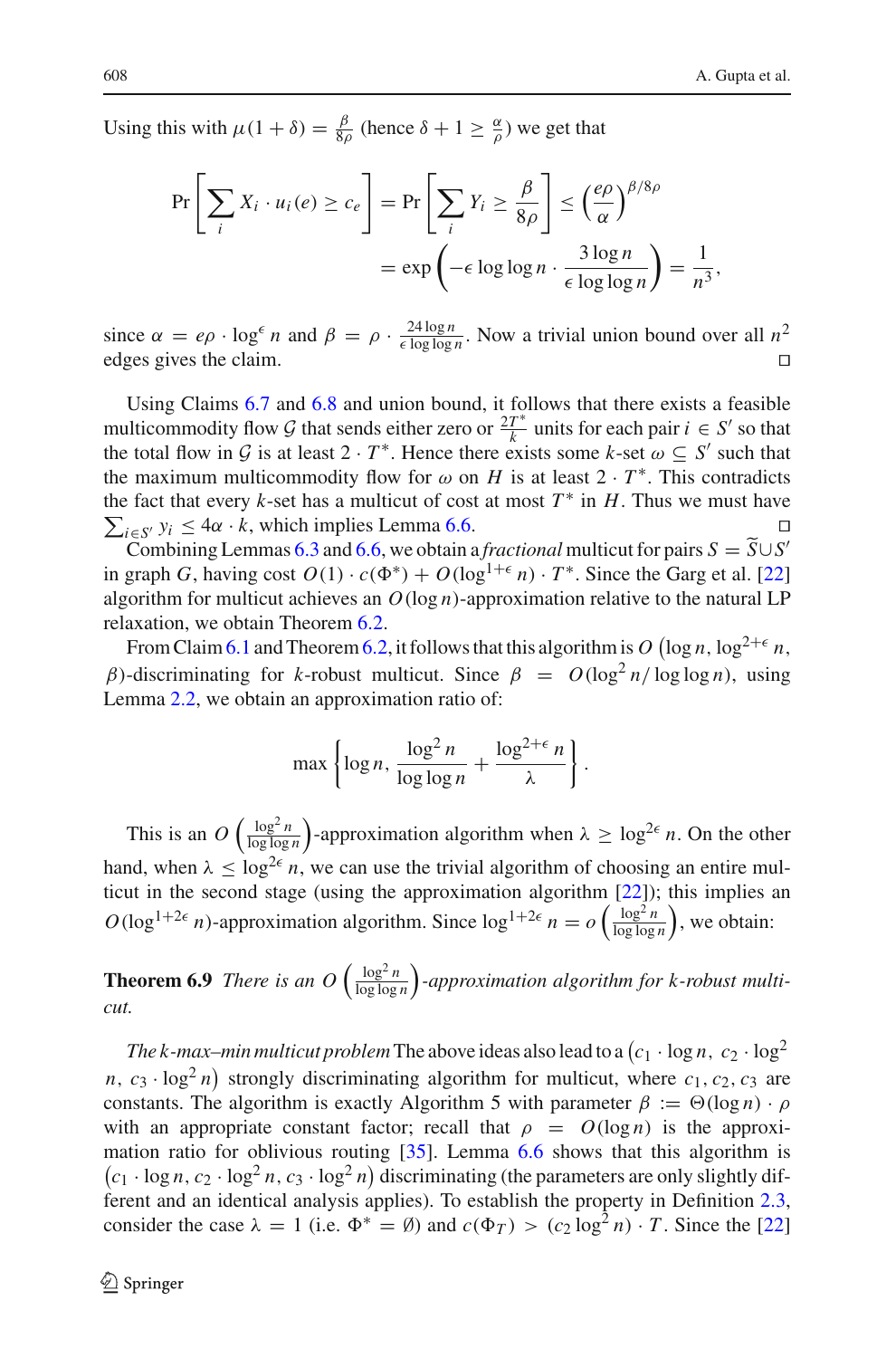algorithm is  $O(\log n)$ -approximate relative to the LP, this implies a feasible multicommodity flow on pairs *S'* (since  $\Phi^* = \emptyset$  we also have *S'* = *S*) of value at least  $(c_4 \log n) \cdot T$  for some constant  $c_4$ . Then the randomized rounding (with oblivious routing) can be used to produce a *k*-set  $\omega \subset S'$  and a feasible multicommodity flow on  $\omega$  of value more than *T*; by weak duality it follows that the minimum multicut on  $\omega$  is greater than *T* and so Definition [2.3](#page-8-1) holds. Thus by Lemma [2.4](#page-8-2) we get a randomized  $O(\log^2 n)$ -approximation algorithm for *k*-max–min multicut. This algorithm can also be derandomized using conditional expectation and pessimistic estimators [\[36\]](#page-32-23).

*All-or-nothing multicommodity flow* As a possible use of the oblivious routing and randomized-rounding based approach, we state a result for the all-or-nothing multicommodity flow problem studied by Chekuri et al. [\[13](#page-31-15)]. In this problem, we are given a capacitated undirected graph and source–sink pairs {*si*, *ti*} with demands *di* , and the goal is to route the maximum number of source–sink pairs (if the *i*th pair is chosen then all  $d_i$  units of flow must be sent between  $s_i$  and  $t_i$ ). The results of this section imply that if the min-cut( $s_i$ ,  $t_i$ ) =  $\Omega(\log^2 n)d_i$  for all pairs, then we can approximate the maximum throughput to within an  $O(\log n)$  factor without violating the edgecapacities, even when  $d_{\text{max}} \ge c_{\text{min}}$ . The results of Chekuri et al. [\[13](#page-31-15), 14] violated the edge-capacities in this case by an additive *d*max term. This capacity violation in the previous all-or-nothing results is precisely the reason they can not be directly used in our analysis of *k*-robust multicut.

*Remark* A possible approach for the *k*-max–min and *k*-robust Multicut problems, is to directly use Räcke decomposition [\[29](#page-32-9)[,35\]](#page-32-6). For *k*-max–min Multicut, we can indeed use *deterministic* Räcke decomposition [\[29](#page-32-9)] that reduces to trees losing a factor of  $O(\log^2 n \cdot \log \log n)$ ; the problem on trees is simply an instance of *k*-max–min set cover, for which we can use our  $O(\log n)$ -approximation algorithm (Sect. [4\)](#page-12-0); altogether this implies an  $O(\log^3 n \cdot \log \log n)$ -approximation algorithm for *k*-max–min Multicut.

- However, this reduction to trees is not valid in case of *k-robust Multicut*, since the optimal first-stage solution in the graph may *not* correspond to a "multicut" (i.e. minimal edge-set separating some vertex-pairs), and hence it is not approximately preserved in the Räcke tree.
- Moreover, even for *k*-max–min Multicut, the randomized Räcke decomposition [\[35\]](#page-32-6) does not apply directly since the final objective is maximization. This is unlike *k*-Multicut [\[25](#page-32-21)[,35](#page-32-6)] where the goal was to find *k* pairs of *minimum* multicut value.

Our dual-rounding based approach uses randomized Räcke decomposition (in a less direct manner), and obtains an approximation algorithm for *k*-robust Multicut, and a better approximation ratio for *k*-max–min Multicut.

## **7 Summarizing properties from dual rounding**

The proofs for *k*-robust set cover, minimum cut and multicut relied on certain dual rounding arguments. We now summarize the resulting net-type properties in a selfcontained form.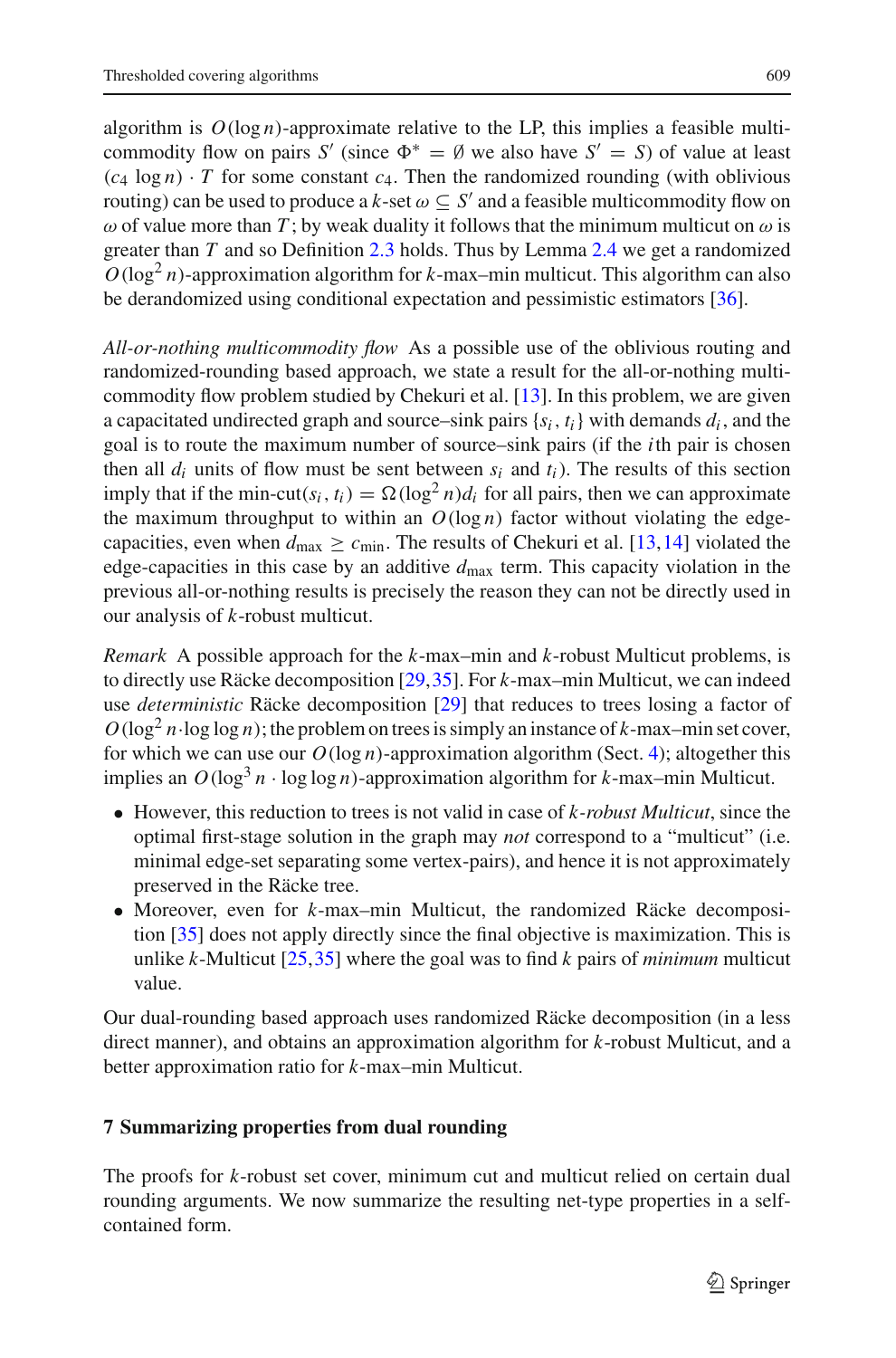**Theorem 7.1** *Consider any instance of set cover; let*  $B \in \mathbb{R}_+$  *and*  $k \in \mathbb{Z}_+$  *be values such that*

- *every set costs at least* 36  $\ln m \cdot \frac{B}{k}$ *, and*
- *the minimum cost of covering any k-subset of elements is at most B.*

*Then the minimum cost of covering* **all** *elements is at most*  $O(\log n) \cdot B$ *.* 

**Theorem 7.2** *Consider any instance of minimum cut in an undirected graph with root r* and terminals *X*; let  $B \in \mathbb{R}_+$  and  $k \in \mathbb{Z}_+$  be values such that

- *the minimum cut separating r and u costs at least*  $10 \cdot \frac{B}{k}$ *, for each terminal u*  $\in X$ *.*
- the minimum cut separating r and S costs at most B, for every k-set  $S \in \left(\begin{array}{c} X \\ E \end{array}\right)$ *k .*

*Then the minimum cut separating r and all terminals X costs at most*  $O(1) \cdot B$ *.* 

**Theorem 7.3** *Consider any instance of multicut in an n-vertex undirected graph with source–sink pairs*  $\{s_i, t_i\}_{i \in [m]}$ ; let  $B \in \mathbb{R}_+$  and  $k \in \mathbb{Z}_+$  be values such that

- *the minimum*  $s_i t_i$  *cut costs at least c* ·  $\log^2 n \cdot \frac{B}{k}$ *, for each pair i*  $\in [m]$ *.*
- *the minimum multicut separating pairs in P costs at most B, for every k-set*
	- $P \in \left(\begin{array}{c} [m] \\ \frac{1}{k} \end{array}\right]$ *k .*

*Then the minimum multicut separating all pairs* [*m*] *costs at most*  $O(\log^2 n) \cdot B$ *. Here c is a universal constant that is independent of the multicut instance.*

Such properties rely crucially on the specific problem structure, and do not hold for general covering problems. Consider for example, the Steiner-tree cost function on a tree metric (which is in fact submodular). Consider a tree on vertices  $\{r, u\} \bigcup \{v_i\}_{i=1}^n$ with root *r* and terminals  $\{v_i\}_{i=1}^n$ . The edges are:  $(r, u)$  with cost *k*, and for each  $i \in [n]$ , edge  $(u, v_i)$  with cost one. For parameter  $B = 2k$ , the cost for connecting any single terminal to the root is  $k + 1 > \frac{B}{2}$ , whereas the cost for connecting *any* k-set of terminals is  $2k = B$ . If a theorem like the ones above was true for Steiner tree then the cost to connect all the *n* terminals would be  $O(B)$ ; instead the Steiner tree cost is  $n + k > \frac{n}{2k} \cdot B \gg B$ . This is also the reason why the algorithms for Steiner tree (Sect. [3\)](#page-9-0) and Steiner forest (next section) are slightly more involved, and their proofs rely on a primal–dual argument instead of dual rounding.

## <span id="page-27-0"></span>**8** *k***-robust Steiner forest**

In the *k*-robust Steiner forest problem, we have a graph  $G = (V, E)$  with edge costs  $c: E \to \mathbb{R}_+$ , a set  $U \subseteq V \times V$  of potential source–sink pairs, and an inflation factor  $\lambda \geq 1$ . Any set in  $\binom{U}{k}$  $\binom{U}{k}$  is a valid scenario in the second stage. The goal is to choose edges in both stages so that each source–sink pair in the realized scenario is connected, and the worst-case cost is minimized.

For a set of pairs  $S \subseteq V \times V$ , the graph  $G/S$  is obtained by identifying each pair in *S* together; and  $d_{G/S}: V \times V \to \mathbb{R}_+$  denotes the shortest path distances in this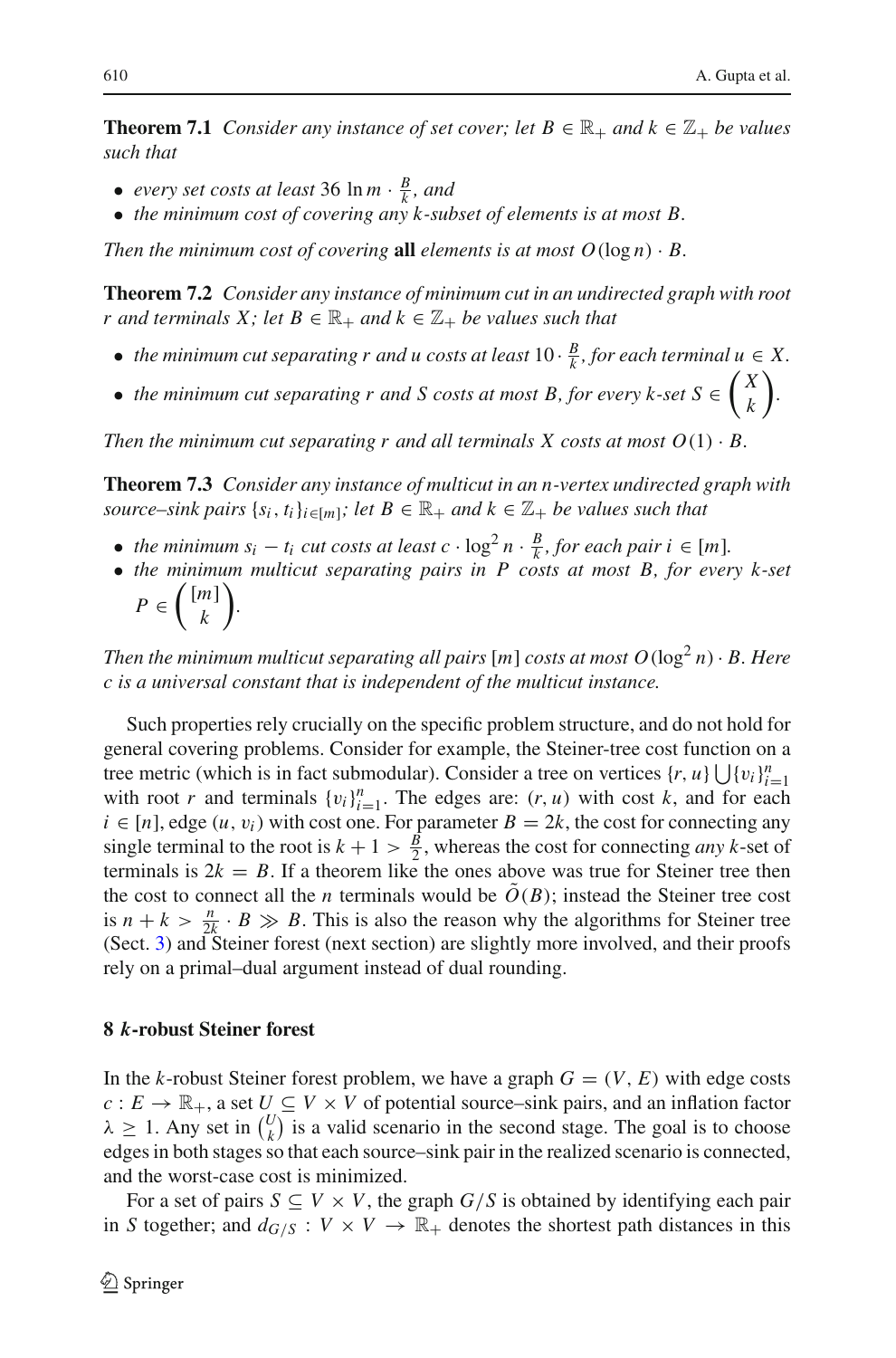"shrunk" graph. The algorithm (given below) is a bit more involved than the previous ones, despite a similar general structure.

The source–sink pairs in  $S_r \subseteq U$  are those with a high incremental connection cost. For technical reasons, the algorithm also maintains a set  $S_f$  of "fake" pairs, which may not belong to U. The set W consists of well-separated vertices from  $S_r$ , and is used to lower bound the Steiner forest length of *Sr* (see Lemma [8.2\)](#page-28-0). The following analysis shows a constant-factor guarantee. Without lines 6–7, the algorithm is more natural, but for that we can currently only show an  $O(\log n)$ -approximation ratio; it seems that proving an  $O(1)$ -approximation ratio for that version would imply an *O*(log *n*)-competitiveness for online greedy Steiner forest.

#### **Algorithm 6** Algorithm for *k*-robust steiner forest

1: **input:** *k*-robust Steiner forest instance and threshold *T* .

2: **let**  $\beta \leftarrow \Theta(1)$ ,  $\gamma \leftarrow \Theta(1)$  such that  $\gamma \leq \beta/2$ .

3: **let**  $S_r$ ,  $S_f$ ,  $W \leftarrow \emptyset$ 

4: **while** there exists a pair  $(s, t) \in U$  with  $d_{G/(S_r \cup S_f)}(s, t) > \beta \cdot \frac{T}{k}$  do

5: **let**  $S_r \leftarrow S_r \cup \{(s, t)\}$ 

6: **if**  $d_G(s, w) \leq \gamma \cdot T/k$  for some  $w \in W$  then  $S_f \leftarrow S_f \cup \{(s, w)\}\)$  else  $W \leftarrow W \cup \{s\}$ 

7: **if**  $d_G(t, w') \le \gamma \cdot T/k$  for some  $w' \in W$  then  $S_f \leftarrow S_f \cup \{(t, w')\}$  else  $W \leftarrow W \cup \{t\}$ 

8: **end while**

9: **output** first stage solution  $\Phi_T$  to be the 2-approximate Steiner forest [\[2](#page-31-7)[,23](#page-32-8)] on pairs  $S_r$  along with shortest-paths connecting every pair in *S f* .

10: **define** Aug({*i*}  $| \Phi_T \rangle$  to be the edges on the  $s_i - t_i$  shortest-path in  $G/(S_r \cup S_f)$ , for each pair  $i \in U$ . 11: **output** second stage solution where  $\text{Aug}(D | \Phi_T) := \bigcup_{i \in D} \text{Aug}(\{i\} | \Phi_T)$  for all  $D \subseteq U$ .

<span id="page-28-2"></span>**Claim 8.1** (Property A for Steiner forest) *For all*  $T \ge 0$  *and*  $D \in \binom{U}{k}$  $\binom{U}{k}$ , the edges  $\Phi_T \bigcup \text{Aug}(D \mid \Phi_T)$  connect every pair in D, and have cost  $c(\text{Aug}(D \mid \Phi_T)) \leq \beta T$ .

*Proof* The first part is immediate from the definition of  $\text{Aug}(D \mid \Phi_T)$  and the fact that  $\Phi_T$  connects every pair in  $S_r \cup S_f$ . The second part follows from the termination condition  $d_{G/(S_r \cup S_f)}(s_i, t_i) \leq \beta \cdot \frac{T}{k}$  for all pairs  $i \in U$ ; this implies  $c(Aug(D))$  $\Phi_T$ )) ≤  $\sum_{i \in D} c(\text{Aug}(\{i\} | \Phi_T))$  ≤  $\sum_{i \in D} d_{G/(S_r \cup S_f)}(s_i, t_i)$  ≤  $\frac{|D|}{k} \cdot \beta T$ . □

<span id="page-28-0"></span>**Lemma 8.2** *The optimal value of the Steiner forest on pairs*  $S_r$  *is at least*  $|W| \cdot \frac{\gamma}{2} \frac{T}{k}$ .

*Proof* Consider the natural cut-based LP relaxation for Steiner forest on source–sink pairs  $S_r$ , and its dual which is a packing LP. Note that for each pair  $i \in S_r$ , the distance  $d_G(s_i, t_i) \ge \beta \cdot \frac{T}{k} \ge 2\gamma \cdot \frac{T}{k}$ . So every ball of radius at most  $\frac{\tilde{\gamma}}{2} \cdot \frac{T}{k}$  around a vertex in *Sr* separates some pair in *Sr*, and appears as a variable in the dual packing problem. Observe that *W* only contains vertices from *Sr*, and each time we add a vertex to *W*, it is at least  $\gamma T/k$  distant from any other vertex in W. Hence we can feasibly pack dual balls of radius  $\frac{\gamma}{2} \cdot \frac{T}{k}$  around each *W*-vertex. This is a feasible dual to the Steiner forest instance on *S<sub>r</sub>*, of value  $|W|\gamma/2 \cdot T/k$ . The lemma now follows by weak duality.  $\Box$ 

The next lemma relates the sets  $S_r$ ,  $S_f$  and *W* that are constructed by the algorithm, and plays a key role in the subsequent analysis.

<span id="page-28-1"></span>**Lemma 8.3** *The number of "witnesses"* |*W*| *is at least the number of "real" pairs*  $|S_r|$ *, and*  $|S_r|$  *is at least the number of "fake" pairs*  $|S_f|$ *.*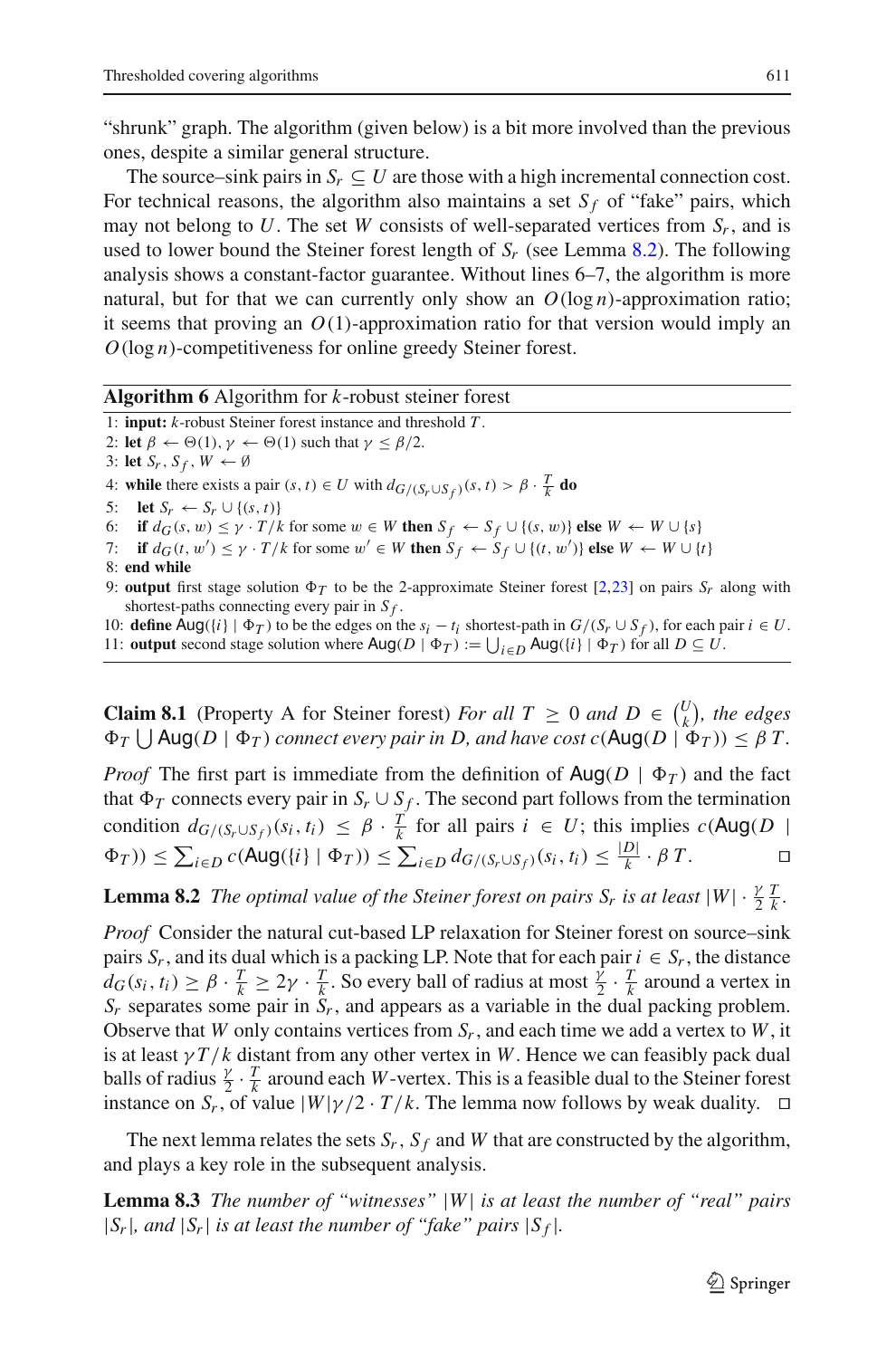*Proof* Partition the set  $S_r$  as follows:  $S_2$  are the pairs where both end-points are added to  $W$ ,  $S_1$  are the pairs where exactly one end-point is added to  $W$ , and  $S_0$  are the pairs where neither end-point is added to *W*. It follows that  $|S_r| = |S_2| + |S_1| + |S_0|$  and  $|W| = 2 \cdot |S_2| + |S_1|$ .

Consider an auxiliary graph  $H = (W, E(W))$  on the vertex set *W* which is constructed incrementally:

- When a pair  $(s, t) \in S_2$  is added, vertices *s*, *t* are added to *W*, and edge  $(s, t)$  is added to  $E(W)$ .
- Suppose a pair  $(s, t) \in S_1$  is added, where *s* is added to *W*, but *t* is not because it is "blocked" by  $w' \in W$ . In this case, vertex *s* is added, and edge  $(s, w')$  is added to  $E(W)$ .
- Suppose a pair  $(s, t) \in S_0$  is added, where *s* and *t* are "blocked" by w and w', respectively. In this case, no vertex is added, but an edge  $(w, w')$  is added to  $E(W)$ .

**Claim 8.4** At any point in the algorithm, if  $x, y \in W$  lie in the same connected *component of the auxiliary graph H then*  $d_{G/(S_f \cup S_r)}(x, y) = 0$ *.* 

*Proof* By induction on the algorithm, and the construction of the graph *H*.

- Suppose pair  $(s, t) \in S_2$  is added, then the claim is immediate. *H* has one new connected component  $\{s, t\}$  and others are unchanged. Since  $(s, t) \in$  $S_r$ ,  $d_{G/(S_f \cup S_r)}(s, t) = 0$  and the invariant holds.
- Suppose pair  $(s, t) \in S_1$  is added, with *s* added to *W* and *t* blocked by  $w' \in W$ . In this case, the component of  $H$  containing  $w'$  grows to also contain  $s$ ; other components are unchanged. Furthermore  $(t, w')$  is added to  $S_f$  and  $(s, t)$  to  $S_r$ , which implies  $d_{G/(S_f \cup S_r)}(s, w') = 0$ . So the invariant continues to hold.
- Suppose pair  $(s, t) \in S_0$  is added, with *s* and *t* blocked by  $w, w' \in W$ , respectively. In this case, the components containing  $w$  and  $w'$  get merged; others are unchanged. Also  $(s, w)$ ,  $(t, w')$  are added to  $S_f$  and  $(s, t)$  to  $S_r$ ; so  $d_{G/(S_f \cup S_r)}(w, w') = 0$ , and the invariant continues to hold.

Since these are the only three cases, this proves the claim.

**Claim 8.5** *The auxiliary graph H does not contain a cycle when*  $\gamma \leq \beta/2$ *.* 

*Proof* For a contradiction, consider the first edge  $(x, y)$  that when added to *H* by the process above creates a cycle. Let (*s*, *t*) be the pair that caused this edge to be added, and consider the situation just before  $(s, t)$  is added to  $S_r$ . Since  $(x, y)$  causes a cycle, *x*, *y* belong to the same component of *H*, and hence  $d_{G/(S_f \cup S_r)}(x, y) = 0$  by the claim above. But since *x* is either *s* or its "blocker"  $w$ , and  $y$  is either *t* or its blocker w', it follows that  $d_{G/(S_f \cup S_r)}(s, t) < 2\gamma \cdot \frac{T}{k} \leq \beta \cdot \frac{T}{k}$ . However, this contradicts the condition which would cause  $(s, t)$  to be chosen into  $S_r$  by the algorithm.

<span id="page-29-0"></span>Now is time for some counting. Consider graph *H* at the end of the algorithm: *W* denotes its vertices, and *E* its edges. From the construction of *H*, we obtain  $|W|$  =  $2 \cdot |S_2| + |S_1|$  and  $|E| = |S_2| + |S_1| + |S_0| = |S_r|$ . Since *H* is acyclic,  $|S_r| = |E| \le$  $|W| - 1$ . Also note that  $|S_f| = 2 \cdot |S_0| + |S_1| = 2 \cdot |S_r| - |W| < |S_r|$ . Thus we have  $|W| \geq |S_r| \geq |S_f|$  as required in the lemma. This completes the proof of Lemma [8.3.](#page-28-1)  $\Box$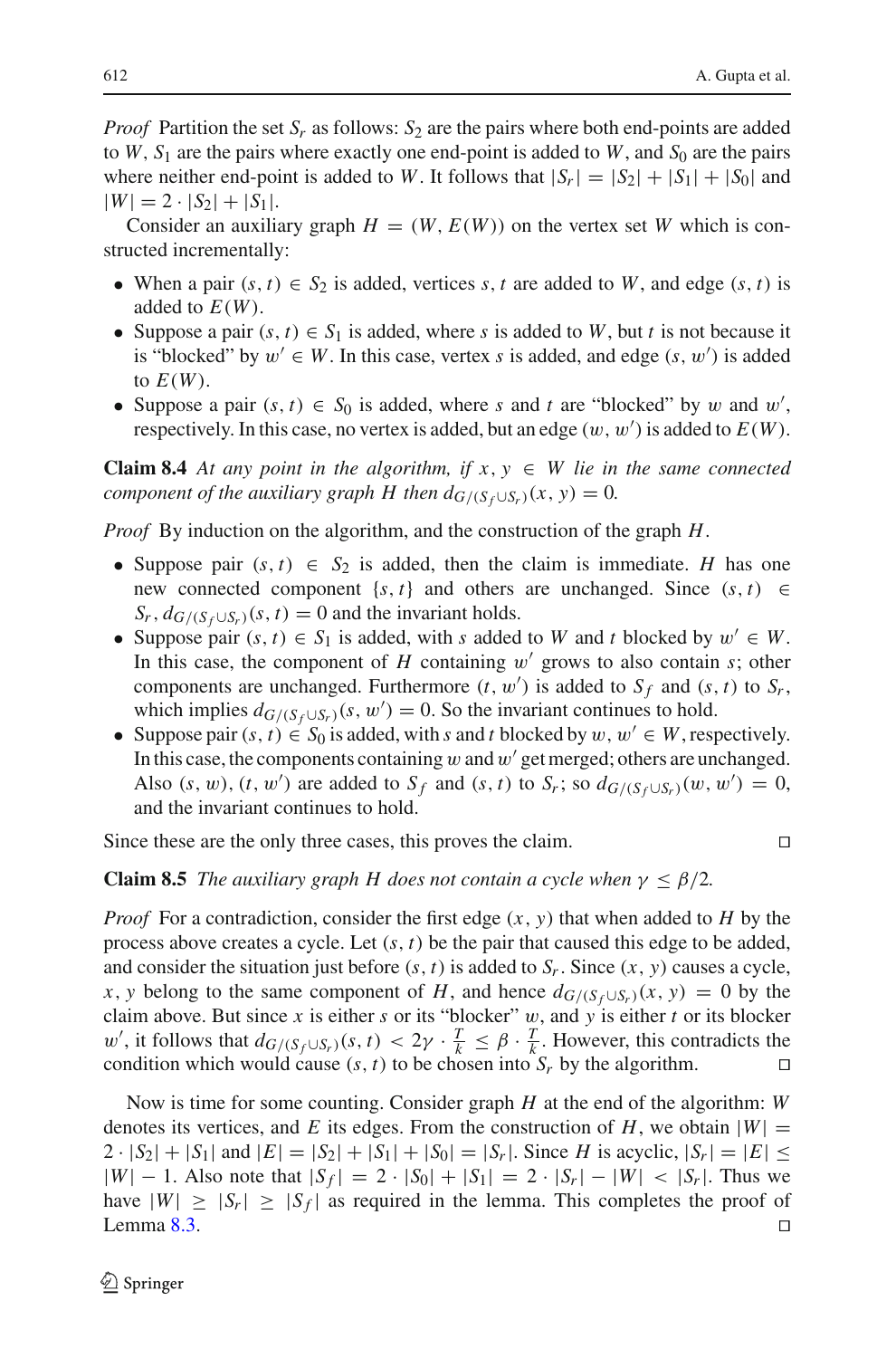**Theorem 8.6** (Property B for Steiner forest) *Let F*<sup>∗</sup> *and T* <sup>∗</sup> *denote the optimal first and second stage costs, respectively. If*  $T \geq T^*$  *then*  $c(\Phi_T) \leq \frac{4\gamma}{\gamma - 2} \cdot (F^* + T^*)$ *.* 

*Proof* Let  $|S_r| = \alpha k$ . Using Lemma [8.3,](#page-28-1) Lemma [8.2](#page-28-0) and the property of the optimal solution,

$$
\frac{\gamma}{2} \cdot \alpha \cdot T \le |W| \cdot \frac{\gamma}{2} \frac{T}{k} \le \text{Opt}(S_r) \le F^* + \left\lceil \frac{|S_r|}{k} \right\rceil T^* \le F^* + T^* + \alpha \cdot T^*
$$
\n
$$
\le F^* + T^* + \alpha T \tag{8.1}
$$

Thus  $\alpha \cdot T \le \frac{2}{\gamma - 2} \cdot (F^* + T^*)$  and  $\text{Opt}(S_r) \le \frac{\gamma}{\gamma - 2} \cdot (F^* + T^*)$ . So the 2-approximate Steiner forest on *S<sub>r</sub>* has cost at most  $\frac{2\gamma}{\gamma-2} \cdot (F^* + T^*)$ . Note that the distance (in *G*) between each pair of  $S_f$  is at most  $\gamma \cdot \frac{T}{k}$ ; so the total length of shortest-paths in  $S_f$  is at most  $|S_f| \cdot \gamma \cdot \frac{T}{k} \leq |S_r| \cdot \gamma \cdot \frac{T}{k}$  (again by Lemma [8.3\)](#page-28-1). Thus the algorithm's first-stage cost is at most  $\frac{2\gamma}{\gamma - 2} \cdot (F^* + T^*) + \alpha \gamma \cdot T \le \frac{4\gamma}{\gamma - 2} \cdot (F^* + T^*)$ .

## **Theorem 8.7** *There is a 10-approximation algorithm for k-robust Steiner forest.*

*Proof* Using Claim [8.1](#page-28-2) and Theorem [8.6,](#page-29-0) we obtain a  $(\frac{4\gamma}{\gamma-2}, \frac{4\gamma}{\gamma-2}, \beta)$ -discriminating algorithm (Definition [2.1\)](#page-6-1) for *k*-robust Steiner forest. Setting  $\beta = 2\gamma$  and  $\gamma$  :=  $2 + 2 \cdot (1 - 1/\lambda)$ , Lemma [2.2](#page-7-0) implies an approximation ratio of max $\{\frac{4\gamma}{\gamma - 2}, \frac{4\gamma/\lambda}{\gamma - 2} + \frac{4\gamma/\lambda}{\gamma - 2}\}$  $2\gamma$ }  $\leq 4 + \frac{4}{1-1/\lambda}$ . The trivial algorithm that just selects a 2-approximate Steiner forest in the second stage, achieves a  $2\lambda$ -approximation. Taking the better of the two, the approximation ratio is min{ $2\lambda$ ,  $4 + \frac{4}{1-1/\lambda}$ } < 10.

*The k-max–min Steiner forest problem* We now extend the *k*-robust Steiner forest algorithm to be  $(\frac{4\gamma}{\gamma-2}, \frac{4\gamma}{\gamma-2}, 2\gamma)$  *strongly* discriminating (when  $\gamma = 3$ ). As shown earlier, it is indeed discriminating. To show that Definition [2.3](#page-8-1) holds, consider the proof of Theorem [8.6](#page-29-0) when  $\lambda = 1$  (so  $F^* = 0$ ) and suppose  $c(\Phi_T) > \frac{4\gamma}{\gamma - 2}T \ge 2\gamma T$ . The algorithm to output the *k*-set *Q* has two cases.

1. If the number of "real" pairs  $|S_r| \le k$  then  $Q := S_r$ . We have:

$$
c(\Phi_T) \le 2 \cdot \mathsf{Opt}(S_r) + \frac{\gamma T}{k} |S_f| \le 2 \cdot \mathsf{Opt}(S_r) + \frac{\gamma T}{k} |S_r| \le 2 \cdot \mathsf{Opt}(S_r) + \gamma T.
$$

The first inequality is by definition of  $\Phi_T$  and since the distance between each pair in *S<sub>f</sub>* is at most  $\gamma \cdot \frac{T}{k}$ , the second inequality is by Lemma [8.3,](#page-28-1) and the last inequality uses  $|S_r| \le k$ . Since  $c(\Phi_T) > 2\gamma T$ , it follows that  $\text{Opt}(S_r) > \gamma T/2 \ge T$ .

2. If  $|S_r| > k$  then the number of "witnesses"  $|W| \ge |S_r| > k$ , by Lemma [8.3.](#page-28-1) Let *Q* ⊆ *S<sub>r</sub>* be *any k*-set of pairs such that for each  $i \in Q$  at least one of {*s<sub>i</sub>*, *t<sub>i</sub>*} is in *W*. By the construction of *S<sub>r</sub>*, we can feasibly pack dual balls of radius  $\frac{\gamma}{2} \frac{T}{k}$  around each *W*-vertex, and so  $Opt(Q) > |Q| \cdot \frac{\gamma}{2k} = \frac{\gamma}{2}T \geq T$ .

Thus we obtain a constant-factor approximation algorithm for *k*-max–min Steiner forest.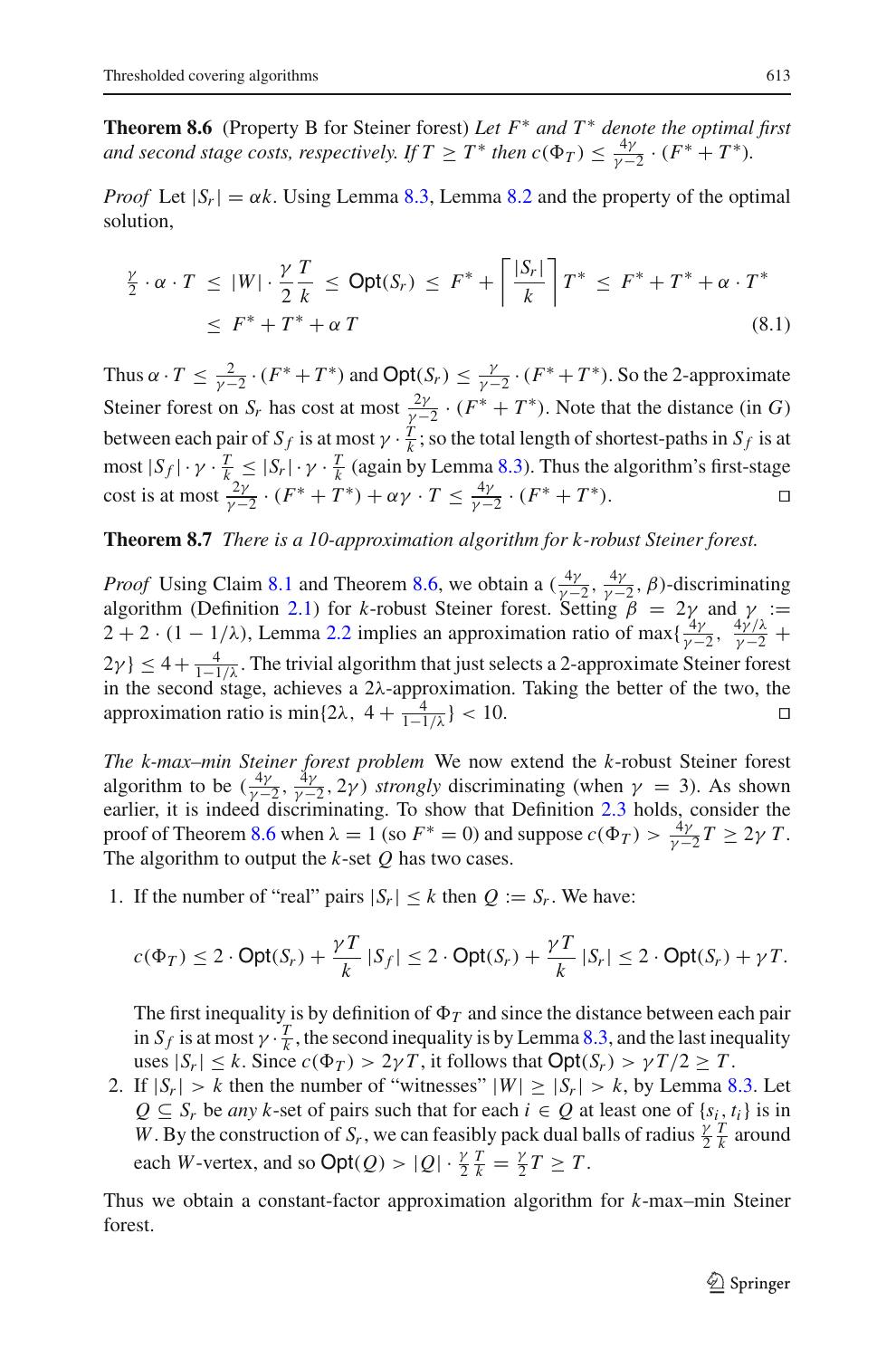## **9 Final remarks**

In this paper, we presented a unified approach to directly solving *k*-robust covering problems and *k*-max–min problems. The results for all problems except multicut are fairly tight (and nearly match the best-possible for the offline versions). It would be interesting to obtain an  $O(\log n)$ -approximation algorithm for *k*-robust and *k*-maxmin multicut.

As mentioned earlier, approximating the value of any max–min problem reduces to the corresponding robust problem, for *any* uncertainty set. We show in the companion paper [\[27](#page-32-0)] that there is also a relation in the reverse direction—for any covering problem that admits good offline and online approximation algorithms, an algorithm for the max–min problem implies one for the robust version. This reduction can be used to give algorithms for robust covering under matroid and knapsack constrained uncertainty sets [\[27\]](#page-32-0).

**Acknowledgments** We thank Chandra Chekuri, Ravishankar Krishnaswamy, Danny Segev and Maxim Sviridenko for invaluable discussions.

#### <span id="page-31-10"></span>**References**

- 1. Ben-Tal, A., El Ghaoui, L., Nemirovski, A.: Robust Optimization. Princeton University Press, Princeton (2009)
- <span id="page-31-7"></span>2. Agrawal, A., Klein, P., Ravi, R.: When trees collide: an approximation algorithm for the generalized Steiner problem on networks. SIAM J. Comput. **24**(3), 445–456 (1995)
- <span id="page-31-13"></span>3. Agrawal, S., Ding, Y., Saberi, A., Ye, Y.: Price of correlations in stochastic optimization. Oper. Res. **60**(1), 150–162 (2012)
- <span id="page-31-9"></span>4. Alon, N., Awerbuch, B., Azar, Y., Buchbinder, N., Naor, J.: A general approach to online network optimization problems. ACM Trans. Algorithms **2**(4), 640–660 (2006)
- <span id="page-31-4"></span>5. Alon, N., Awerbuch, B., Azar, Y., Buchbinder, N., Naor, J.: The online set cover problem. SIAM J. Comput. **39**(2), 361–370 (2009)
- <span id="page-31-1"></span>6. Ben-Tal, A., Nemirovski, A.: Robust convex optimization. Math. Oper. Res. **23**(4), 769–805 (1998)
- <span id="page-31-8"></span>7. Berman, P., Coulston, C.: On-line algorithms for Steiner tree problems. In: Proceedings of the Symposium on Theory of Computing (STOC), pp. 344–353 (1997)
- <span id="page-31-11"></span>8. Bertsimas, D., Brown, D.B., Caramanis, C.: Theory and applications of robust optimization. SIAM Rev. **53**(3), 464–501 (2011)
- <span id="page-31-2"></span>9. Bertsimas, D., Sim, M.: Tractable approximations to robust conic optimization problems. Math. Program. **107**(1–2), 5–36 (2006)
- <span id="page-31-6"></span>10. Byrka, J., Grandoni, F., Rothvoß, T., Laura, S.: An improved LP-based approximation for Steiner tree. In: Proceedings of the Symposium on Theory of Computing (STOC), pp. 583–592 (2010)
- <span id="page-31-3"></span>11. Călinescu, G., Chekuri, C., Pál, M., Vondrák, J.: Maximizing a monotone submodular function subject to a matroid constraint. SIAM J. Comput. **40**(6), 1740–1766 (2011)
- <span id="page-31-15"></span><span id="page-31-14"></span>12. Carr, B., Vempala, S.: Randomized meta-rounding. Random Struct. Algorithms **20**(3), 343–352 (2002)
- 13. Chekuri, C., Khanna, S., Shepherd, F.B.: The all-or-nothing multicommodity flow problem. In: Proceedings of the Symposium on Theory of Computing (STOC), pp. 156–165 (2004)
- <span id="page-31-16"></span>14. Chekuri, C., Khanna, S., Shepherd, F.B.: Multicommodity flow, well-linked terminals, and routing problems. In: Proceedings of the Symposium on Theory of Computing (STOC), pp. 183–192 (2005)
- <span id="page-31-0"></span>15. Dhamdhere, K., Goyal, V., Ravi. R., Singh, M.: How to pay, come what may: approximation algorithms for demand-robust covering problems. In: Proceedings of the Symposium on Foundations of Computer Science (FOCS), pp. 367–378 (2005)
- <span id="page-31-12"></span>16. Fakcharoenphol, J., Rao, S., Talwar, K.: A tight bound on approximating arbitrary metrics by tree metrics. J. Comput. Syst. Sci. **69**(3), 485–497 (2004)
- <span id="page-31-5"></span>17. Feige, U.: A threshold of ln n for approximating set cover. J. ACM **45**(4), 634–652 (1998)